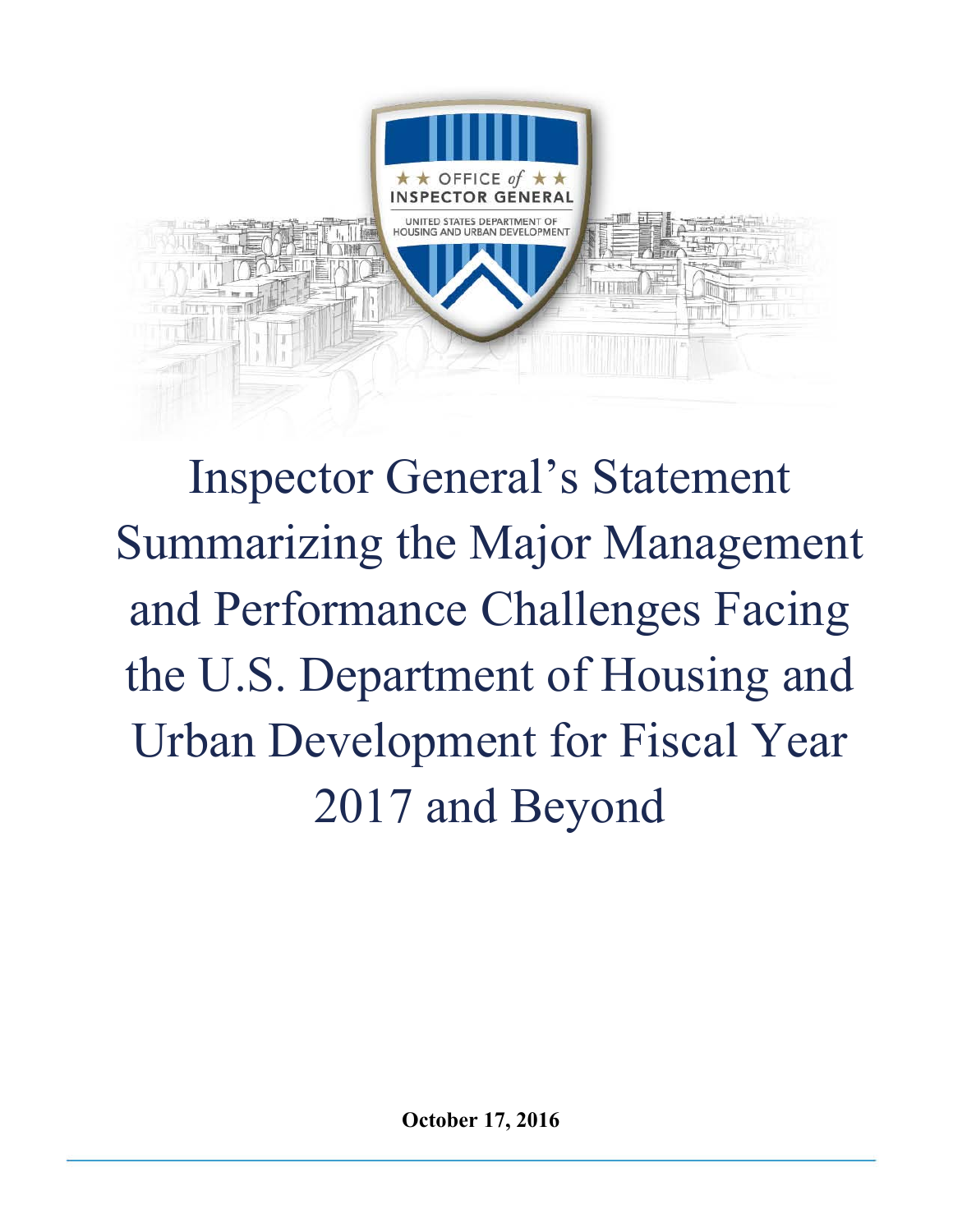

**EXAMPLE OF A TABLE OF A TABLE OF A TABLE OF A TABLE OF A TABLE OF A TABLE OF A TABLE OF A TABLE OF A TABLE OF A TABLE OF A TABLE OF A TABLE OF A TABLE OF A TABLE OF A TABLE OF A TABLE OF A TABLE OF A TABLE OF A TABLE OF A** HOUSING AND URBAN DEVELOPMENT OFFICE OF INSPECTOR GENERAL

October 17, 2016

# Memorandum

TO: Julian Castro Secretary, S

FROM: David A. Montova Inspector General, G

SUBJECT: Management and Performance Challenges for Fiscal Year 2017 and Beyond

In accordance with Section 3 of the Reports Consolidation Act of 2000, the Office of Inspector General is submitting its annual statement to summarize its current assessment ofthe most serious managemen<sup>t</sup> and performance challenges facing the U.S. Department of Housing and Urban Development (HUD or Department) in fiscal year 2017 and beyond. Through our audits, evaluations, and investigations, we work with departmental managers to recommend best practices and actions that help address these challenges. More details of these efforts are included in our Semiannual Reports to Congress.

The Department's primary mission is to create strong, sustainable, inclusive communities and quality, affordable homes for all. HUD accomplishes this mission through <sup>a</sup> wide variety of housing and community development grant, subsidy, and loan programs. Additionally, HUD assists families in obtaining housing by providing Federal Housing Administration (FHA) mortgage insurance for single-family and multifamily properties, oversight of HLJD-approved lenders that originate and service FHA-insured loans, and Government National Mortgage Association (Ginnie Mae) mortgage-backed security issuers that provide mortgage capital. HUD relies on many partners for the performance and integrity of <sup>a</sup> large number of diverse programs. Among these partners are financial institutions that have delegated authority to issue FHA-insured mortgages, cities that manage HUD's Community Development Block Grant funds, public housing agencies that manage assisted housing funds, and other Federal agencies with which HUD coordinates to accomplish its goals. HUD also has <sup>a</sup> substantial responsibility for administering disaster assistance programs.

Achieving HUD's mission continues to be an ambitious challenge for its limited staff, given the agency's diverse programs, the thousands of intermediaries assisting the Department, and the millions of beneficiaries of its housing programs. The attachment discusses our assessment of ten key management and performance challenges facing HUD: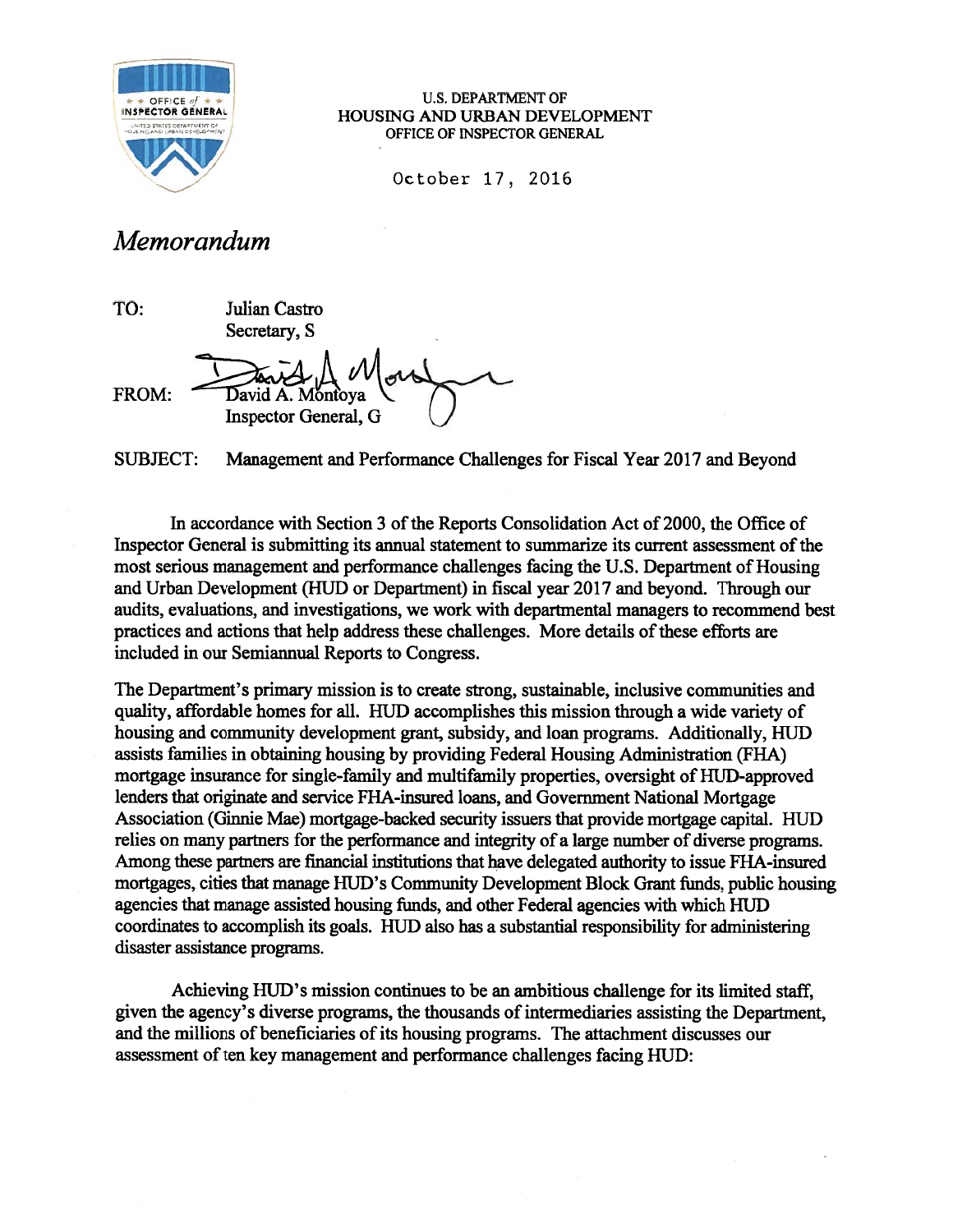- 1. Human capital management and financial management governance,
- 2. Financial management systems,
- 3. Digital Accountability and Transparency Act compliance,
- 4. Weaknesses in information technology security control,
- 5. Single-family programs,
- 6. Community planning and development programs,
- 7. Public and assisted housing program administration,
- 8. Administering programs directed toward victims of natural disasters,
- 9. Departmental enforcement, and
- 10. Operational and financial reporting challenges affecting Ginnie Mae.

Attachment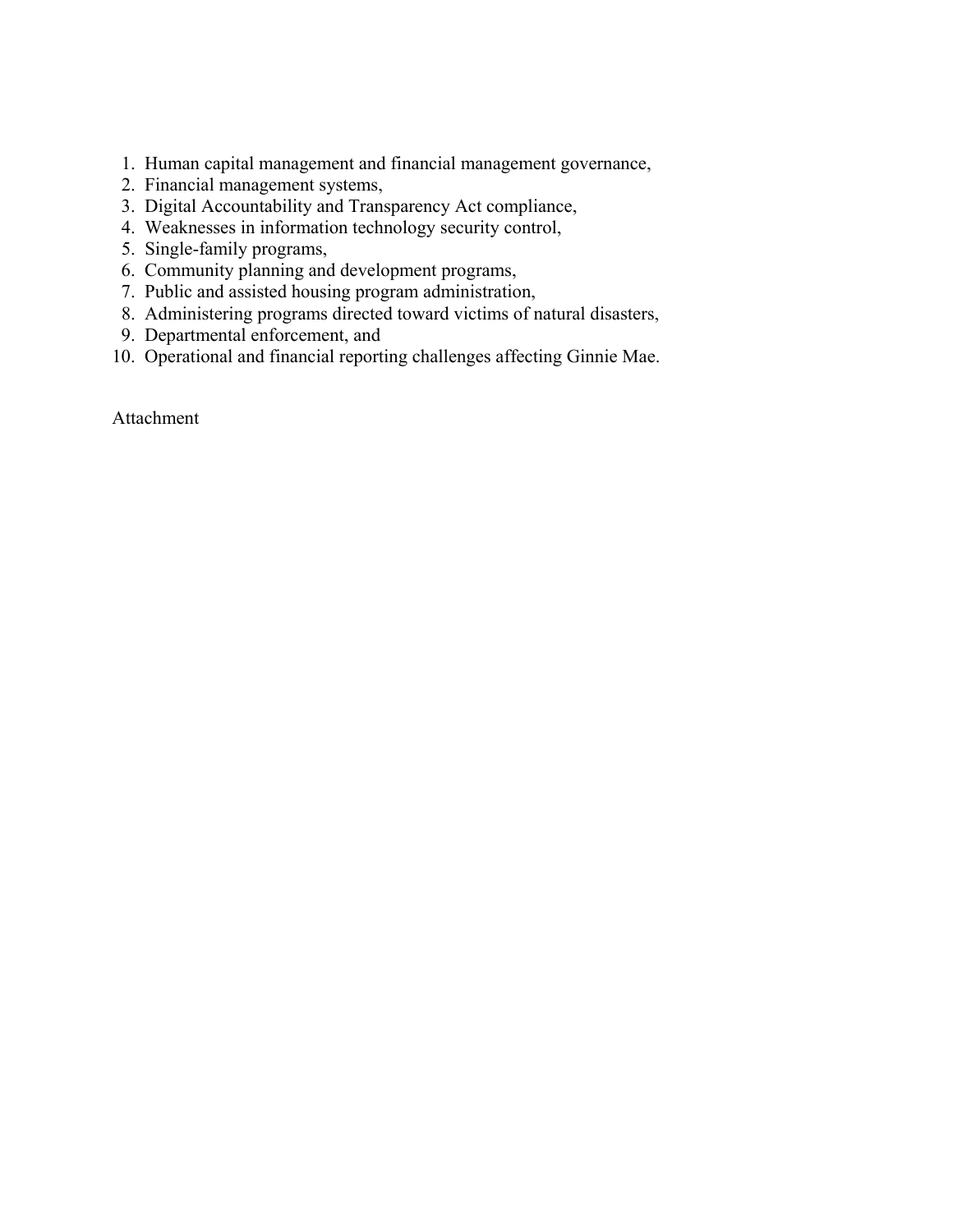# Table of Contents

| Human Capital Management and Financial Management Governance2                 |
|-------------------------------------------------------------------------------|
|                                                                               |
|                                                                               |
| Weaknesses in Information Technology Security Control 11                      |
|                                                                               |
|                                                                               |
|                                                                               |
| <b>Administering Programs Directed Toward Victims of Natural Disasters29</b>  |
|                                                                               |
| <b>Operational and Financial Reporting Challenges Affecting Ginnie Mae 33</b> |
|                                                                               |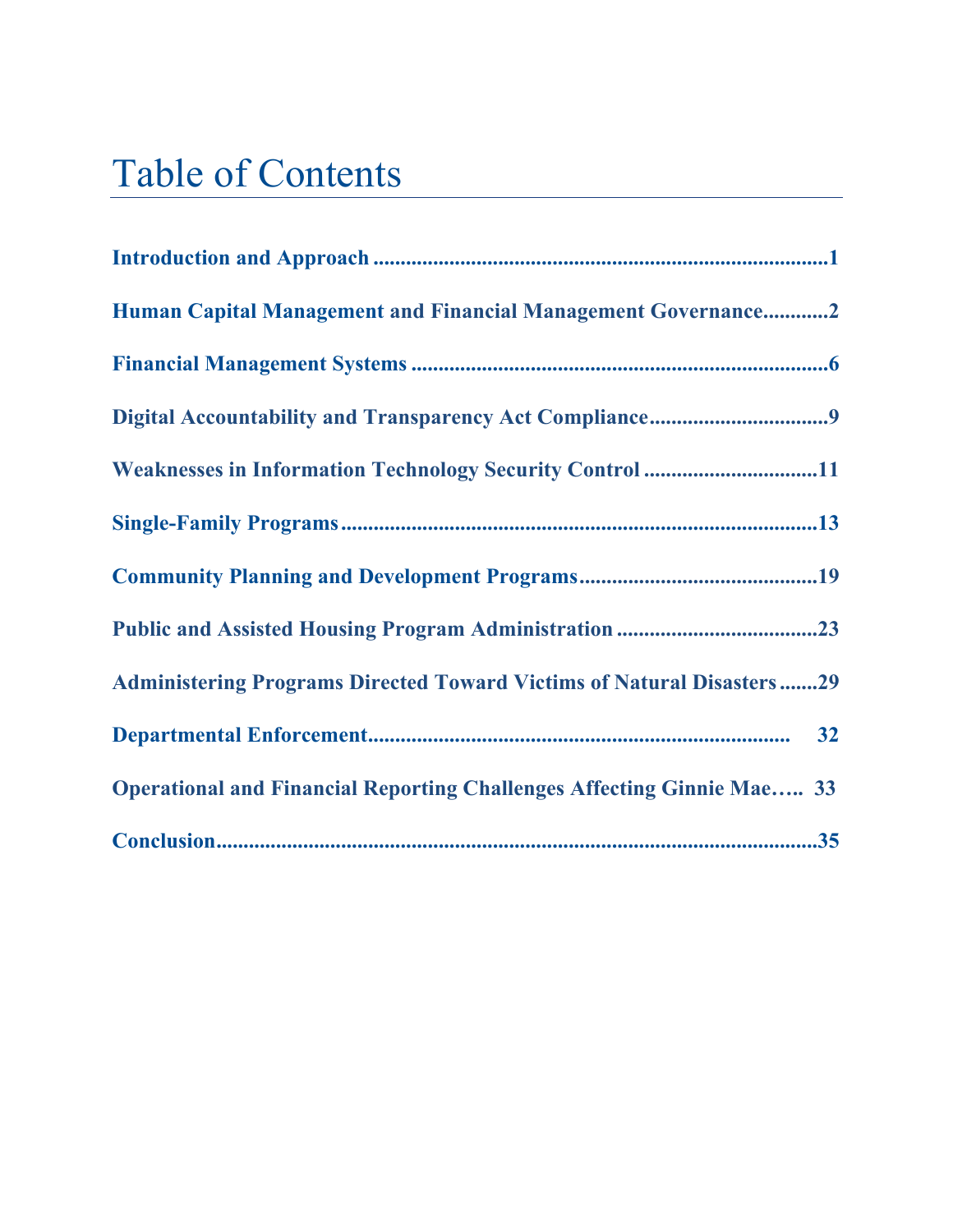# **Introduction and Approach**

#### **Introduction**

The U.S. Department of Housing and Urban Development's (HUD or Department) primary mission is to create strong, sustainable, inclusive communities and quality, affordable homes for all. HUD accomplishes this mission through a wide variety of housing and community development grant, subsidy, and loan programs. Additionally, HUD assists families in obtaining housing by providing Federal Housing Administration (FHA) mortgage insurance for singlefamily and multifamily properties, oversight of HUD-approved lenders that originate and service FHA-insured loans, and Government National Mortgage Association (Ginnie Mae) mortgagebacked security issuers that provide mortgage capital. HUD relies on many partners for the performance and integrity of a large number of diverse programs. Among these partners are financial institutions that have delegated authority to issue FHA-insured mortgages, cities that manage HUD's Community Development Block Grant (CDBG) funds, public housing agencies that manage assisted housing funds, and other Federal agencies with which HUD coordinates to accomplish its goals. HUD also has a substantial responsibility for administering disaster assistance programs, which has evolved substantially over the years.

 $\mathcal{L}_\text{max} = \mathcal{L}_\text{max} = \mathcal{L}_\text{max} = \mathcal{L}_\text{max} = \mathcal{L}_\text{max} = \mathcal{L}_\text{max} = \mathcal{L}_\text{max} = \mathcal{L}_\text{max} = \mathcal{L}_\text{max} = \mathcal{L}_\text{max} = \mathcal{L}_\text{max} = \mathcal{L}_\text{max} = \mathcal{L}_\text{max} = \mathcal{L}_\text{max} = \mathcal{L}_\text{max} = \mathcal{L}_\text{max} = \mathcal{L}_\text{max} = \mathcal{L}_\text{max} = \mathcal{$ 

#### **Approach**

HUD's Office of Inspector General (OIG) is one of the original 12 Offices of Inspector General established by the Inspector General Act of 1978. While part of HUD, OIG provides independent oversight of HUD's programs and operations. Planning OIG's audits, evaluations, and investigations is a continuing process to focus resources on areas of greatest priority and benefit to the taxpayer and HUD. The broad goal for OIG is to help HUD resolve its major management challenges while maximizing results and providing responsive work.

The process is dynamic in order to address requests and other changes throughout the year. OIG identifies audits, evaluations, and investigations through discussions with program officials, the public, and Congress; assessments of previous audits, evaluations, and investigations; and reviewing proposed legislation, regulations, and other HUD issuances. It also conducts audits, evaluations, and investigations that HUD and Congress request, as well as those identified from OIG's hotline. We work with departmental managers to recommend best practices and actions that help address the management and performance challenges through our audits, evaluations, and investigations.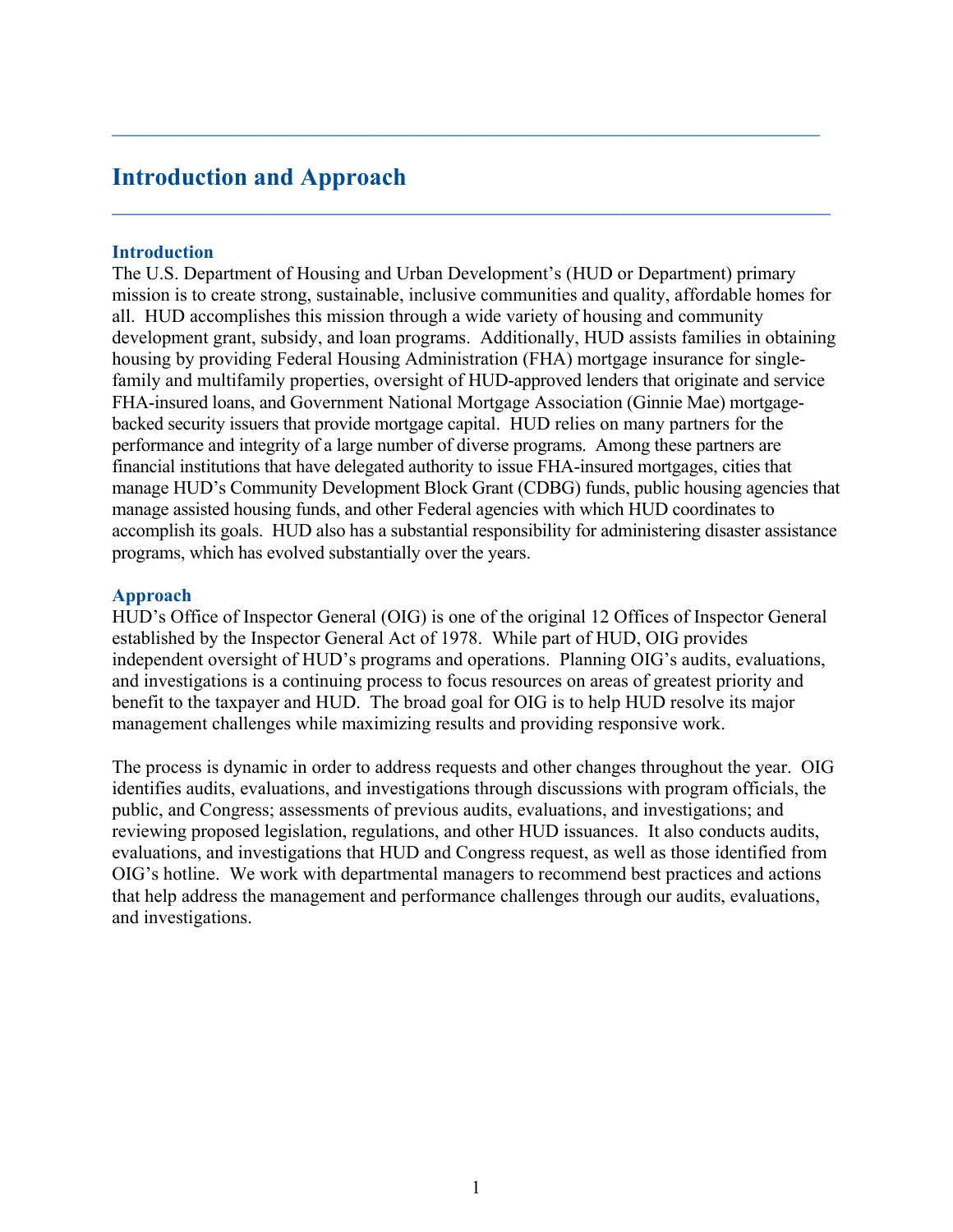# **Human Capital Management and Financial Management Governance**

For many years, one of HUD's major challenges has been to effectively manage its limited staff to accomplish its primary mission. HUD continues to lack a valid basis for assessing its human resource needs and allocating staff within program offices. Several studies have been completed on HUD's use of human capital by the U.S. Government Accountability Office (GAO) that point to a lack of human capital accountability and insufficient strategic management as pervasive problems at HUD. To some extent, these human capital challenges have contributed to HUD's inability to maintain an effective financial management governance structure, which we have reported on for the last 3 years and which contributed to our issuing disclaimers of opinion as part of our annual financial statement audits of HUD's financial statements.

#### **Human Capital Studies**

In May 2015, GAO issued a report based on testimony of GAO work issued from January 2014 through February 2015 and ongoing work related to employee engagement. The testimony focused on key human capital areas in which some actions had been taken but attention was still needed by the Office of Personnel Management (OPM) and Federal agencies on issues such as (1) the General Schedule classification system, (2) mission-critical skills gaps, (3) performance management, and (4) employee engagement. The report provides the retirement rate of Federal civilian employees. In HUD, more than 43 percent of career permanent employees onboard as of September 30, 2014, will be eligible to retire by 2019. Given this statistic, HUD will need to ensure that it has steps in place to fill the critical skills gap to ensure the continuity of business and that it fulfills its missions.

In August 2016, GAO issued a report examining HUD's efforts to (1) meet requirements and implement key practices for management functions, including financial, human capital, acquisition, and information technology (IT) management, and (2) oversee and evaluate programs. GAO found that HUD had made progress in developing new human capital plans and mostly followed key principles and practices for strategic workforce planning, succession planning, and training planning. However, HUD has struggled to maintain current plans as required by OPM regulations. For example, HUD's previous strategic workforce plan expired in 2009, and HUD did not complete the next plan until 2015. HUD has been unable to maintain current plans in part because it lacks a process to help ensure that it reviews and updates the plans before existing plans expire. Regularly assessing and updating these plans would help ensure that HUD has a strategic vision for managing its workforce and addressing human capital challenges.

#### **Financial Management Governance of HUD**

HUD's significant management challenge continued in fiscal year 2016 as it struggled to establish and implement effective financial management governance as required by the Federal Managers' Financial Integrity Act of 1982 and the Chief Financial Officers Act of 1990. In our fiscal years 2015 and 2014 financial statement audit report, we issued a disclaimer of opinion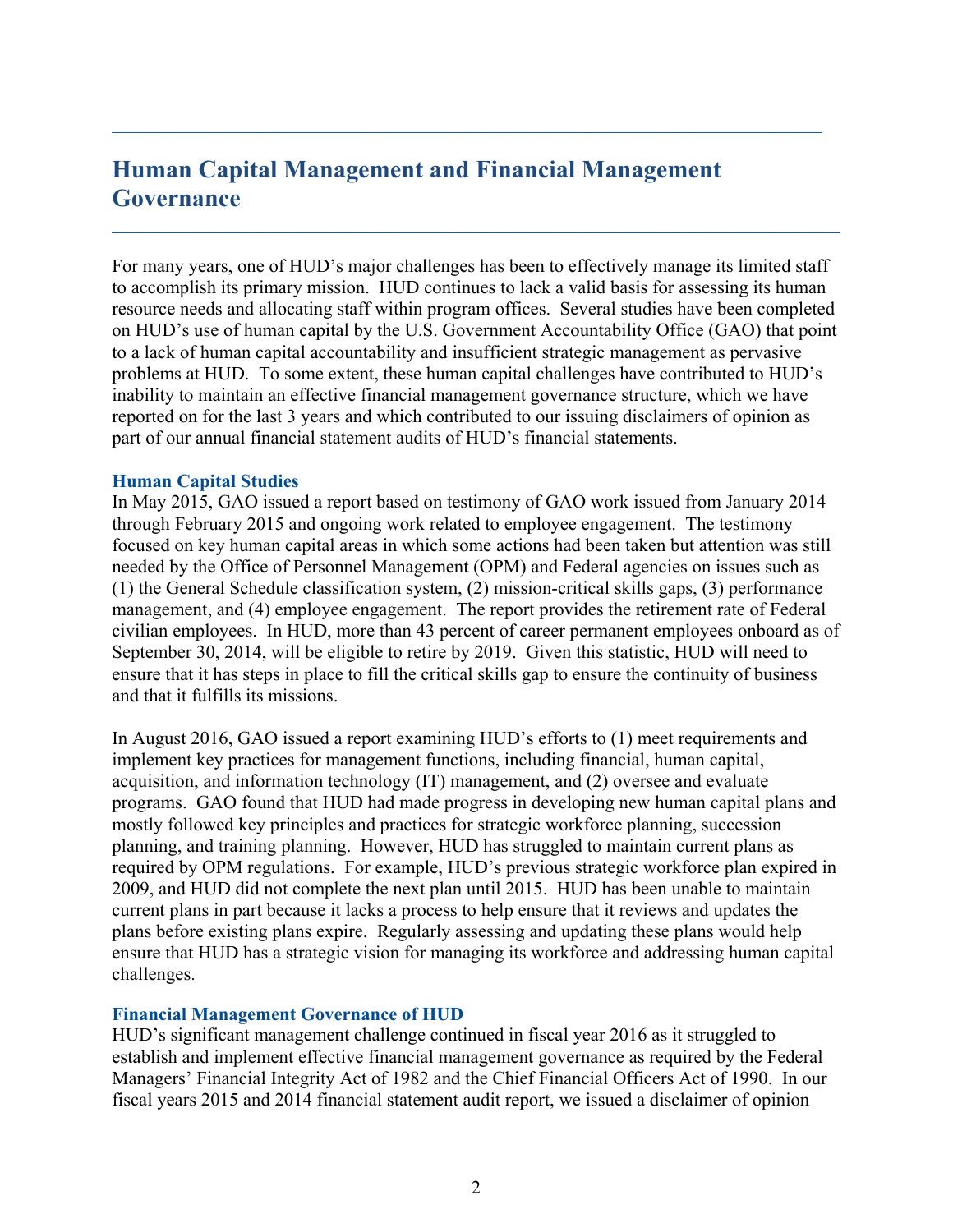due to unresolved audit matters. In addition, in our report on internal control, we reported nine material weaknesses, eight significant deficiencies in internal controls, and six instances of noncompliance with applicable laws and regulations. One of the material weaknesses directly addressed the shortcomings in HUD's financial management governance, and several of the other material weaknesses and significant deficiencies had causes that were attributed in part to weaknesses in HUD's financial management governance structure.

#### **Senior Management Council**

A National Academy of Public Administration (NAPA) study<sup>1</sup> supported the longstanding OIG recommendation that HUD establish a Chief Financial Officer (CFO) council to enhance its financial governance structure. While HUD had historically resisted recommendations to create a senior management council, the updated Office of Management and Budget (OMB) Circular No. A-123 has changed the establishment of a senior management council from a best practice to a requirement. HUD has indicated that plans for the structure of an enterprisewide oversight group are nearing completion. This is an important step toward addressing HUD's significant financial management governance weaknesses.

# **Transition to a Federal Shared Services Provider for Financial Management Services and a Policy and Procedure Framework**

The NAPA study team also identified challenges in a number of areas and recommended that HUD take action to address concerns related to HUD's impending transition to a Federal shared services provider (FSSP) for financial management services. OIG followed up with HUD management to follow HUD's progress in addressing study recommendations and found that HUD had not formally evaluated NAPA recommendations and did not have an adequate tracking mechanism in place for recommendations or planned actions. During 2016, GAO and OIG reported on a number of issues related to HUD's transition to an FSSP for financial management services. Both GAO and OIG have attributed the cause of many of these issues to weaknesses in governance.

The governance weaknesses that HUD experienced during its transition to an FSSP for financial management services were due in part to persistent financial management challenges that included outdated or incomplete policies and procedures and a lack of adequate information and communication among key groups. Program office accounting policies and procedures have at times been developed without adequate Office of the Chief Financial Officer (OCFO) input due to broad delegation to program office personnel. HUD also lacks documented policies to ensure the quality and consistency of program evaluations. To improve the continuity of accounting policies and procedures in a changing environment, policies and procedures should be centrally located and easily accessible to staff. The lack of a policy framework has hindered and will continue to hinder efforts to adapt to changes in a timely manner.

# **Information and Communication**

HUD's information and communication among departments and offices has been a consistent challenge. For example, HUD's current financial management structure relies on the delegation of several key financial management functions to HUD's program offices, including review and

<sup>&</sup>lt;sup>1</sup> Department of Housing and Urban Development, Office of Chief Financial Officer, Organizational Assessment, March 19, 2015, http://napawash.org/images/reports/2015/HUD\_OCFO\_Study\_Final\_Report.pdf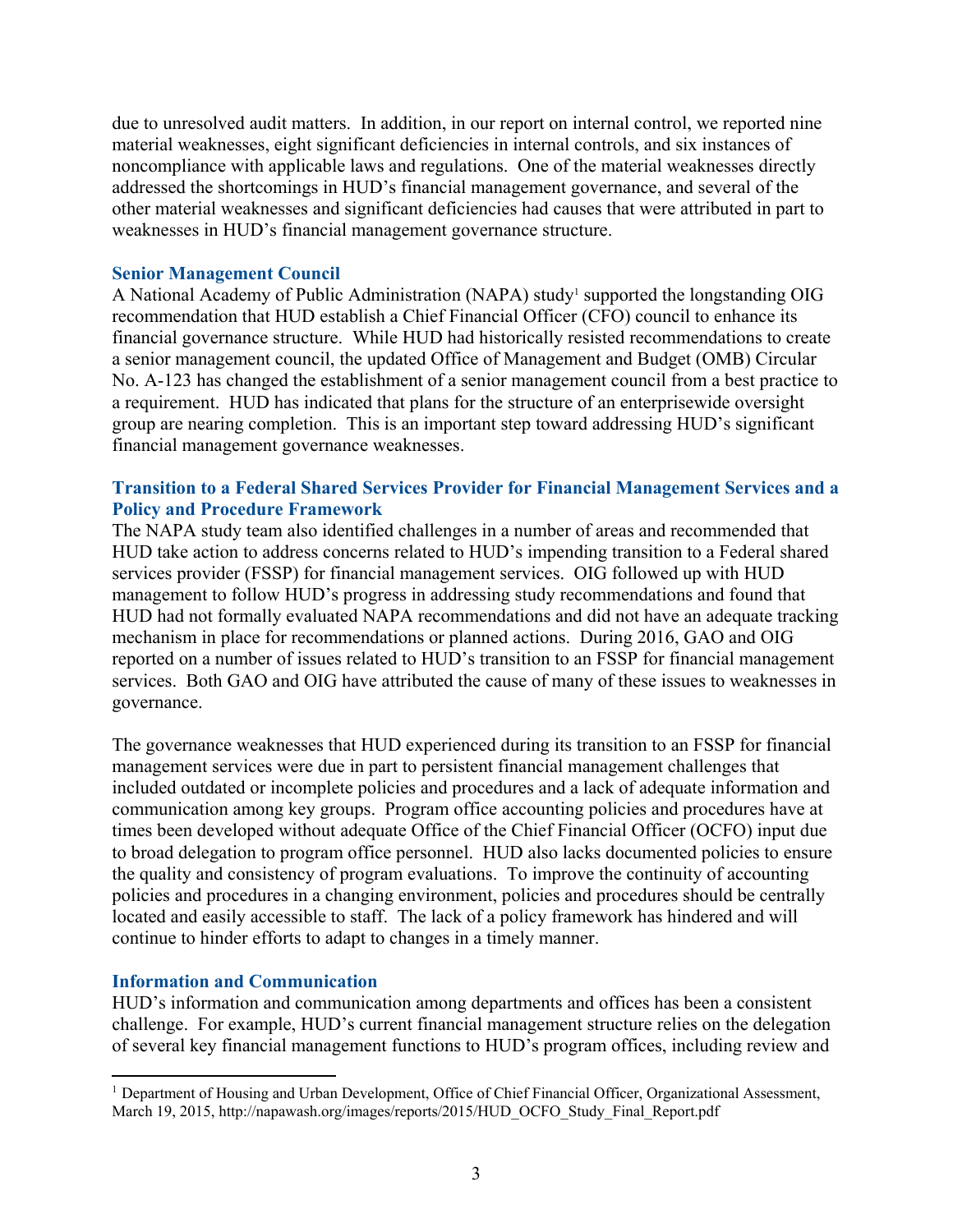approval of vouchers, reviews of unliquidated obligations, and various budgetary accounting functions. However, we have found that program-related issues, concerns, and decisions cannot be made without adequate consultation with subject-matter experts, including OCFO, and appropriate consideration of accounting standards. We have attributed the root cause of significant deficiencies and material weaknesses identified in our audits to inadequate consideration of key accounting and financial rules and regulations. For example, we have attributed the material weaknesses cited in our financial statement audit reports related to the Office of Community Planning and Development's (CPD) budgetary accounting for grants and the Office of Public and Indian Housing's (PIH) net restricted asset process to inadequate collaboration with OCFO.

While HUD has taken initial steps to address these issues, substantial work remains. HUD's initial remediation efforts have included memorandums of understanding between OCFO and program offices to improve collaboration and a quarterly management review process chaired by the Deputy Secretary. As noted above, to comply with the updated OMB Circular No. A-123, HUD will also need to establish a senior management council and undertake additional governance efforts.

#### **Enterprise Risk Management**

HUD needs to implement processes and procedures to ensure an effective system of internal control, not only for financial management governance, but across the Department within all programs. Effective for fiscal year 2016, HUD will be responsible for implementing OMB's updated Circular No. A-123 and GAO's Standards for Internal Control in the Federal Government<sup>2</sup> (The Green Book). These standards provide the criteria for designing, implementing, and operating an effective internal control system and define specific principles that are integral to an entity's internal control system with a greater focus on operational risks and controls. To effectively implement an enterprise risk management framework, HUD will need to identify operational risks and controls and address the financial management governance challenges identified above.

#### **HUD's Use of Intergovernmental Personnel**

Since 2009, HUD has entered into 21 temporary assignments of non-Federal personnel to positions within the Department under the Intergovernmental Personnel Act (IPA). HUD faces challenges in executing and managing the assignment agreements because its processes and responsibilities are divided among program areas of the Department and there is no central point of authority over these agreements. We have already reported on an inherent conflict-of-interest situation and overpayments<sup>3</sup> and a potential Antideficiency Act (ADA) violation involving two IPA assignees.<sup>4</sup> In February 2015, Inspector General Montoya testified at the hearing on "Exploring Alleged Ethical and Legal Violations at the U.S. Department of Housing and Urban Development" before the House Oversight and Investigations Subcommittee regarding one of our IPA assignments. The Inspector General's testimony provided examples of serious

<sup>2</sup> Audit Report GAO-14-704G, Standards for Internal Control in the Federal Government, September 2014

<sup>3</sup> Memorandum number 2015-FW-0801, Intergovernmental Personnel Act Appointment Created an Inherent Conflict of Interest in the Office of Public and Indian Housing, May 30, 2014<br><sup>4</sup> Memorandum number 2014-FW-0801, Potential Antideficiency Act Violations Intergovernmental Personnel Act

Agreements, May 30, 2014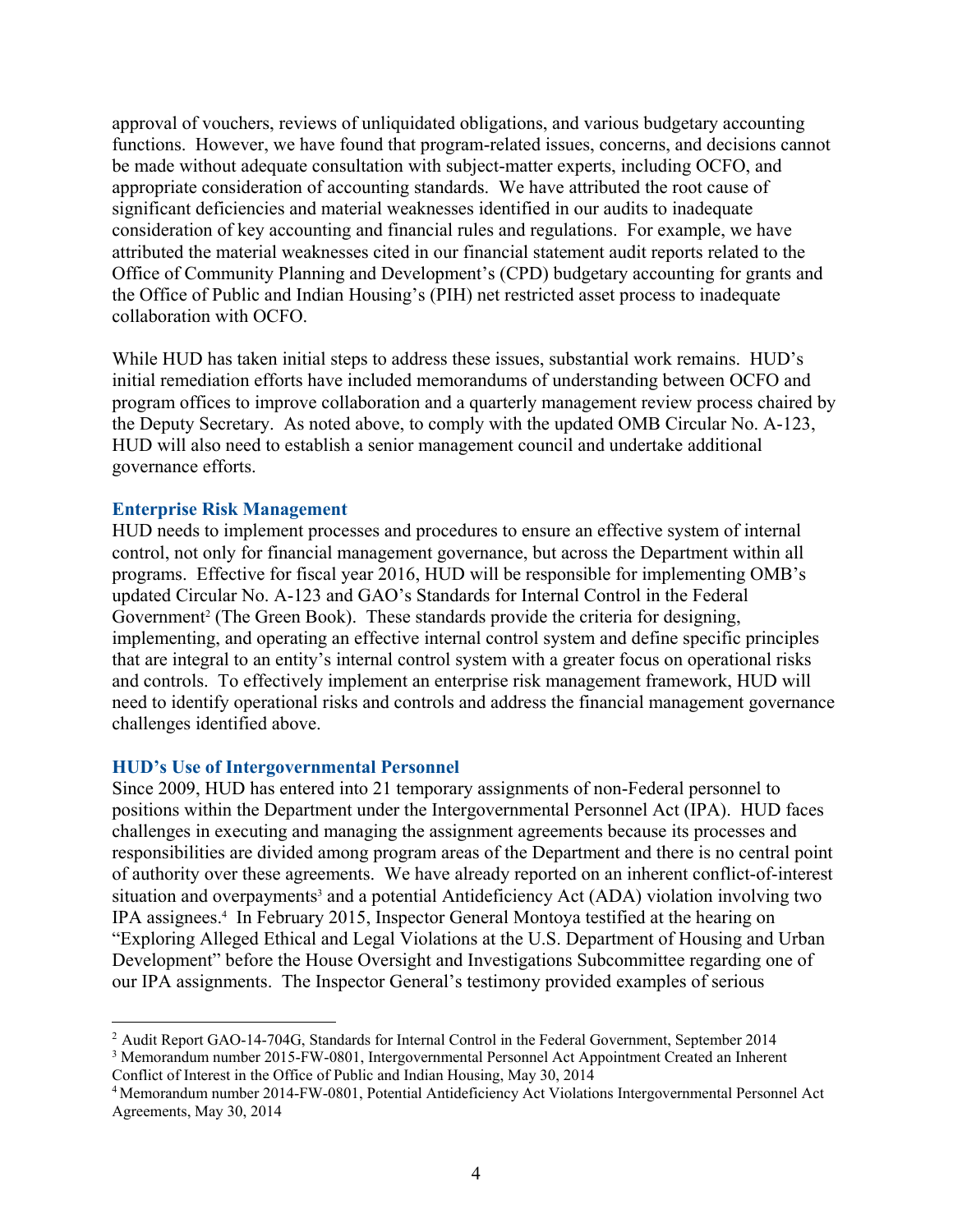violations of ethical, lobbying, and hiring violations at HUD in which senior HUD officials had been involved in an effort to mask these embarrassing and questionable activities. Further, investigations revealed the hiring of convicted criminals into key housing positions.

Due to deficiencies identified in the two prior IPA assignments, OIG initiated an audit of HUD's implementation and oversight of the IPA mobility program.<sup>5</sup> We found that HUD failed to ensure that its IPA agreements met the purpose of the Act and were complete and properly reviewed and executed. Also, HUD did not properly manage IPA assignees once they began working at HUD or properly outprocess them when they departed. We are continuing to work with the Department to reach management decisions to resolve all of the recommendations from report 2016-FW-0001. As of July 2016, HUD had issued Handbook 750.1 on its revised policy regarding assignment agreements under the IPA. The policy had been in draft form since 2014.

HUD is making sweeping changes to the way it operates. While new process and technology changes always increase operational risk, HUD's restructuring and reorganization of management and employee roles and responsibilities will further increase that risk. Since a high percentage of employees are nearing retirement eligibility, HUD needs to continue to effectively implement and maintain ongoing and planned human capital management improvements.

#### *Summary of OIG Work*

We continue to monitor the status of progress made in establishing an effective human capital management program at HUD. In addition, we continue to report on the need for improved financial governance. We also reported on an inherent conflict-of-interest situation and overpayments<sup>6</sup> and a potential ADA violation involving two IPA assignees.<sup>7</sup> Inspector General Montoya testified before the House Oversight and Investigations Subcommittee regarding one of our IPA assignments. Our investigative activities revealed the hiring of convicted criminals into key housing positions.

# **Looking Ahead**

We will continue monitoring the status of progress made in establishing an effective human capital management program, evaluating HUD's progress in improving financial management governance, and monitoring the resolution of our work regarding IPA agreements. In 2016, the number of material weaknesses, significant deficiencies, and instances of noncompliance is likely to remain elevated, and the 2016 financial statement audit opinion is unlikely to change due to the continuing impact of these issues. There remains room for significant improvement in financial management governance.

<sup>5</sup> Audit Report 2016-FW-0001, HUD Did Not Effectively Negotiate, Execute, or Manage Its Agreements Under the Intergovernmental Personnel Act, March 30, 2016

<sup>6</sup> Memorandum number 2015-FW-0801, Intergovernmental Personnel Act Appointment Created an Inherent Conflict of Interest in the Office of Public and Indian Housing, January 20, 2015<br><sup>7</sup> Memorandum number 2014-FW-0801, Potential Antideficiency Act Violations Intergovernmental Personnel Act

Agreements, May 30, 2014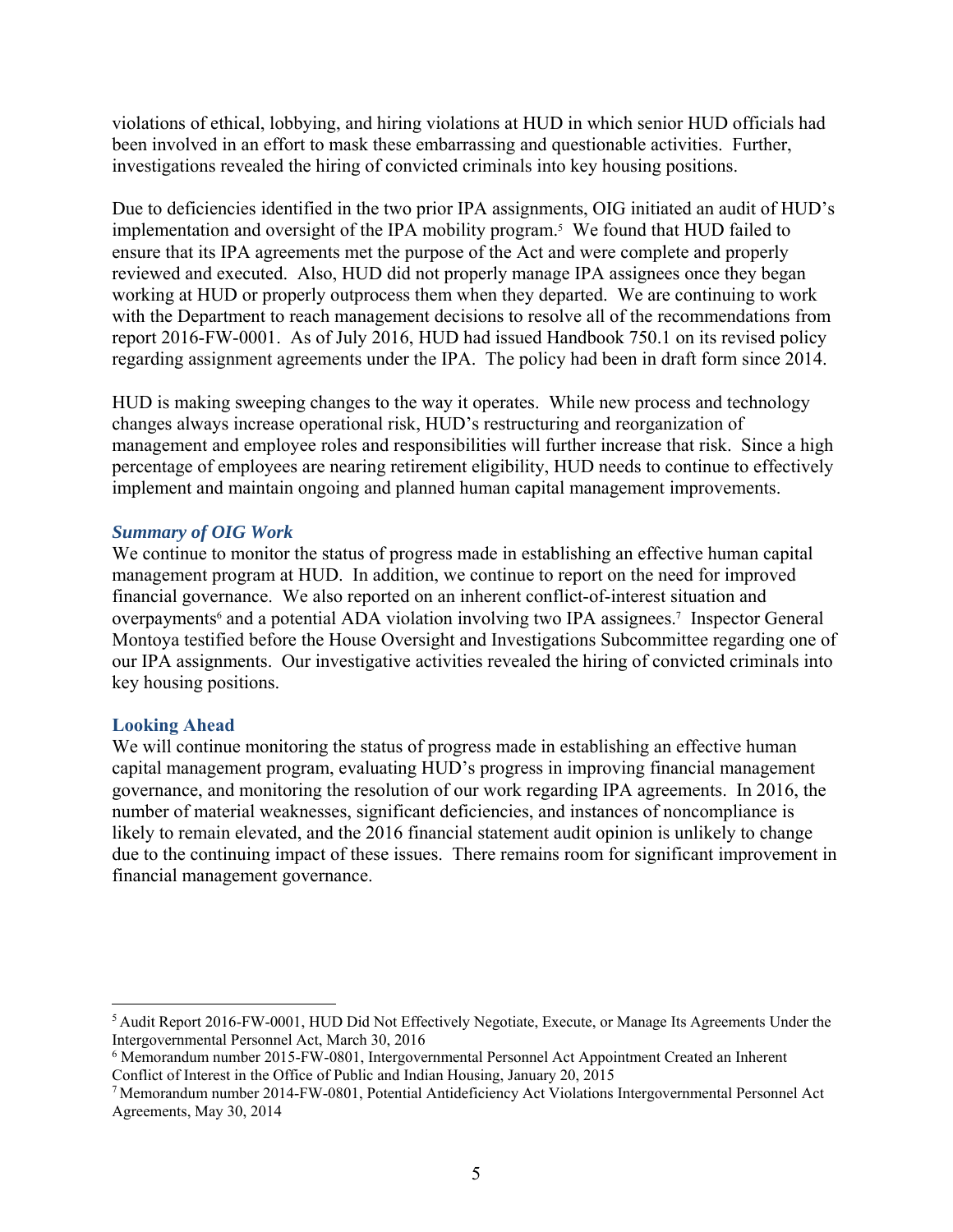# **Financial Management Systems**

Annually since 1991, OIG has reported on the lack of an integrated financial management system, including the need to enhance FHA's management controls over its portfolio of integrated insurance and financial systems. HUD has been working to replace its current core financial management system since fiscal year 2003. The previous project, the HUD Integrated Financial Management Improvement Project (HIFMIP), was based on plans to implement a solution that replaced two of the applications currently used for core processing. In March 2012, work on HIFMIP was stopped, and the project was later canceled. This attempt to use a commercial shared service provider to start a new financial management system failed after more than \$35 million was spent on the project. Our review determined that OCFO did not properly plan and manage its implementation of the project.

#### **New Core Project**

In the fall of 2012, the New Core Project was created to move HUD to a new core financial system that would be maintained by a shared service provider, the U.S. Department of the Treasury's Bureau of Fiscal Services (BFS). Through its New Core Project, HUD was the first cabinet-level agency to transition some of its core accounting functions to an FSSP. The transfer of its financial management to an FSSP was widely publicized.

We have completed three audits of HUD's implementation of the New Core Project. In the first audit, published in June 2015,<sup>8</sup> we found that weaknesses in the planned implementation of release 3 of phase 1 in the New Core Project were not adequately addressed. We determined that HUD did not follow its own agency policies and procedures, the policies established for the New Core Project, or best practices. If HUD was not successful in this implementation, it could reflect negatively on OMB's mandate to use FSSPs. The weaknesses identified in this report related to requirements and schedule and risk management areas that are significant to the project plan. We concluded that the effectiveness with which HUD manages them was critical to the project's success.

Our second audit, published in September 2015,<sup>9</sup> found that HUD's implementation of phase 1, release 1, was not completely successful. Due to missed requirements and ineffective controls, interface processing of travel and relocation transactions resulted in inaccurate financial data in HUD's general ledger and BFS' financial system. As a result, processing continued for more than 6 months with unresolved errors, leaving HUD's general ledger and BFS' financial system with inaccurate financial data and discrepancies in the balances between HUD's general ledger and Treasury's Government Wide Accounting System. We concluded that the implementation of release 1 confirmed the concerns we cited in our initial review of the phase 1, release 3,

<sup>8</sup> Audit Report 2015-DP-0006, Weaknesses in the New Core Project Were Not Adequately Addressed, June 12, 2015

<sup>&</sup>lt;sup>9</sup> Audit Report 2015-DP-0007, New Core Release 1 of Phase 1 Implementation Was Not Completely Successful, September 3, 2015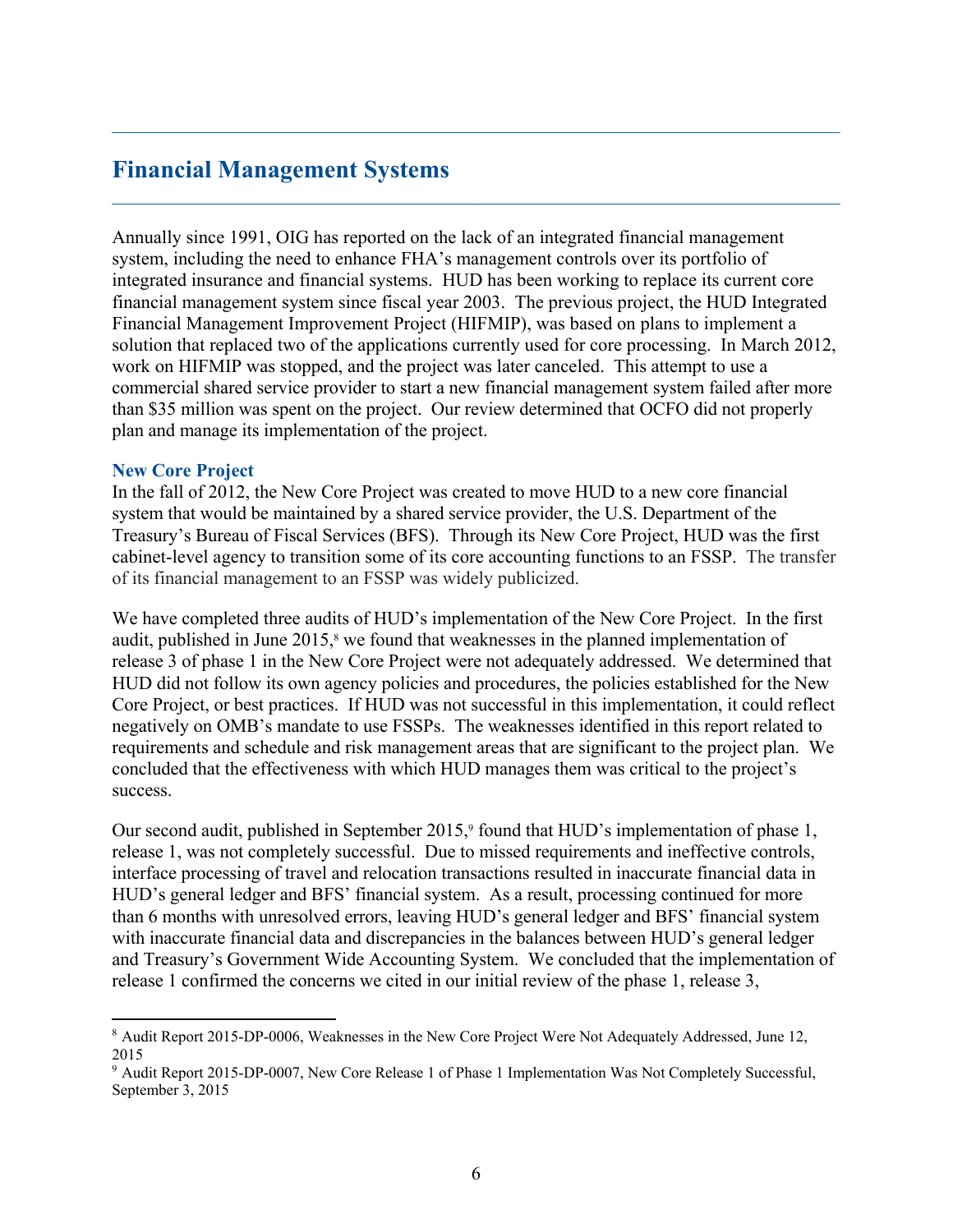implementation. Although HUD had taken action to mitigate some of the problems that occurred with release 1 and address some of the issues we highlighted, we were concerned that HUD was moving too fast with its implementation plans and would repeat these weaknesses.

Our third audit, published in September 2016,<sup>10</sup> found that HUD had unresolved data conversion errors and inaccurate funds management reports and lacked a fully functional data reconciliation process following the implementation of phase 1, release 3, of the New Core Project on October 1, 2015. In addition, the New Core Interface Solution's performance was not monitored, tracked, or measured, and controls over processing errors within Oracle Financials were routinely bypassed. These conditions occurred because HUD rushed the implementation of the release. Specifically, HUD did not move the implementation date when issues were identified during system testing to allow time to resolve the issues, development of the custom reports was not far enough along to allow full system testing, development of the reconciliation tool could not be completed before the scheduled implementation date, and time did not permit the establishment of performance metrics. As a result, in June 2016, unresolved data conversion errors were estimated at an absolute value of more than \$9 billion, HUD's funds management reports contained inaccurate data, and the newly completed status of funds reconciliation report indicated that there was an absolute value of \$4.5 billion in differences between the HUD Centralized Accounting and Processing System and Oracle Financials.

The New Core Project program charter identified 14 financial management systems capabilities that would have to be delivered with the program to meet its financial management needs, replace the Department's legacy systems, and achieve the expected benefits. HUD accomplished 4 of the 14 items with releases 1, 2, and 3 of the New Core Project. This included transitioning the following functions: travel and relocation, time and attendance, core accounting, and procurement. Since 1991, OIG has reported on system limitations and deficiencies within HUD's legacy financial management systems and the Department's lack of an integrated financial management system. In fiscal year 2015, the issue was a material weakness. Program offices have compensated for the system limitations by using manual processes to meet financial management needs.

These system issues and limitations have inhibited HUD's ability to produce reliable, useful, and timely financial information. Complete and reliable financial information is critical to HUD's ability to accurately report on the results of its operations to both internal and external stakeholders. The implementation of release 3 did not alleviate these issues, as confirmed by GAO in a report issued in July 2016.<sup>11</sup> For fiscal year 2015, 97 percent of the Department's budget was allocated to HUD's program areas (that is, public and Indian housing and community planning and development). Following the implementation of release 3, HUD's core program functions were still being controlled and processed through HUD's legacy applications. In April of 2016, after spending \$96.3 million, HUD ended the New Core Project with the closeout of the release 3 implementation. HUD decided that it would continue to use BFS's systems and services for the capabilities that had already been delivered but would not transition to shared services as a

<sup>&</sup>lt;sup>10</sup> Audit Report 2016-DP-0004, HUD Rushed the Implementation of Phase 1, Release 3, of the New Core Project, September 20, 2016

<sup>&</sup>lt;sup>11</sup> Report GAO-16-656, Financial Management Systems - HUD Needs to Address Management and Governance Weaknesses That Jeopardize Its Modernization Efforts, July 2016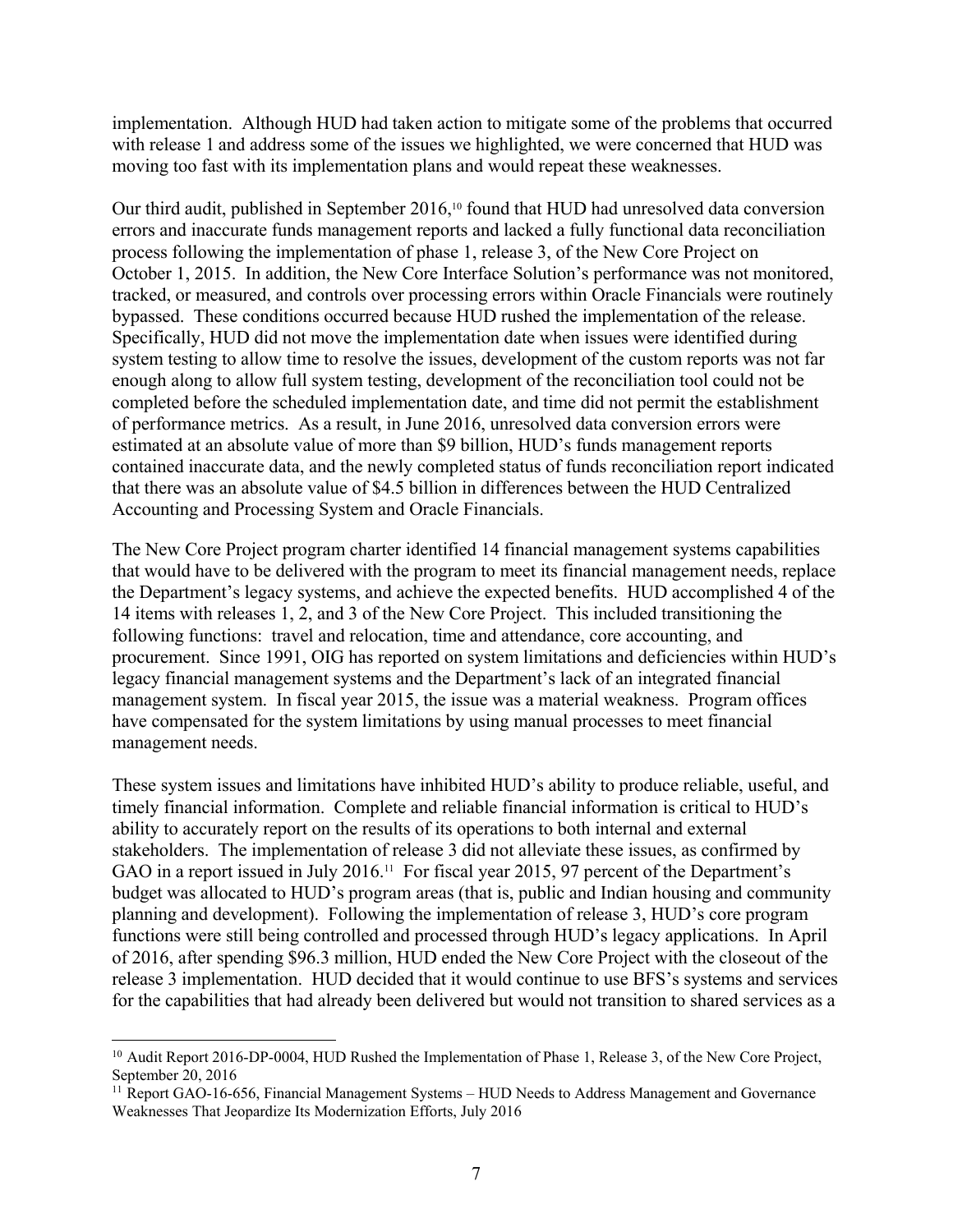means of achieving the remaining New Core Project capabilities. HUD did not transfer all of the functionality that was originally planned and in some cases, simply shifted the uncompleted segments of the New Core Project to new projects. Additional time and funding will be needed to complete these projects. HUD has not fulfilled its plan to move to an FSSP in order to implement financial management systems capabilities that would have been delivered with the New Core Project to meet its financial management needs, replace the Department's legacy systems, and achieve the expected benefits.

# **Outdated Information Technology Systems**

Overall, funding constraints diminished HUD's ability to integrate updated application systems and replace and deactivate legacy systems. Limited progress has been made in modernizing applications and enhancing capabilities to replace manual processes. However, many legacy systems remain in use. Another concern is the ability to maintain the antiquated infrastructure on which some of the HUD and FHA applications reside. As workloads continue to gain complexity, it becomes challenging to maintain these legacy systems, which are 15 to 30 years old, and ensure that they can support the current market conditions and volume of activity. The use of aging systems has resulted in poor performance, high operation and maintenance costs, and increased susceptibility to security breaches. As part of our annual review of information systems controls in support of the financial statements audit, we continue to report weaknesses in internal controls and security regarding HUD's general data processing operations and specific applications. The effect of these weaknesses is that the completeness, accuracy, and security of HUD information is at risk of unauthorized access and modification. As a result, HUD's financial systems continue to be at risk of compromise.

HUD's voucher and project-based Section 8 and public housing programs accounted for 78 percent of HUD's 2016 enacted discretionary budget authority of \$47.2 billion. Also, HUD's FHA program has insured more than 33.5 million mortgages valued at more than \$3.8 trillion since 1980. These four program areas alone have 20 major information systems supporting the management of those programs, and those systems contain in excess of 300 million records on program recipients – with data fields that include Social Security numbers; birth dates; address history; income; financial; dependent; and in those cases in which disability and medical status is considered, health-related data. In short, the management information systems supporting these four critically important HUD programs contain personally identifiable information for all American citizens who received HUD-sponsored housing assistance, lived in public housing, and obtained an FHA-insured mortgage, including such information on all dependents within those households.

We are also concerned about the current state of FHA's IT systems and the lack of systems capabilities and automation to respond to changes in business processes and the IT operating environment. In August 2009, FHA completed the Information Technology Strategy and Improvement Plan to address these challenges, which identified FHA's priorities for IT transformation. The plan identified 25 initiatives to address specific FHA lines of business needs. Initiatives were prioritized, with the top five relating to FHA's single-family program. The FHA transformation initiative was intended to improve the Department's management of its mortgage insurance programs through the development and implementation of a modern financial services IT environment. The modern environment was expected to improve loan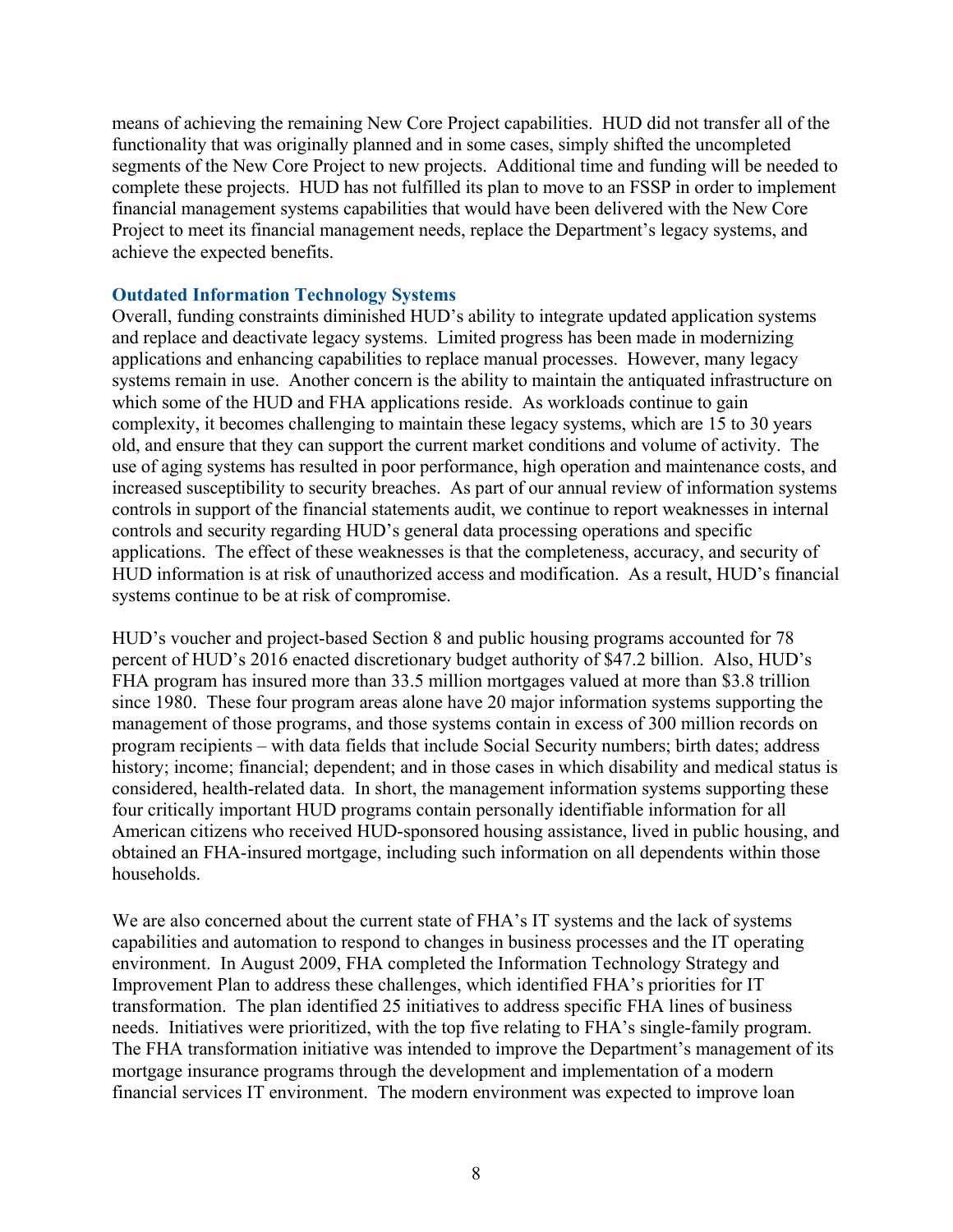endorsement processes, collateral risk capabilities, and fraud prevention. However, to date, few initiatives have been completed because of a lack of funding. The transformation team is in operations and maintenance mode for the few initiatives that have been implemented and has limited capability to advance with the project due to the continued lack of funding.

#### *Summary of OIG Work*

Annually since 1991, OIG has reported on the lack of an integrated financial management system, including the need to enhance FHA's management controls over its portfolio of integrated insurance and financial systems. We have completed three audits on HUD's implementation of the New Core Project. In the first audit, published in June 2015, we found that weaknesses in the planned implementation of release 3 of phase 1 of the New Core Project were not adequately addressed. Our second review, published in September 2015, found that HUD's implementation of release 1 of phase 1 was not completely successful. Due to missed requirements and ineffective controls, interface processing of travel and relocation transactions resulted in inaccurate financial data in HUD's general ledger and BFS. Our third review, published in September 2016, found that HUD had unresolved data conversion errors and inaccurate funds management reports and lacked a fully functional data reconciliation process following the implementation of phase 1, release 3, of the New Core Project on October 1, 2015. In addition, the New Core Interface Solution's performance was not monitored, tracked, or measured, and controls over processing errors in Oracle Financials were routinely bypassed.

#### **Looking Ahead**

OIG will continue evaluating HUD's activities related to the implementation of the New Core Project and integrating its financial management systems.

# **Digital Accountability and Transparency Act Compliance**

One of the Department's major emerging management challenges is compliance with the Digital Accountability and Transparency Act of 2014 (DATA Act).<sup>12</sup> In our August 2016 DATA Act readiness review, we found that HUD was not on track to meet the DATA Act's requirements.13 The DATA Act builds on agency transparency reporting requirements established by the Federal Funding Accountability and Transparency Act of 2006 (FFATA) and has an implementation date of May 2017. HUD's efforts to comply with the DATA Act have been hindered by management turnover and indecision, resource limitations, and disparate IT systems that reside on different platforms with dissimilar data elements.

# **DATA Act Leadership Turnover and Delayed Decisions**

HUD's DATA Act team has been hindered by management turnover and indecision. HUD has had three different senior accountable officials in a 6-month span, and the conclusion that the DATA Act applied to FHA and Ginnie Mae was not made until approximately May 2016. These

<sup>&</sup>lt;sup>12</sup> Digital Accountability and Transparency Act of 2014, Pub. L. No. 113-101

<sup>13 2016-</sup>FO-0802, Independent Attestation Review: U.S. Department of Housing and Urban Development, DATA Act Implementation Efforts, dated August 26, 2015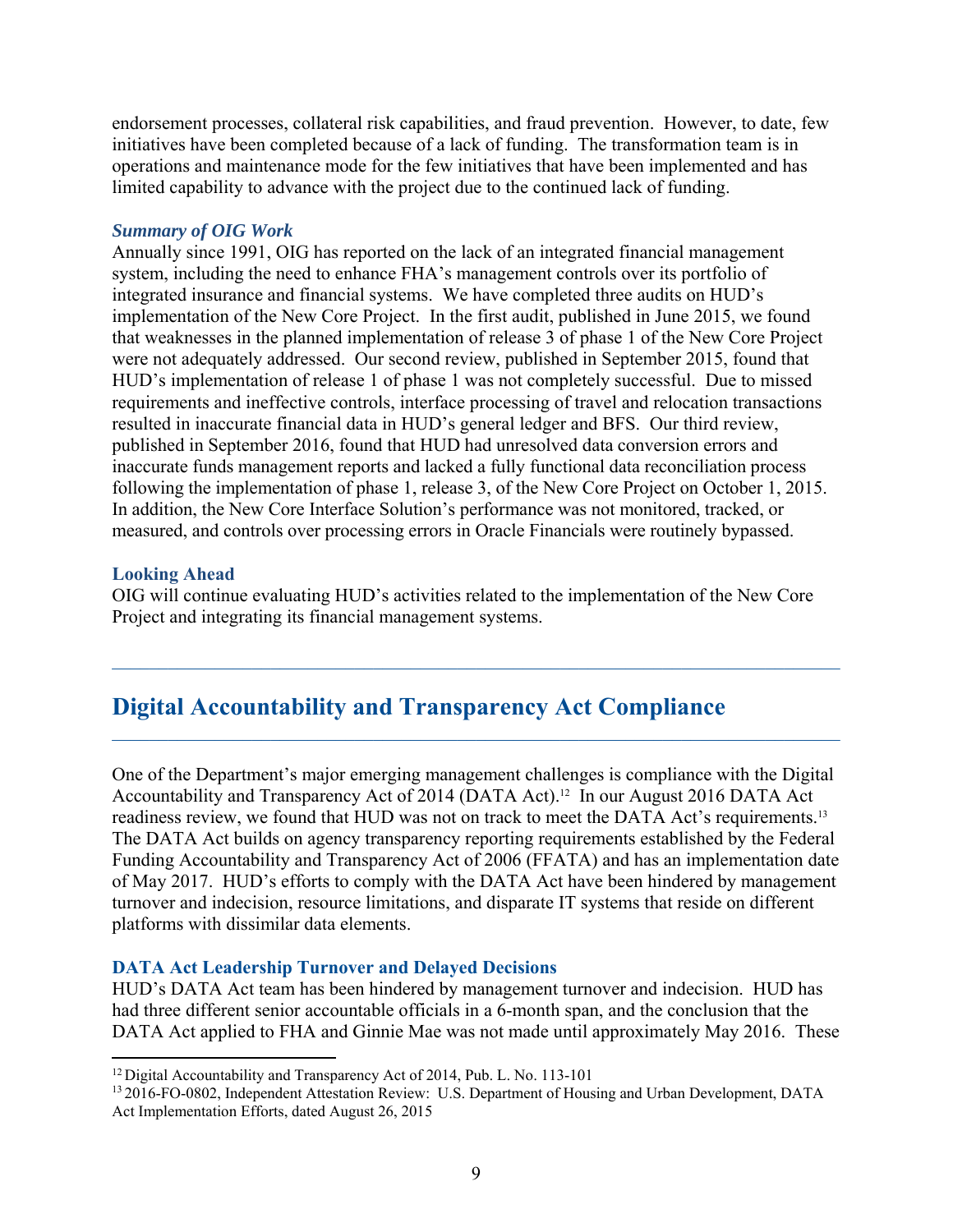conditions have delayed implementation efforts and precluded the reasonable expectation that the deadline would be met. While HUD has taken steps to implement the DATA Act, the lack of a constant senior accountable official prevents adequate oversight of the project and workgroups, which would ensure implementation by the statutory date.

### **Compliance Milestones and Human Resource Limitations**

In addition to management turnover and the delays related to the FHA and Ginnie Mae components, key HUD milestones have been delayed. Specifically, HUD had not completed its inventory of data elements or the mapping of agency data to the DATA Act schema as of July 15, 2016. To assist agencies with implementation, OMB and Treasury issued a playbook with eight key steps to help agencies fulfill the requirements of the DATA Act, and OMB issued a memorandum detailing key guidance.<sup>14</sup> HUD's project plan dates for milestones, including completing an agency data element inventory or mapping agency data to DATA Act schema, significantly exceeded previous Treasury and OMB guidance, and HUD's project plan dates may not have been sufficiently reviewed and approved by OMB and Treasury.15 HUD submitted updated implementation plans to OMB and Treasury in August 2016.

Competing departmental priorities like HUD's transition to a shared service provider for financial management services have worsened existing resource limitations. Human capital resources are limited compared to the level of effort required to modify systems and perform the required data inventory and mapping. While Treasury may provide resources to supplement HUD's resources and support HUD's compliance efforts, substantial challenges remain.

#### **Information System Weaknesses and Data Quality Issues**

HUD has experienced challenges with DATA Act (and FFATA) implementation due to the Department's reliance on many financial systems with differing technologies and data elements. To provide quality spending data, agencies will be required to make available financial obligation and outlay data and award-level data based on agency financial systems. As we have previously reported in our annual financial statement audit, HUD's legacy systems have hindered efficient and effective financial reporting. As the DATA Act requires the use of agency financial systems, many of the issues reported in the financial systems management challenge (see page 6) also apply.

In addition, HUD has been unable to resolve data quality issues that have impeded the complete and accurate reporting of departmental contract, grant, loan, and other financial assistance awards in USAspending.gov.

#### *Summary of OIG Work*

While the statutory date for final implementation of the DATA Act is May 2017, we have issued one of two planned preimplementation attestation reports that are designed to determine whether HUD is on track to meet the implementation deadline. In August 2016, we issued a review attestation report on HUD's efforts to comply with OMB and Treasury DATA Act Playbook steps 1-4. While HUD's assertions reasonably represented the status of departmentwide compliance efforts, we reported that HUD was not on track to provide complete, departmentwide

<sup>14</sup> https://www.whitehouse.gov/sites/default/files/omb/memoranda/2015/m-15-12.pdf

<sup>&</sup>lt;sup>15</sup> GAO-16-698, DATA Act Implementation Plans, http://gao.gov/assets/680/678765.pdf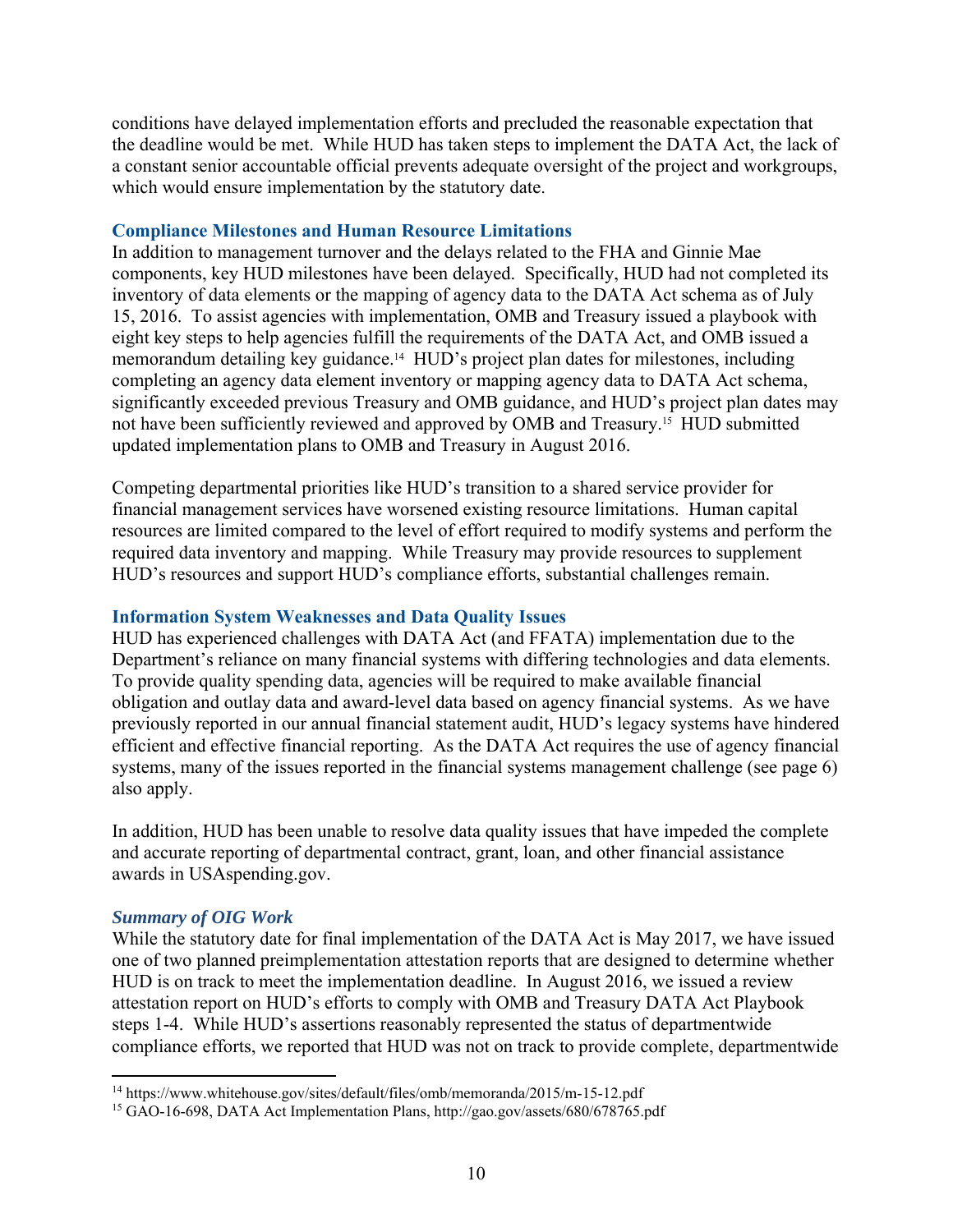reporting by the May 2017 deadline. Additionally, we provided recommendations to the Department to address compliance impediments.

# **Looking Ahead**

We will continue to perform preimplementation work as HUD works to implement the DATA Act, and we plan to issue our first statutorily required report during fiscal year 2017.

# **Weaknesses in Information Technology Security Controls**

HUD conducts hundreds of thousands of transactions with the American public daily and is responsible for safeguarding hundreds of millions of records containing the personal information of private individuals. However, HUD continues to face both long- and short-term challenges as it strives to modernize its legacy systems, adequately secure its IT infrastructure, and properly protect sensitive data. HUD has not adequately planned for its future IT and IT security needs. One of two primary HUD infrastructure services contracts was recently reawarded using a longterm sole-source contract, while the second has been in a period of transition since fiscal year 2014, creating risk for HUD. Further, a significant number of critical HUD applications are legacy systems that are increasingly difficult to maintain and present security risks that HUD will be challenged to mitigate without modernization. More than 400 HUD IT products are running on unsupported platforms, increasing the risk of unknown and unpatchable vulnerabilities. Legacy systems are difficult or unable to migrate to cloud technology, further complicating HUD's long-term efforts to modernize and secure its systems and data while creating efficiencies and cost savings.

HUD has taken some initial steps to address these long-term challenges. HUD filled several key positions, including the CIO, chief information security officer, and chief technology officer. However, we are concerned that turnover in IT leadership roles, including that of the enterprise architect and the conclusion of the CIO's tenure at the end of calendar year 2016, will deflate HUD's momentum. Major HUD initiatives have been negatively impacted by recent turnover in key positions and loss of technical expertise.

HUD has begun key initiatives, such as the development of several long-term plans, including an enterprise architecture roadmap, aimed in part to guide modernization efforts; a Cybersecurity Framework to address IT security program deficiencies; and a recently implemented enterprise incident handling program to improve security incident detection capabilities. However, notable change and implementation of these initiatives are not anticipated to be fully realized until fiscal year 2017 and beyond. Successful implementation of these plans will be directly dependent upon HUD's ability to instill accountability, implement performance measures, and obtain adequate technical expertise and resources. In the process of outsourcing infrastructure and application maintenance and support, HUD has divested itself of much of its own technical expertise and continues to face significant staffing challenges. For example, an organizational chart provided to OIG during its fiscal year 2016 Federal Information Security Modernization Act (FISMA) evaluation showed that 16 of the 36 key IT managerial and supervisory positions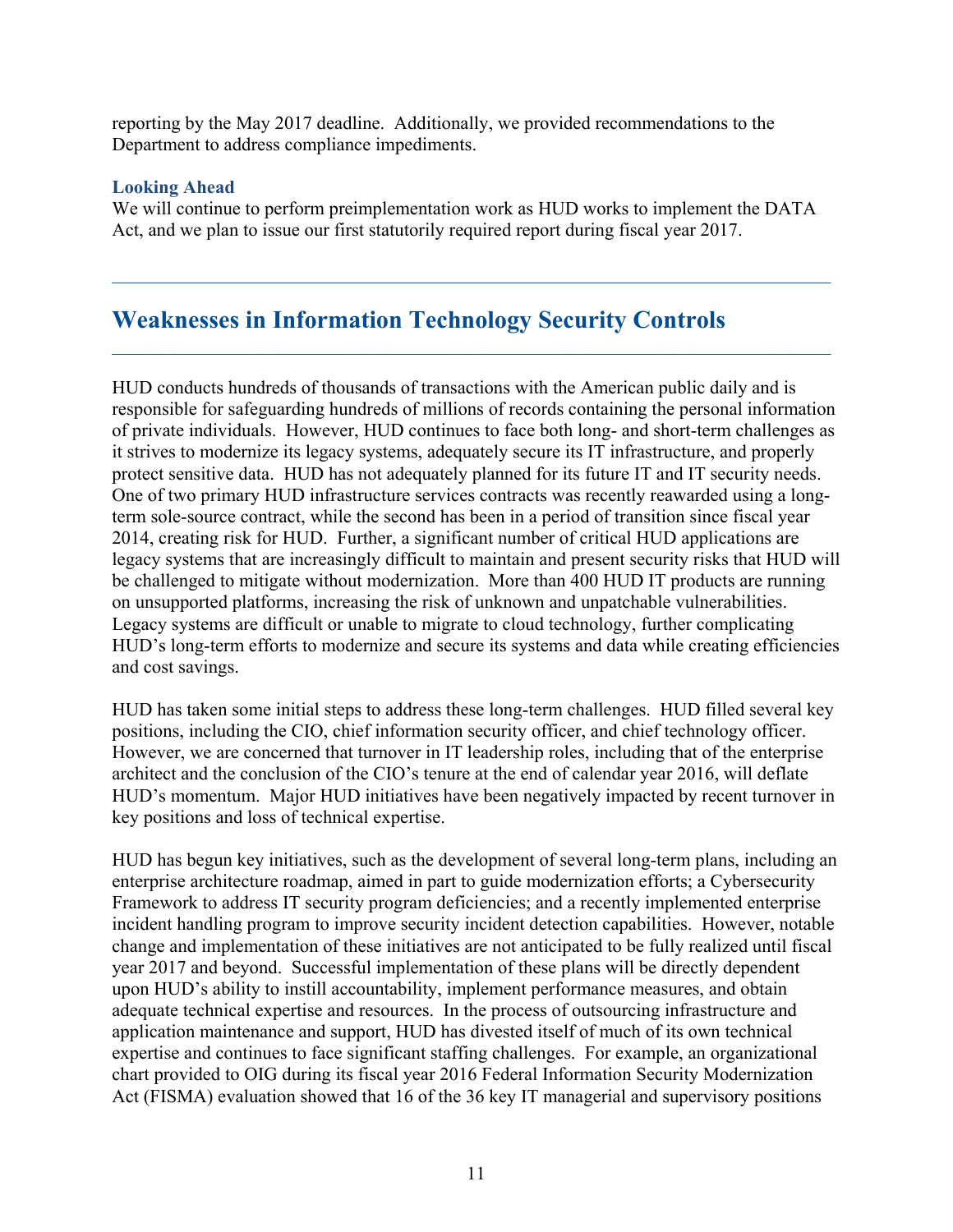stationed at HUD headquarters were either vacant (11) or filled by temporary "acting" personnel (5) during fiscal year 2016. This condition significantly challenges HUD's ability to manage and perform vendor oversight of its technology infrastructure and conduct technical assessments. It has also resulted in HUD's extensive dependence on decentralized IT contracts throughout the HUD IT environment.

Our annual evaluation of HUD's IT security program for fiscal year 2015, as mandated by FISMA, revealed some IT security improvements, but extensive noncompliance with Federal IT guidance continues. As shown in OIG's fiscal year 2015 FISMA report, HUD has extensive deficiencies in 5 of the 10 program areas on which OIG reports to OMB, compared to 9 of 10 in fiscal year 2014. HUD is showing some progress in remediating these deficiencies; however, it has 45 open FISMA evaluation recommendations spanning several years that have been open from 300 to 800 days. These recommendations need to be addressed to rectify longstanding security weaknesses. Further, the privacy program has an additional 21 open recommendations for the fiscal years 2013 through 2015 evaluation period.

To ensure improvement in the above areas and reduce vulnerabilities to the IT security environment, all HUD program offices will need to collaborate effectively and establish ownership and oversight of IT security controls. HUD's fiscal year 2016 IT funding level has decreased 16.3 percent from fiscal year 2015, which continues to impact agency modernization and IT security efforts. With the constrained budgets, HUD will be challenged to fund the operation of current systems while also initiating projects to upgrade legacy applications and improve security.

Further, our evaluations have revealed a lack of enterprise risk management, which directly affects HUD's ability to manage all IT risks using a holistic framework and hinders HUD's IT modernization efforts. HUD's Office of the Chief Information Officer (OCIO) had begun addressing this weakness by developing an IT Risk Management Office, but unless HUD develops an enterprisewide risk management program with one management approach, it will not be able to appropriately prioritize all IT risks.

# *Summary of OIG Work*

OIG's work has been focused on assessing mandated requirements and other IT evaluations to assist HUD in identifying IT risks and vulnerabilities in addition to prioritizing efforts to improve the cybersecurity posture and IT infrastructure and secure HUD data. Many areas and deficiencies remain to be reviewed and assessed to independently identify and provide recommendations for improving the cybersecurity posture.

# **Looking Ahead**

We will continue to evaluate HUD's IT infrastructure, policy, and processes, while also continuing to provide oversight on the progress of HUD's IT security program, modernization efforts, and ability to implement IT security long-term plans. We will do this through mandated assessments and targeted evaluations, while instilling a collaborative environment with HUD.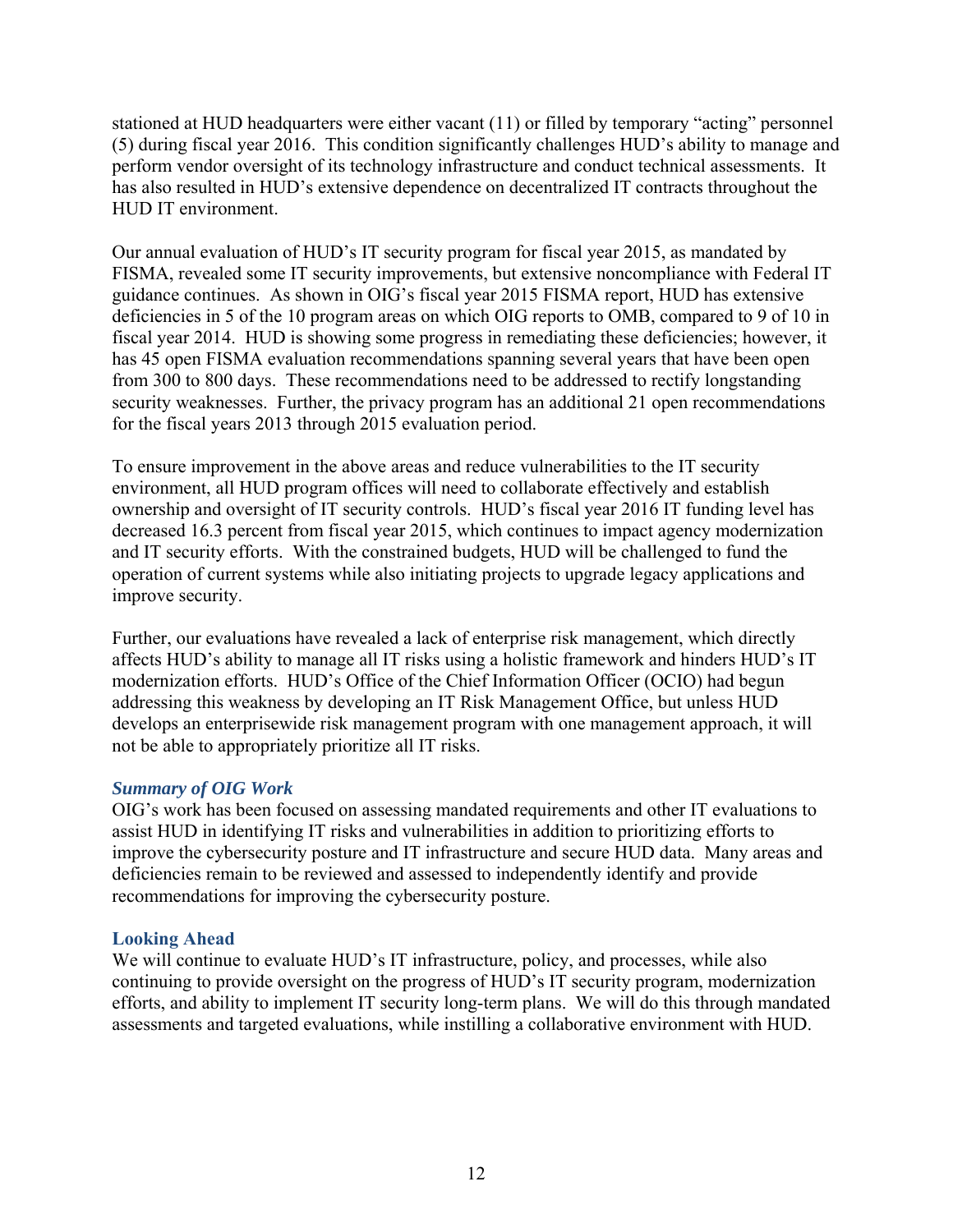# **Single-Family Programs**

FHA's single-family mortgage insurance programs enable millions of first-time borrowers and minority, low-income, elderly, and other underserved households to benefit from home ownership. HUD manages a growing portfolio of single-family insured mortgages exceeding \$1.2 trillion. Effective management of this portfolio represents a continuing challenge for the Department.

#### **Preserving the FHA Fund**

Before fiscal year 2015, FHA's fund had been below its legislatively mandated 2 percent capital ratio for the past 6 years. However, beginning in fiscal year 2015, the fund met its threshold target capital ratio once again.16 According to the 2015 actuarial study, the fund had an economic value of \$23.8 billion. Based on the 2015 projections, the fund is expected to maintain a capital ratio above the threshold limit and will gradually build reserves over time if the forecasted trend continues. Restoring the fund's reserves and finances has been a priority for HUD, and it has increased premiums, reduced the amount of equity that may be withdrawn on reverse mortgages, and taken other steps to restore the financial health of the fund.

The Department must make every effort to prevent or mitigate fraud, waste, and abuse in FHA loan programs. OIG continues to take steps to help preserve the FHA insurance fund and improve FHA loan underwriting by partnering with HUD, the U.S. Department of Justice, and multiple U.S. Attorney's offices nationwide in a number of FHA lender civil investigations. In some instances, these investigations involve, not only the underwriting of FHA loans, but also the underwriting of conventional loans and government-insured loans related to Federal programs other than FHA. For those investigations that involved OIG's assistance on the FHArelated part of the cases, the Government has reached civil settlements yielding more than \$14.6 billion in damages and penalties in the last 5 fiscal years.

For the FHA-insured loans, results in the last 5 fiscal years have shown that a high percentage of loans reviewed should not have been insured because of significant deficiencies in the underwriting. As a result, the Government has reached civil settlements regarding FHA loan underwriting totaling \$4.9 billion for alleged violations of the False Claims Act; the Financial Institutions Reform, Recovery, and Enforcement Act; and the Program Fraud Civil Remedies Act. Nearly \$3.2 billion of the \$4.9 billion is of direct benefit to the FHA insurance fund. Ongoing investigations are expected to lead to additional settlements that will significantly help recover losses to the FHA insurance fund.

# **Monitoring Lenders and FHA Claims**

In spite of these positive steps, we remain concerned about HUD's resolve to take the necessary actions going forward to protect the fund. HUD is often hesitant to take strong enforcement actions against lenders because of its competing mandate to continue FHA's role in restoring the

<sup>&</sup>lt;sup>16</sup> Our calculation of the capital ratio was based the information we obtained from FHA's final actuarial report, published in November 2015, and using the amortized insurance-in-force as the denominator.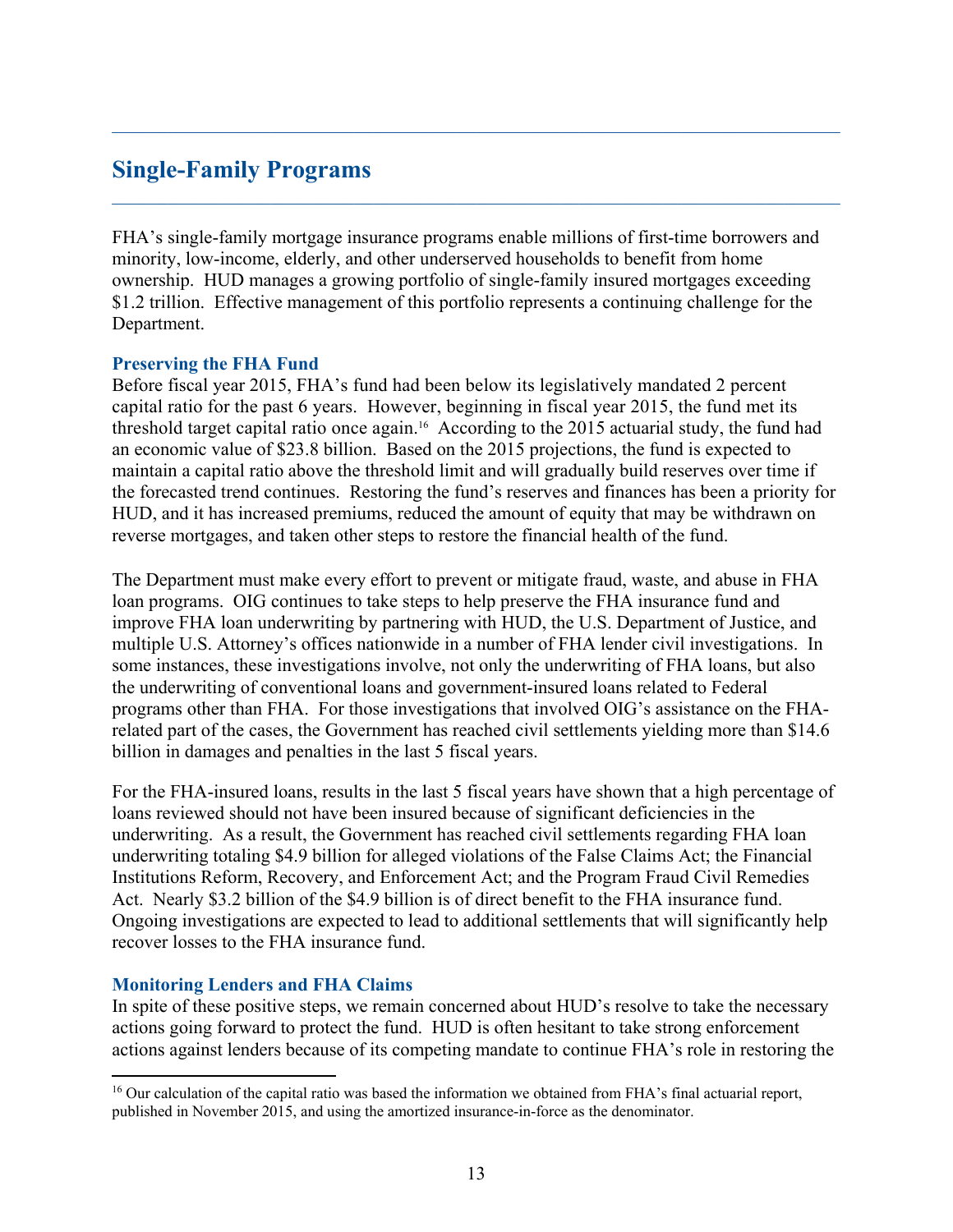housing market and ensure the availability of mortgage credit and continued lender participation in the FHA program.

For example, FHA has been slow to start a rigorous and timely claims review process. OIG has repeatedly noted in past audits and other types of lender underwriting reviews HUD's financial exposure when paying claims on loans that were not qualified for insurance. Two years ago, OIG noted HUD's financial exposure when paying claims on loans that were not qualified for insurance. Adding to this concern, HUD increased its financial exposure by not recovering indemnification losses and extending indemnification agreements when appropriate.

Based on the results of an August 2014 audit,<sup>17</sup> we determined that HUD did not always bill lenders for FHA single-family loans that had an enforceable indemnification agreement and a loss to HUD. The audit identified 486 loans with losses of \$37.1 million from January 2004 to February 2014 that should have been billed and recovered. HUD needs to ensure continued emphasis on indemnification recoveries, especially for newer FHA programs, such as Accelerated Claims Disposition or Claims Without Conveyance of Title (CWCOT). We referred three recommendations to the Assistant Secretary for Housing – FHA Commissioner on January 8, 2015. The three recommendations asked HUD's Deputy Secretary for the Office of Finance and Budget to initiate the billing process, including determining lender status for loans that (1) were part of the CWCOT program and (2) went into default before the indemnification agreement expired. Further, we recommended initiating the billing process for five refinance loans on which HUD incurred losses. Due to continued disagreements on the appropriate action, we elevated the recommendations to the Deputy Secretary on March 31, 2015. We continue to wait for the Deputy Secretary's request for further discussions or her decision on the matter.

FHA program regulations at 24 CFR (Code of Federal Regulations) Part 203 do not establish a maximum period for filing a claim, and they do not place limitations on holding costs when servicers do not meet all foreclosure and conveyance deadlines. In addition, HUD reviews only a small percentage of claims to ensure that servicers meet required deadlines. In July 2015, HUD submitted a proposed rule for public comment in the Federal Register (FR-5742) to establish a maximum period for servicers to file a claim for insurance benefits and curtail servicers' claims for property preservation and administrative costs occurring after the date on which the servicer should have filed a claim. HUD proposed to allow servicers 12 months from the expiration of the reasonable diligence timeline to convey the property. HUD stated that the proposed rule would improve its ability to protect the FHA insurance fund. However, the proposed rule was not finalized because mortgage servicers expressed concern that such changes were not realistic, citing unavoidable delays in the foreclosure process. HUD needs to continue to pursue changes to FHA program regulations and work with industry leaders to reissue proposed changes to adequately protect the fund from unnecessary and unreasonable costs incurred when servicers do not convey properties in a timely manner. Further, in its 2015 actuarial report, HUD projected that it may incur future losses because of servicers' delayed foreclosures and conveyances. HUD reported concern that delayed foreclosures limited its ability to identify current and future risks to the FHA insurance fund.

<sup>&</sup>lt;sup>17</sup> Audit Report 2014-LA-0005, HUD Did Not Always Recover FHA Single-Family Indemnification Losses and Ensure That Indemnification Agreements Were Extended, August 8, 2014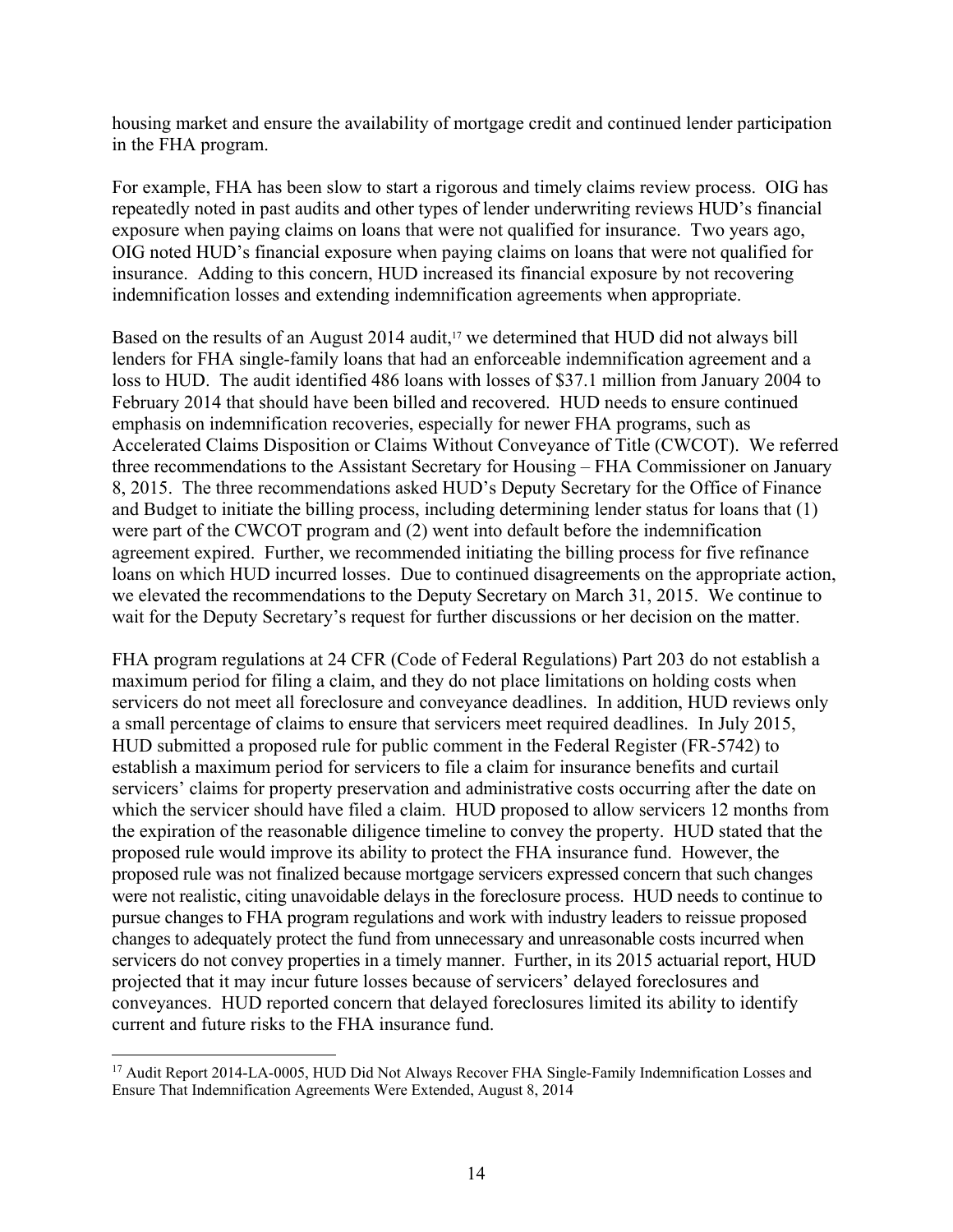Based on an audit report issued in October 2016<sup>18</sup> covering FHA's monitoring and payment of conveyance claims, we found that HUD paid claims for nearly 239,000 properties that servicers did not foreclose upon or convey on time. Servicers missed their foreclosure and conveyance deadlines and did not report the self-curtailment date of their debenture interest. As a result, HUD paid at least \$2.23 billion in unreasonable and unnecessary costs. Without regulatory authority, HUD has few options to compel servicers to convey and file a claim. Program regulations allow HUD to disallow mortgage interest when a servicer misses a foreclosure deadline, but HUD has no further recourse to protect itself from paying holding costs incurred after servicers have missed conveyance deadlines. Therefore, if a servicer missed its deadline to initiate foreclosure, it forfeited its mortgage interest and had no further financial or regulatory incentives to meet its remaining deadlines.

Further, in another audit,<sup>19</sup> we found that HUD did not always collect on partial claims due upon termination of the related FHA-insured mortgages. HUD failed to collect an estimated \$21.5 million in FHA partial claims that became due last fiscal year. HUD's contract with its national loan servicing contractor lacked a performance requirement measuring partial claims collection. In addition, HUD's monitoring reviews of the contractor did not improve the contractor's performance in collecting partial claims. HUD should require the contractor to identify all partial claims that were due and payable, prepare the paperwork needed for debt collection, and transfer the claims to the Financial Operations Center. The Financial Operations Center should collect the \$21.5 million in uncollected partial claims from fiscal year 2015 from the borrowers, or if it is not possible to collect from the borrowers due to lender error, it should collect those funds from the lender. HUD also needs to strengthen contract and monitoring review procedures to ensure that partial claims are properly collected.

#### **Loss Mitigation**

FHA requires that its servicers use loss mitigation tools to assist homeowners facing default and as a way to minimize losses to the FHA insurance fund. However, despite the intended purpose, FHA has difficulty ensuring that its program guidance is clearly written for effective implementation. We have conducted two audits<sup>20</sup> of FHA's Home Affordable Modification Program (HAMP). HAMP allows homeowners to modify their FHA-insured mortgages to reduce monthly mortgage payments and avoid foreclosure. The program allows the use of a partial claim of up to 30 percent of the unpaid principal balance as of the date of default, combined with a loan modification. One audit found that HUD did not have an effective postclaim review function and did not have clear program guidance for the FHA-HAMP partial claim option. HUD's policies allowed servicers to determine partial claim amounts in different ways, which resulted in some claims that were higher than necessary. This condition occurred because HUD and its contractors did not produce timely quality postclaim review reports and

<sup>&</sup>lt;sup>18</sup> Audit report 2017-KC-0001, FHA Paid Claims for Properties That Servicers Did Not Foreclose Upon or Convey on Time, October 14, 2016

<sup>&</sup>lt;sup>19</sup> Audit report 2016-KC-0001, HUD Did Not Collect an Estimated 1,361 Partial Claims Upon Termination of Their Related FHA-Insured Mortgages, August, 17, 2016

<sup>&</sup>lt;sup>20</sup> Audit Report 2015-LA-0003, HUD Did Not Have Effective Controls or Clear Guidance in Place for the FHA-HAMP Partial Claim Loss Mitigation Option, September 18, 2015, and Audit Report 2015-LA-0001, HUD's Claim Payment System Did Not Always Identify Ineligible FHA-HAMP Partial Claims, April 20, 2015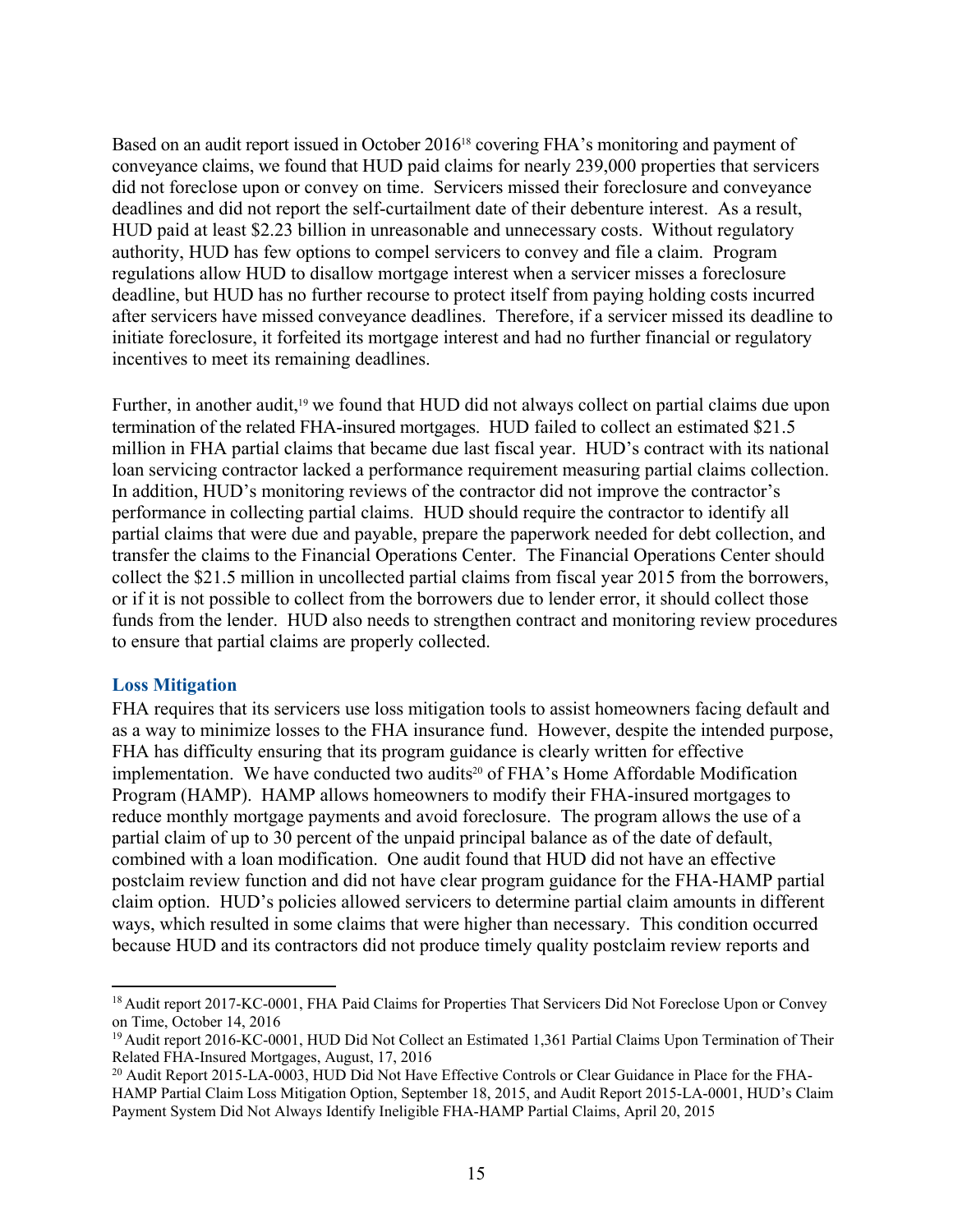failed to adequately monitor FHA-HAMP. As a result, FHA overpaid at least \$177 million in partial claims due to servicer miscalculations. Management decisions have been reached for recommendations with varying target closeout dates. The other audit found that HUD's claim payment system did not always identify ineligible FHA-HAMP partial claims. The system allowed payment of (1) more than one claim with a previous modification or FHA-HAMP option in a 24-month period, (2) duplicate claims, (3) partial claims in excess of 30 percent of the unpaid principal balance at the time of default, and (4) non-HAMP partial claims after HUD discontinued this claim type. This condition occurred because HUD did not design and implement sufficient claim payment system controls. As a result, HUD spent approximately \$22.5 million on potentially ineligible claims.

# **Departmental Clearance Process**

Departmental clearance is a necessary and important process to ensure required agreement by applicable HUD leadership on the subject matter and content of a directive or policy change. This action requires a review by HUD offices that have expertise, policy or legal, with the subject matter of the change and that there is no conflict with other HUD or administration policies. The originating HUD office places a directive to implement a specific policy change of departmental clearance by completing these four steps: (1) execute an intraoffice agreement, (2) execute a form HUD-22, (3) launch the clearance process, and then (4) manage the clearance. All directives must be cleared, at a minimum, by the following six offices within headquarters: Office of the Chief Human Capital Officer, Office of General Counsel, OIG, OCFO, OCIO, and Office of Policy Development and Research.

At a time when FHA is working to restore confidence in the housing market, we have concerns that when the Department is making program, policy, or procedural changes, it is *not* (1) identifying the significant changes in its notice, (2) following the formal clearance process and instead opting for a more informal method, or (3) avoiding the process altogether and making changes unilaterally. We have noted that HUD failed to follow departmental clearance protocols for FHA programs, policies, and operations by not (1) ensuring that key officials reviewed directives before issuance and (2) following required departmental clearance procedures when issuing directives or Paperwork Reduction Act documents. These actions were contrary to the directives policies in Handbook 000.2, REV-3, HUD Directives System. Below are examples of policies that were not properly vetted through the clearance protocols.

- Loan Quality Assessment Methodology (defect taxonomy) This methodology discusses significant policy and procedural guidance related to FHA's lender monitoring process and enforcement of FHA loan origination defects. HUD posted this document on its Drafting Table Web site on September 16, 2014, before completing a limited clearance process on May 1, 2015. Posting in draft form for public comment will indicate to the public that, although in draft, the policy and legal positions in the draft form are accurate and reflect the direction that the Department is interested in pursuing. However, the public cannot be assured that draft directives will be pursued unless the draft is approved through departmental clearance. The defect taxonomy remains in draft with no implementation date set.
- Addendum to Uniform Residential Loan Application (form HUD-92900-A) This document was used for establishing the eligibility of proposed mortgage transactions for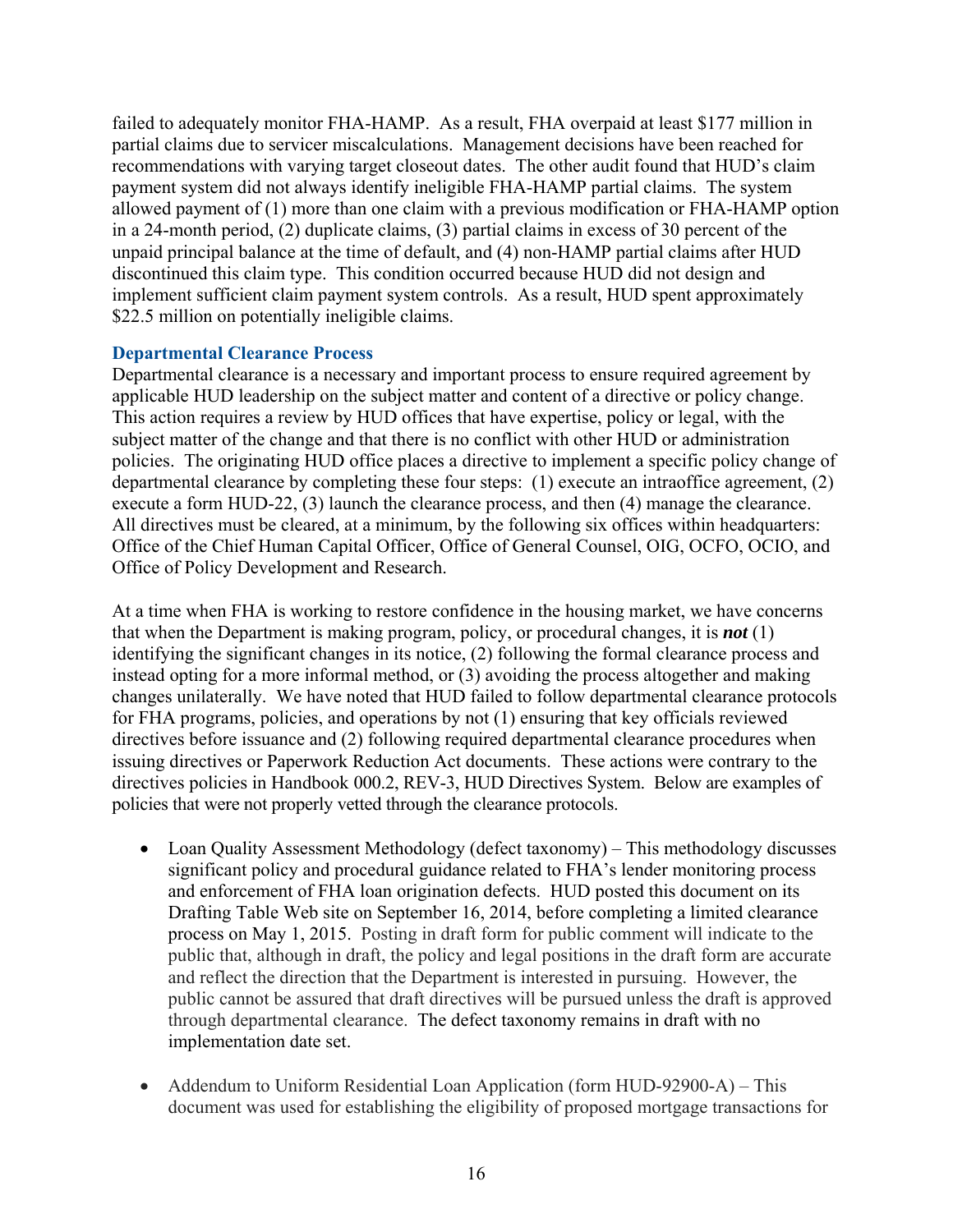FHA's insurance endorsement. It revised a previously cleared Paperwork Reduction Act document; therefore, departmental clearance was required. Clearance was also required because this document removed certification language that could potentially impact FHA's enforcement efforts. A controversial memorandum issued from Edward Golding, HUD's Principal Deputy Assistant Secretary for Housing, and a U.S. Department of Justice responsive press release highlighted the significance of the document changes.

### Excerpt from FHA posting, March 15, 2016

In this final loan-level certification, FHA is clearly identifying what lenders will be held accountable for only those mistakes that would have altered the decision to approve the loan. This important move makes it very clear that minor mistakes that do not affect the decision to approve a loan are not the focus of our compliance efforts.

# Excerpt from U.S. Department of Justice press release, March 15, 2016

The department will continue these enforcement efforts by using the False Claims Act, and will continue to be guided by the language of the act that prohibits the submission of knowing and material false claims. In the FHA context, this means that no lender will face False Claims Act enforcement based on an unknowing mistake or an immaterial requirement. But, at the same time, the department will not hesitate to bring an action where a lender - or any other individual or entity who would defraud the federal taxpayer - submits false statements and claims at the expense of the federal fisc.

HUD posted the document on its public Drafting Table Web site on May 1, 2015; however, it did not complete the departmental clearance process until August 11, 2015. In addition, the 60-day Federal Register notice relating to this document was improperly issued before it went through departmental clearance. The Federal Register notice was issued on May 15, 2015.

#### **Downpayment Assistance and Premium Pricing**

Through the course of three audits, $21$  we learned about and continue to be concerned with a funding arrangement for downpayment assistance to FHA borrowers, which we believe violates the National Housing Act regarding prohibited sources for downpayment assistance. Specifically, we learned that NOVA and LoanDepot had entered into triparty agreements among the FHA lender, a housing finance agency (HFA), and U.S. Bank, a Ginnie Mae issuer. These agreements were part of a program in which the HFA would provide downpayment assistance in a grant or loan to the borrower. The FHA lender would provide the primary financing to the borrower in the form of an FHA-insured loan. Upon origination, the FHA loan would be sold to U.S. Bank, which would securitize the mortgage loan through Ginnie Mae security and service

<sup>&</sup>lt;sup>21</sup> Audit Report 2015-LA-1010, loanDepot's FHA-Insured Loans With Golden State Finance Authority Downpayment Assistance Gifts Did Not Always Meet HUD Requirements, September 30, 2015; Audit Report 2015-LA-1009, loanDepot's FHA-Insured Loans With Downpayment Assistance Funds Did Not Always Meet HUD Requirements, September 30, 2015; and Audit Report 2015-LA-1005, NOVA Financial & Investment Corporation's FHA-Insured Loans With Downpayment Assistance Gifts Did Not Always Meet HUD Requirements, July 9, 2015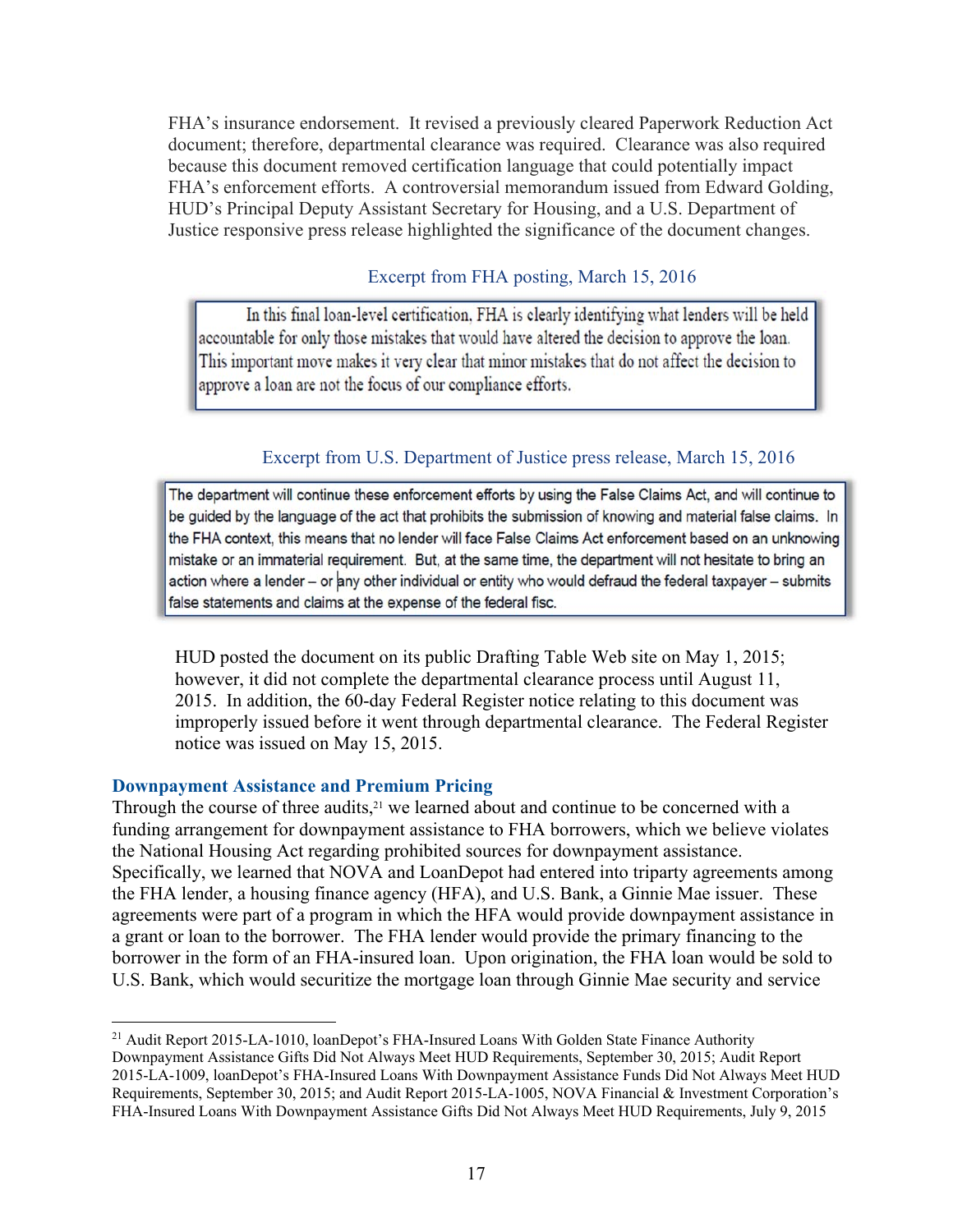the mortgage. Although not parties to the FHA loan, the HFA and U.S. Bank required the FHA lender to inflate the interest rate on the loan. The HFA providing the downpayment assistance and U.S. Bank had previously determined what interest rate above the market interest rate would be necessary on the FHA loan to net a premium payment from the investor when the loan was securitized. The HFA, U.S. Bank, and the FHA lender agreed that the premium payment would reimburse the HFA for the downpayment and pay other program-related fees. The increased rate was up to 1.5 percent above the market rate for FHA loans (for example, 4.5 percent for HFA downpayment assistance versus 3 percent for nonassisted FHA loans). The HFA, U.S. Bank, and the FHA lender also agreed to charge the borrower additional securitization, administration, and tax fees as part of the origination totaling \$300-\$600, which would not have otherwise been paid on the lower interest rate mortgage. We determined that U.S. Bank had similar agreements with FHA lenders and HFAs around the country.

Since the issuance of the first and later similar audits, we have attempted to resolve the findings and recommendations with the Department to no avail. HUD has failed to recognize disturbing parallels to the seller-funded downpayment assistance arrangements practiced from the late 1990s to 2008, which caused wide-scale problems for the program that continue to be felt today. On May 25, 2016, the Department issued its decision regarding our disagreement over the HFA's downpayment assistance and premium pricing in the NOVA audit. The decision relied heavily on a HUD, Office of General Counsel, legal opinion that did not review the specific details or funding structure of borrower-financed downpayment assistance programs. Instead, the legal opinion was meant to opine on HFAs as permissible sources of downpayment assistance since they are government entities. We strongly disagree with this position because downpayment assistance provided or reimbursed indirectly by a party that benefits financially from the transaction is prohibited under statute and negatively affects the borrower.

HUD's actions enabled questionable downpayment assistance programs. HUD's requirements, guidelines, and interpretations on downpayment assistance from government entities allow for increased risk to the FHA Single Family Mortgage Insurance program and have enabled the creation and growth of questionable borrower-financed downpayment assistance programs. Current requirements and guidelines provide little oversight and give HFAs broad access to the FHA program that other entities do not have. For example, a comparison of Handbook 4155.1 provisions in effect at the time of the OIG audits to the provisions in Handbook 4000.1 reveals major changes in policy. Handbook 4000.1 was modified to strictly define premium pricing and eliminated the prohibition on premium pricing as a source of funds for the borrower's minimum required investment that was in Handbook 4155.1.

# *Summary of OIG Work*

Audits conducted over the last 5 fiscal years related to FHA-insured loans have shown that a high percentage of loans reviewed should not have been insured because of significant deficiencies in the underwriting. OIG has noted HUD's financial exposure when paying claims on loans that were not qualified for insurance. Based on the results of an August 2014 audit, OIG determined that HUD did not always bill lenders for FHA single-family loans that had an enforceable indemnification agreement and a loss to HUD. In addition, OIG conducted two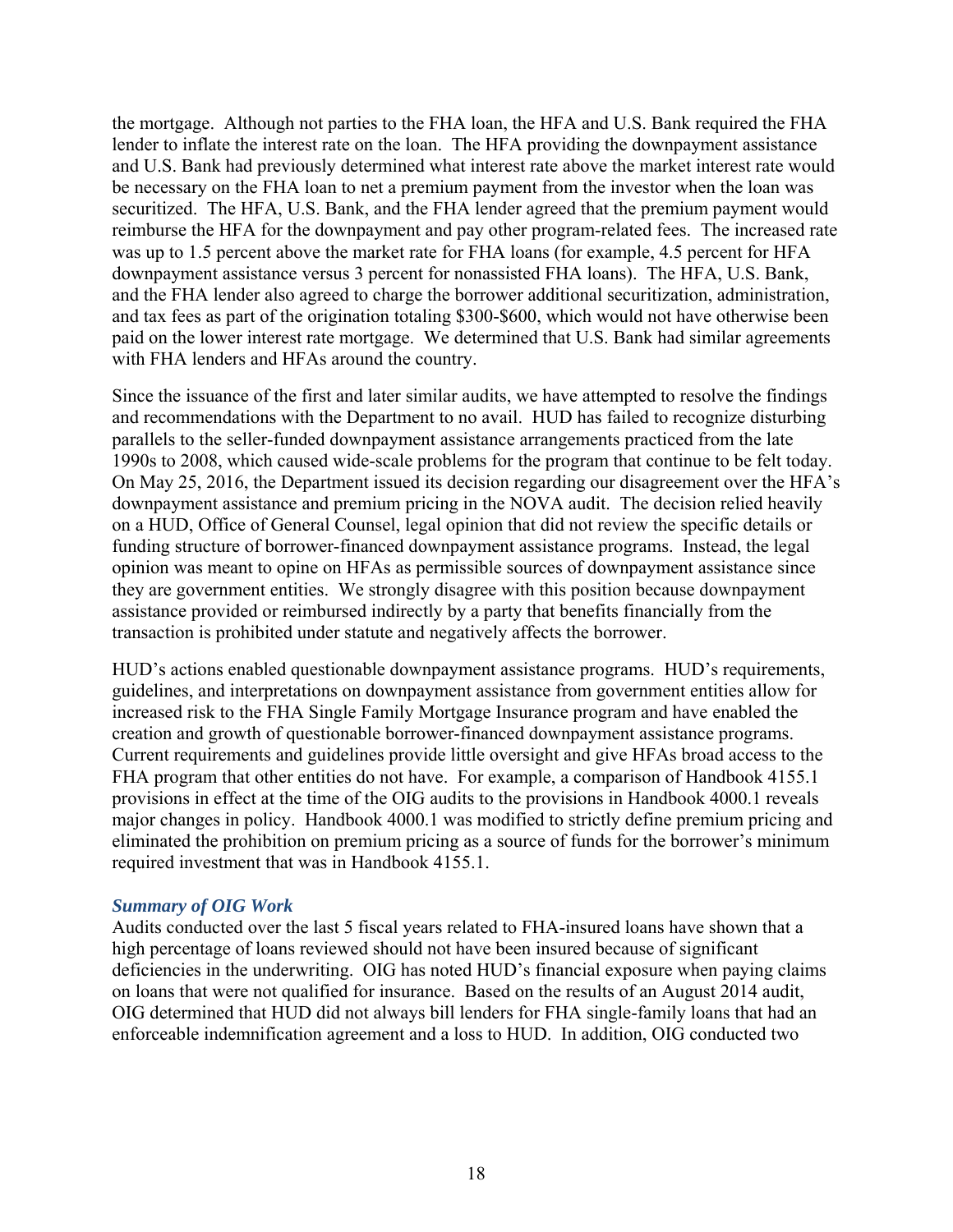audits22 of FHA-HAMP. One audit determined that HUD did not have an effective postclaim review function and did not have clear program guidance for the FHA-HAMP partial claim option. The second audit reported that HUD's claim payment system did not always identify ineligible FHA-HAMP partial claims. OIG's audit of delayed conveyances<sup>23</sup> found that HUD paid claims for an estimated 239,000 properties that servicers did not foreclose upon or convey on time because it did not have adequate controls in place to ensure that servicers complied with Federal regulations. As a participant in the departmental clearance process, OIG noted that FHA did not always follow required departmental clearance procedures when issuing directives. In addition, with the update to the consolidated Handbook 4000.1, FHA made changes regarding premium pricing during the course of several OIG audits, which continues to raise concerns for OIG. Further, OIG issued three audit reports<sup>24</sup> on lenders' allowance of ineligible downpayment assistance, highlighting HFAs' use of a premium pricing structure that does not comply with FHA requirements and negatively impacts borrowers.

#### **Looking Ahead**

We continue to take steps to help preserve the FHA insurance fund and improve FHA loan underwriting by partnering with HUD, the U.S. Department of Justice, and multiple U.S. Attorney's offices nationwide in a number of FHA lender civil investigations; while continuing to monitor the FHA program.

# **Community Planning and Development Programs**

#### **Integrated Disbursement and Information System**

Due to HUD's continued use of the FIFO (first-in, first-out) method as an accounting methodology for appropriated funds<sup>25</sup> for committing and disbursing obligations for community planning and development formula grant programs for fiscal year 2014 and earlier grants, which does not comply with accounting standards, resulted in a material misstatement of HUD's financial statements. HUD's plan to eliminate FIFO from its Integrated Disbursement and Information System (IDIS) Online was applied to fiscal year 2015 and future grants and not to grants for fiscal years 2014 and earlier. Since 2013, we have also reported that IDIS Online, a

<sup>24</sup> Audit Report 2015-LA-1010, loanDepot's FHA-Insured Loans With Golden State Finance Authority

<sup>&</sup>lt;sup>22</sup> Audit Report 2015-LA-0003, HUD Did Not Have Effective Controls or Clear Guidance in Place for the FHA-HAMP Partial Claim Loss Mitigation Option, September 18, 2015, and Audit Report 2015-LA-0001, HUD's Claim Payment System Did Not Always Identify Ineligible FHA-HAMP Partial Claims, April 20, 2015

<sup>&</sup>lt;sup>23</sup> Audit Report 2017-KC-0001, FHA Paid Claims for Properties That Servicers Did Not Foreclose Upon or Convey on Time, October 14, 2016

Downpayment Assistance Gifts Did Not Always Meet HUD Requirements, September 30, 2015; Audit Report 2015-LA-1009, loanDepot's FHA-Insured Loans With Downpayment Assistance Funds Did Not Always Meet HUD Requirements, September 30, 2015; and Audit Report 2015-LA-1005, NOVA Financial & Investment Corporation's FHA-Insured Loans With Downpayment Assistance Gifts Did Not Always Meet HUD Requirements, July 9, 2015  $25$  The FIFO method is a way in which CPD disburses its obligations to grantees. Disbursements are not matched to the original obligation authorizing the disbursement, allowing obligations to be liquidated from the oldest available budget fiscal year appropriation source. This method allows disbursements to be recorded under obligations tied to soon-to-be-canceled appropriations.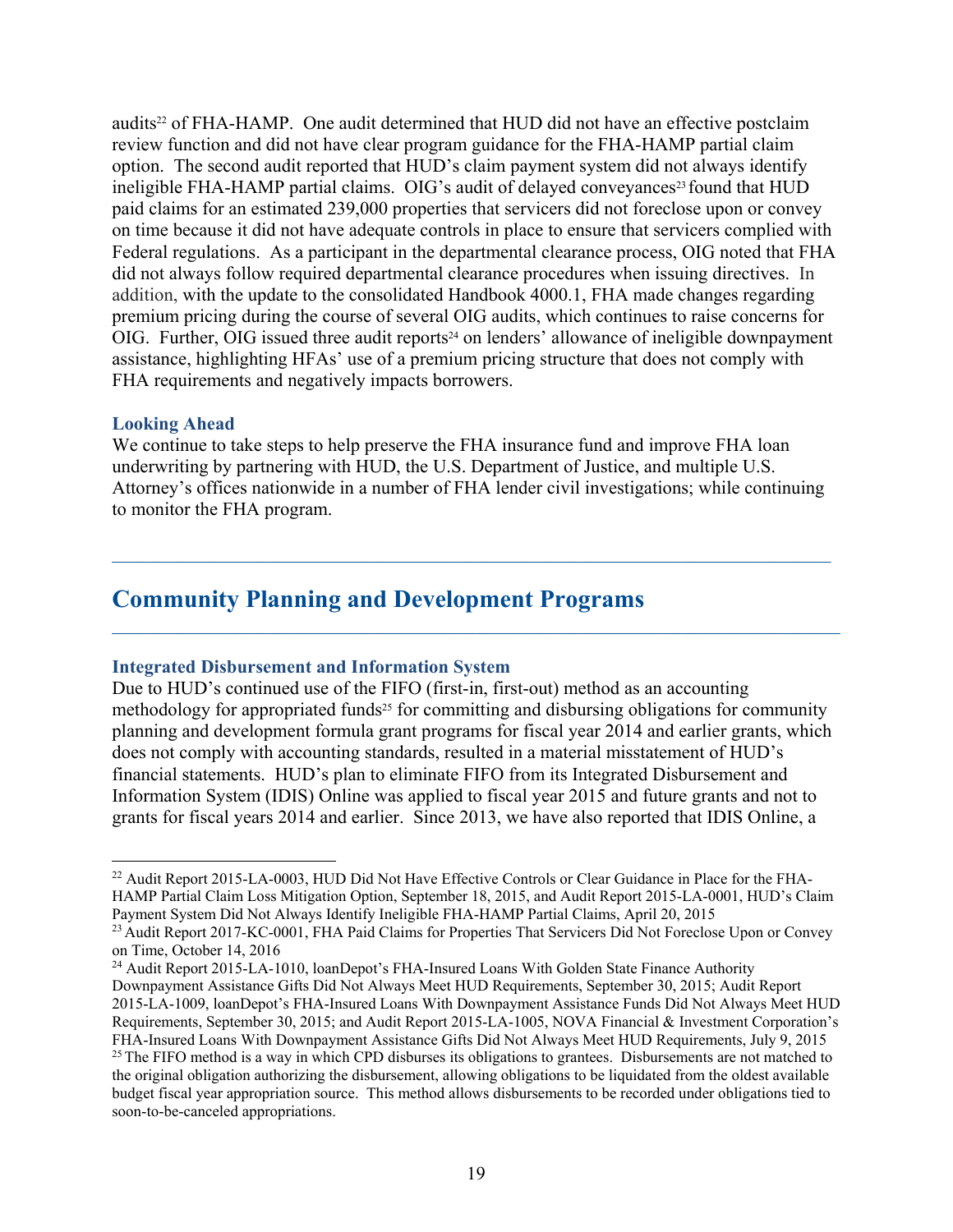grants management system, was not designed to comply with Federal financial management system requirements and support the U.S. Standard General Ledger at the transaction level. We continue to take exception to not removing the FIFO methodology retroactively, which will continue the departures from generally accepted accounting principles and result in material misstatements on the financial statements. Use of the FIFO methodology contributed to the qualified audit opinion on HUD's financial statements in fiscal year 2013 and the disclaimer audit opinion issued in fiscal years 2014 and 2015, respectively. Therefore, lack of retroactive implementation will have implications on future years' financial statement audit opinions until the impact is assessed to be immaterial. Due to funding problems, completion of the elimination plan will be delayed until May 2017. Despite the changes made to IDIS thus far, additional modifications are necessary for the system to fully comply with the Federal Financial Management Improvement Act (FFMIA).

#### **Grant Accounting**

In fiscal year 2016, HUD's inability to provide data to monitor compliance with the HOME Investment Partnership Act (HOME statute) requirements for committing and spending funds will remain a concern until appropriate system changes in IDIS Online are implemented and regulatory changes are fully implemented. The HOME Investment Partnerships Program is the largest Federal block grant to State and local governments designed to create affordable housing for low-income households. Because HOME is a formula-based grant, funds are awarded to the participating jurisdictions noncompetitively on an annual basis.

In 2009, OIG challenged HUD's cumulative method<sup>26</sup> for determining compliance with section 218(g) of the HOME statute, which requires that any uncommitted funds be reallocated or recaptured after the expiration of the 24-month commitment deadline. After a continuous impasse with HUD, OIG contacted GAO in 2011 and requested a formal legal opinion on this matter. In July 2013, GAO issued its legal opinion, affirming OIG's position and citing HUD for noncompliance. In its decision, GAO repeated that the language in the statute was clear and that HUD's cumulative method did not comply with the statute. Accordingly, GAO told HUD to stop using the cumulative method and identify and recapture funds that remain uncommitted after the statutory commitment deadline.

The effects of the GAO legal opinion require extensive reprogramming and modification to IDIS Online in addition to regulatory changes. However, these system and regulatory changes, which are already underway, will apply only to new grants awarded going forward and will not be changed retroactively. Therefore, HUD's plan does not comply with the GAO legal opinion and allows grantees to spend HOME program funding that would normally be recaptured if the 24 month commitment timeframe was not met.

Compliance with GAO's opinion would enable HUD to better monitor grantee performance in a more timely, efficient, and transparent way. It also would strengthen internal controls, bring

<sup>&</sup>lt;sup>26</sup> HUD implemented a process, called the cumulative method, to determine a grantee's compliance with the requirements of section 218(g) of the statute and determine the amount to be recaptured and reallocated with section 217(d). HUD measured compliance with the commitment requirement cumulatively, disregarding the allocation year used to make the commitments.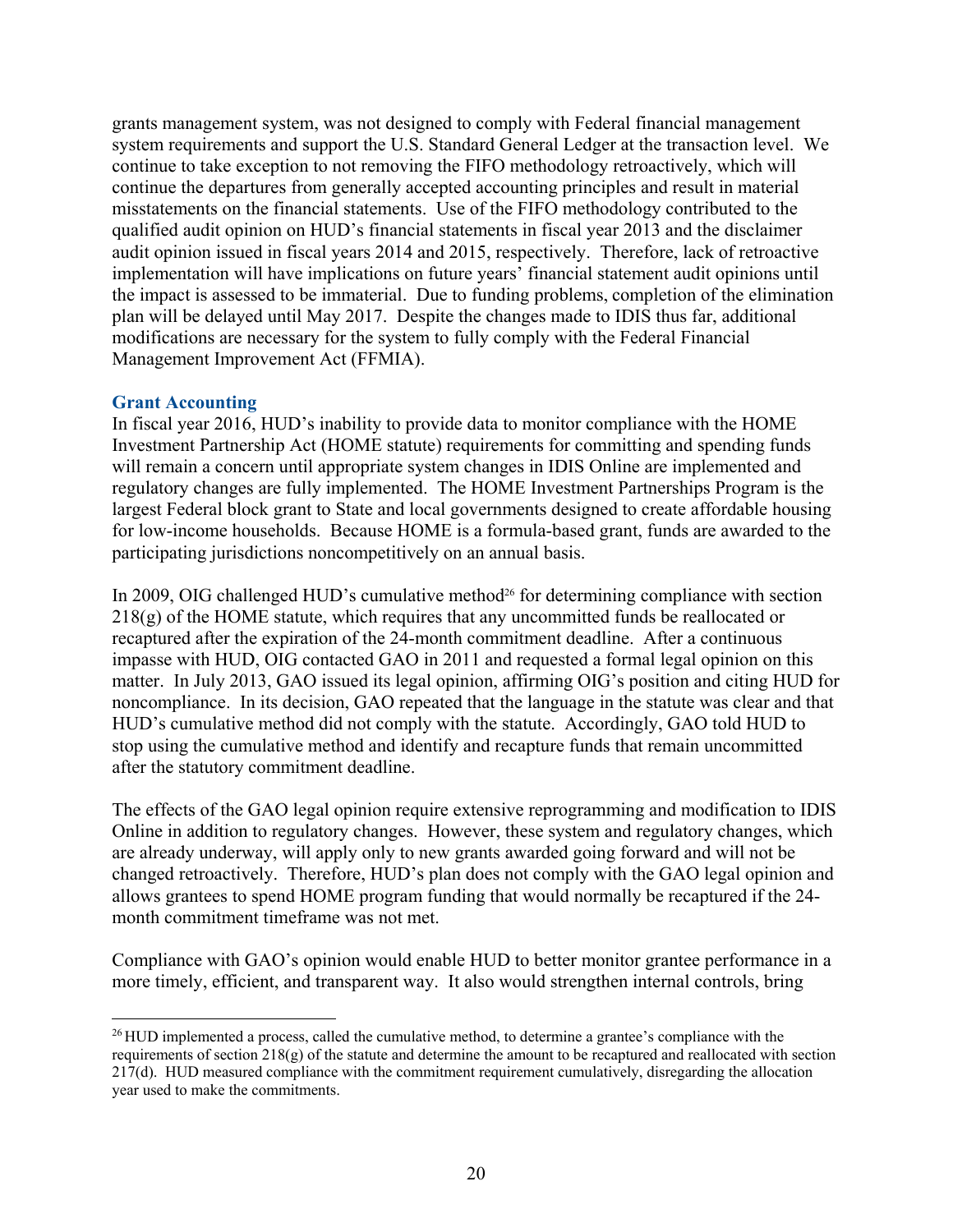HUD into compliance with HOME statutory requirements, and accurately and reliably report financial transactions.

On June 16, 2015, we issued a memorandum to HUD regarding potential ADA violations due to the noncompliance issues noted above. In the memorandum, we requested that the Chief Financial Officer (1) open an investigation and determine the impact of FIFO and the cumulative method for commitments for the HOME program on HUD's risk of an ADA violation; (2) as part of the violation, obtain a legal opinion from GAO and OMB to determine whether maintaining the cumulative method for determining compliance with the HOME statute results in noncompliance with the statute and potential ADA violations; and (3) if HUD incurred an ADA violation, comply with the reporting requirements at 31 U.S.C. (United States Code) 1351 and 1517(b) and OMB Circular No. A-11, Preparation, Submission, and Execution of the Budget, section 145 (June 21, 2005). HUD opened an ADA investigation in response to our memorandum with a target completion date of September 1, 2016, which was later revised to October 24, 2016.

We will continue to report that HUD is not in compliance with laws and regulations until the cumulative method is no longer used to determine whether commitment deadlines required by the HOME Investment Partnership Act are met by the grantees.

# **Subgrantee Monitoring**

In fiscal years 2014 through 2016, at least 15 of our audits have found that in some instances, little or no monitoring occurred, particularly at the subgrantee level. HUD focuses its monitoring activities at the grantee level through its field offices. Grantees, in turn, are responsible for monitoring their subgrantees. HUD should continue to stress the importance of subgrantee monitoring to its grantees. OIG has concerns regarding the capacity of subgrantees receiving funding from HUD programs, including grantees receiving Community Development Block Grant Disaster Recovery (CDBG-DR) funds. Therefore, audits of grantees and their subgrantee activities will continue to be given emphasis this fiscal year as this continues to be a challenge for HUD and its grantees.

# **Section 108 Loan Guarantee Program**

The Section 108 Loan Guarantee program allows grantees of the CDBG program to borrow federally guaranteed funds for community development purposes. Section 108 borrowers obtain up to five times the amount of their annual CDBG grants by pledging to repay Section 108 loans with future CDBG grants in the event of a default. Section 108 thus enables grantees to undertake substantially larger community development projects than CDBG grants alone would support. In May 2015, HUD conducted a public offering of Section 108 guaranteed participation certificates in the amount of approximately \$391 million. The offering consisted of 136 notes from 85 Section 108 borrowers.

HUD considers the program to be a success because there are no reported Section 108 loan defaults. However, this view provides a false sense of success about the Section 108 loan program. There are no reported defaults because borrowers generally use CDBG funds to make loan repayments when funded projects default, when no other source of project income is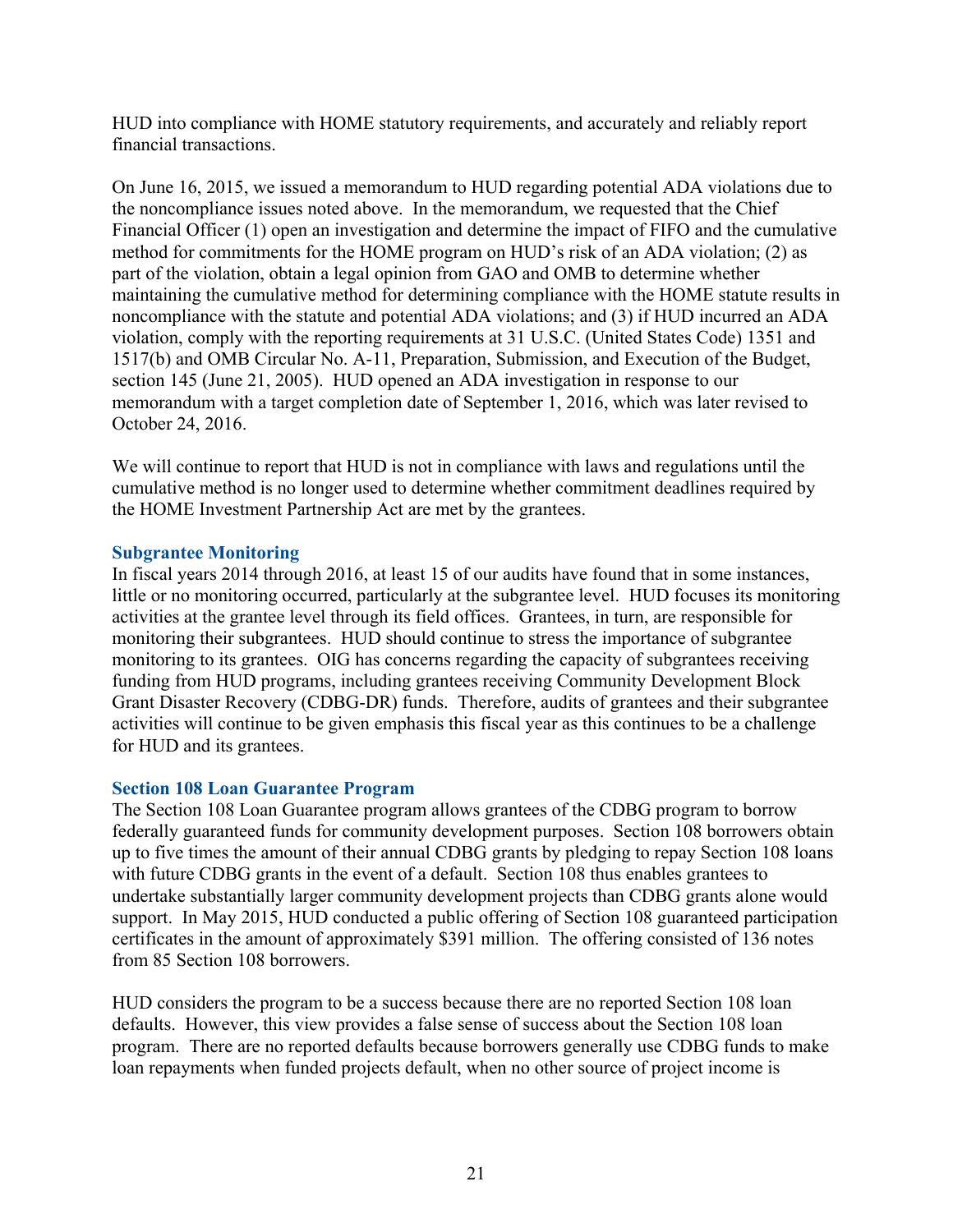available, or when there is a delay in the payment. As a result, the Federal Government bears 100 percent of any losses, regardless of the success of the funded activity.

Audits conducted by OIG for the period 2012 through 2016 identified serious deficiencies in the administration of the Section 108 loan program that affected the effectiveness of the program. We found five Section 108 loans in which loan agreement provisions and HUD requirements were not followed, which resulted in more than \$35.97 million in questioned funds. Borrowers did not ensure that Section 108-funded activities met a national objective of the CDBG program and fully provided the intended benefits. As a result, projects were incomplete or abandoned, and funds were used for ineligible and unsupported efforts. For example, one borrower transferred more than \$6 million in Section 108 loan proceeds to its general fund account as loans for its operations. In addition, loan proceeds were not disbursed within the established timeframe, borrowers did not provide HUD the required loan collateral, borrowers did not establish a financial management system in accordance with HUD requirements, and investments were not fully collateralized. Although HUD was aware of some of these deficiencies, none of the loans were declared in default. In one case, HUD allowed the noncompliance issues to continue for more than 11 years without raising a finding and providing corrective actions or imposing sanctions.

OIG is concerned that these issues, in which more than \$35.97 million was questioned because the loan provisions and HUD requirements were not followed, could have a negative impact on the CDBG program and an adverse effect on the Section 108 Loan Guarantee program objectives. Specifically, the use of HUD funds for efforts not related to the approved activities and projects that did not provide the intended benefits result in a waste of funds.

# **OIG-CPD Collaboration**

Recently, OIG and HUD CPD began a joint collaboration to assist grantees and subgrantees in the areas in which OIG reported that grantees and subgrantees were most vulnerable. The work group determined that assistance should be provided in the following areas:

- Procurement and contracting,
- Subrecipient oversight,
- Conflicts of interest,
- Internal controls,
- Documentation and reporting, and
- Financial management.

In addition, the Inspector General coauthored a joint letter with Harriet Tregoning, Principal Assistant Secretary, CPD, to State and local governments communicating our collaborative effort to encourage efficient operations and effective accountability for the best use of limited resources. The work group began meeting to develop a series of "integrity bulletins" aimed at providing the grantees and subgrantees with information to help safeguard program funds and ensure that communities get the full benefit of awarded funding. The bulletins on procurement and contracting, conflicts of interest, and subrecipient monitoring and oversight have been sent to grantees and subgrantees during fiscal year 2016, and the work group continues to draft the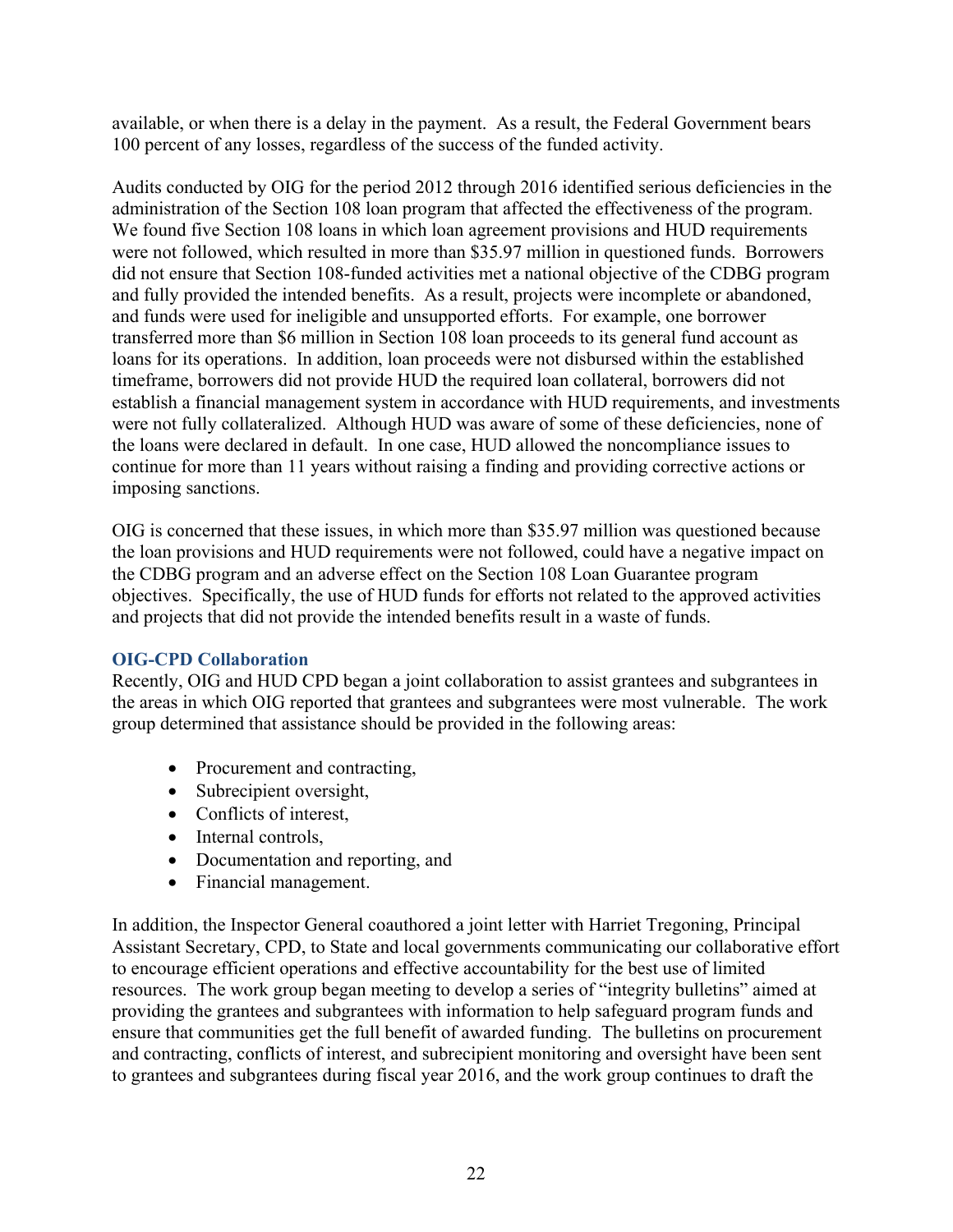remaining bulletins. In addition, the published bulletins are posted on our Web site at www.hudoig.gov/fraud-prevention.

# *Summary of OIG Work*

OIG took exception to HUD's not removing the FIFO methodology retroactively, which will continue the departures from generally accepted accounting principles and result in material misstatements on the financial statements. HUD's use of the FIFO methodology contributed to the qualified audit opinion and consecutive disclaimers of audit opinion issued on HUD's financial statements in fiscal years 2013, 2014, and 2015, respectively.

In fiscal years 2014 through 2016, at least 15 of our audits have found that in some instances, little or no monitoring occurred, particularly at the subgrantee level. HUD focuses its monitoring activities at the grantee level through its field offices. We have concerns regarding the capacity of subgrantees receiving funding from HUD programs, including grantees receiving CDBG-DR funds.

Audits conducted by OIG for the period 2012 through 2016 identified serious deficiencies in the administration of the Section 108 loan program that affected the effectiveness of the program. Further, HUD lacked assurance that funds were adequately accounted for, safeguarded, and used for authorized purposes and in accordance with HUD requirements.

In an effort to assist grantees and subgrantees in the areas in which OIG audit reports determined the grantees and subgrantees were most vulnerable, HUD OIG has issued several integrity bulletins aimed at providing the grantees and subgrantees with information to help safeguard program funds and ensure that communities get the full benefit of awarded funding. OIG will continue to work with Harriet Tregoning, Principal Deputy Assistant Secretary, CPD, to encourage efficient operations and effective accountability for the best use of limited resources.

# **Looking Ahead**

We will continue to monitor these issues and conduct audits as appropriate, related to HUD's community planning and development activities. We are working with HUD through the management decision process to resolve the FIFO methodology and cumulative method recommendations.

# **Public and Assisted Housing Program Administration**

HUD provides housing assistance funds under various grant and subsidy programs to public housing agencies (PHA) and multifamily project owners. These intermediaries, in turn, provide housing assistance to benefit primarily low-income households. PIH and the Office of Multifamily Housing Programs provide funding for rent subsidies through public housing operating subsidies and the tenant-based Section 8 Housing Choice Voucher and Section 8 multifamily project-based programs. More than 3,300 PHAs provide affordable housing for 1.1 million households through the low-rent operating subsidy public housing program and for 2.2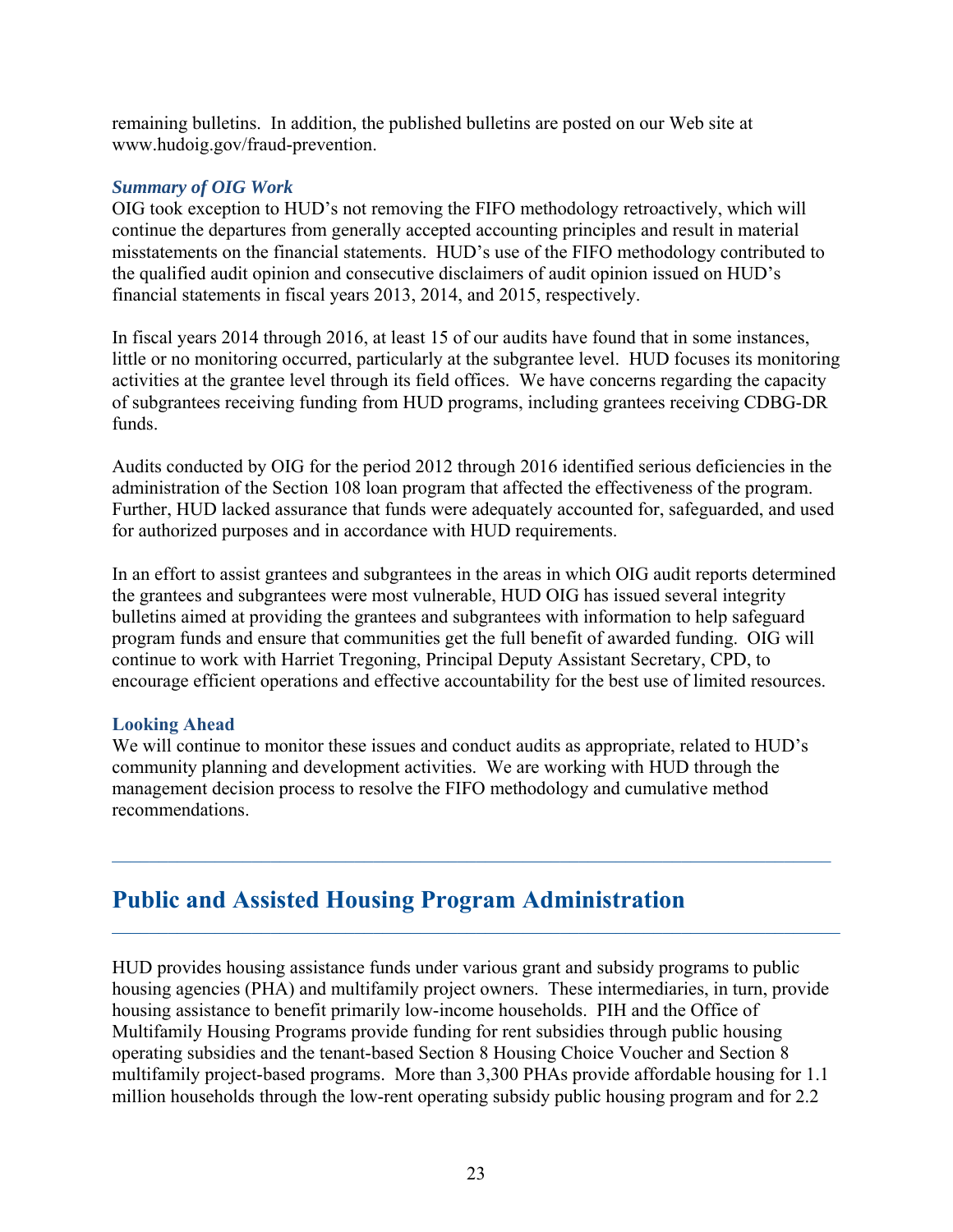million households through the Housing Choice Voucher program. Multifamily project owners assist more than 1.2 million households. The following challenges highlight the various issues faced by the Department:

- Monitoring the Housing Choice Voucher program,
- Central office cost centers,
- Cash management requirements,
- Monitoring Moving to Work (MTW) agencies,
- Overincome families in public housing,
- Environmental review requirements,
- The Indian Home Loan Guarantee program,
- Monitoring small and very small housing agencies, and
- The physical condition of Housing Choice Voucher program units.

# **Monitoring the Housing Choice Voucher Program**

HUD has a challenge in monitoring the Housing Choice Voucher program. The program is electronically monitored through PHAs' self-assessments and other self-reported information collected in PIH's systems. Based on recent audits and HUD's onsite confirmatory reviews, the self-assessments are not always accurate, and the reliability of the information contained in PIH systems is questionable. Due to its limited funding for new systems development and staffing constraints, PIH employs a risk-based approach to monitoring using its Utilization Tool and National Risk Assessment Tool. HUD will continue to face challenges in monitoring this program until it has fully implemented a reliable, real-time, and all-inclusive monitoring tool.

# **Central Office Cost Centers**

PIH has a challenge in balancing its responsibility to protect HUD funds and streamlining activities to provide relief for PHAs. PHAs using a fee-for-service model pay a central office cost center for certain costs rather than allocating overhead costs. This practice impacts Housing Choice Voucher, Public Housing Operating Fund, and Public Housing Capital Fund program funds. Once paid to the central office cost center, the funds are defederalized and are no longer required to be spent on these programs. Ensuring that only the funds that are needed are transferred to the central office cost center will allow more funds to be used directly for the programs. HUD will develop rulemaking to ensure that Housing Choice Voucher, Public Housing Operating Fund, and Public Housing Capital Fund program funds are not defederalized when paid to the central office cost center. This measure will ensure that excess fees paid into the account will remain available to the program. HUD has also agreed to establish a process to regularly assess the reasonableness of the asset management fees. However, we continue to be concerned that we have not received justification regarding the need for an asset management fee.

Our 2014 report<sup> $27$ </sup> found that HUD could not adequately support the reasonableness of operating fund management, book-keeping, and asset management fees and Public Housing Capital Fund management fee limits. In addition, HUD lacked adequate justification for allowing PHAs to

<sup>&</sup>lt;sup>27</sup> Audit Report 2014-LA-0004, HUD Could Not Support the Reasonableness of the Operating and Capital Fund Programs' Fees and Did Not Adequately Monitor Central Office Cost Centers, June 30, 2014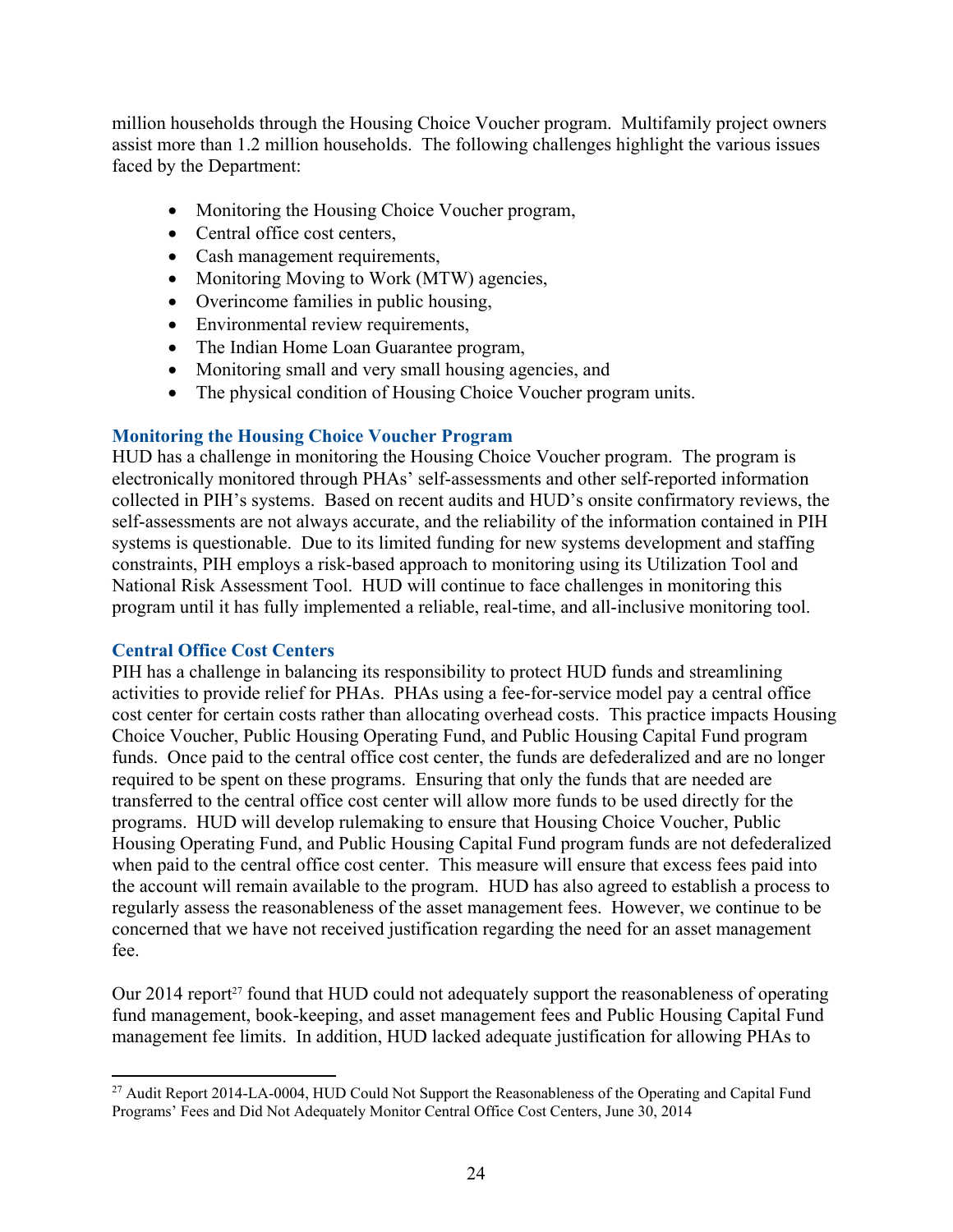charge an asset management fee, resulting in more than \$81 million in operating funds being unnecessarily defederalized annually. HUD continues its desire to maintain the fee-for-service model, which is similar to the model used by the Office of Multifamily Housing Programs.

# **Cash Management Requirements**

In fiscal year 2012, PIH implemented procedures to reduce the amount of excess funds accumulating in PHAs' net restricted asset accounts in accordance with Treasury's cash management requirements as directed by a congressional conference report. By that point, a significant amount of reserves had accumulated with the PHAs. As of 2015, most of the traditional PHA funds had been transitioned back to HUD, but HUD faced an additional challenge of quantifying and transitioning excess funds from its MTW program PHAs. This process was complex and time consuming because the composition of these balances included funding from other HUD programs and was not being tracked separately by HUD or the PHAs. During fiscal years 2015 and 2016, PIH worked with MTW PHAs to determine their accumulated balances. Through PIH's confirmation and validation process, MTW PHAs reported holding \$466.5 million and \$425.6 million, as of September 30, 2015, and March 31, 2016, respectively. However, several PHAs reported that the amount they confirmed should not be transitioned for a variety of reasons, such as that the PHA used the accumulations as collateral, owed funds to other programs under the MTW program, or had upcoming commitments before the planned August transition. HUD evaluated each reason provided by the PHA to determine the proper amount available for transition and had transitioned \$218 million back to HUD as of September 1, 2016. We are in the process of evaluating the amount transitioned to determine whether it is adequate to satisfy cash management requirements.

Adding to this challenge, HUD continues to lack an automated process to complete the reconciliations required to monitor all of its PHAs and ensure that Federal cash is not maintained in excess of immediate need. Reconciliations are prepared manually on unprotected Excel spreadsheets for more than 2,200 PHAs receiving approximately \$17 billion annually. This process is time consuming and labor intensive and does not allow for accurate financial reporting at the transaction level as required by FFMIA. It also increases the risk of error and fraud and causes significant delays in the identification and offset of excess funding. We recommended that HUD automate this process during our 2013 financial statement audit, and the matter was elevated to the Deputy Secretary for a decision on March 31, 2015. We are still awaiting a response.

# **Monitoring MTW Agencies**

HUD's monitoring and oversight of the 39 PHAs participating in the MTW demonstration program is particularly challenging. The MTW program provides PHAs the opportunity to develop and test innovative, locally designed strategies that use Federal dollars more efficiently, help residents become self-sufficient, and increase housing choices for low-income families. However, in the more than 20 years since the demonstration program began, HUD has not reported on whether the program is meeting its objectives. HUD is experiencing challenges in developing programwide performance indicators that will not inhibit the participants' abilities to creatively impact the program. In 2013, HUD management developed new metrics to help measure program performance and stated that new contracts would allow it to better evaluate each agency's performance. According to HUD, it has extensively engaged with the 39 MTW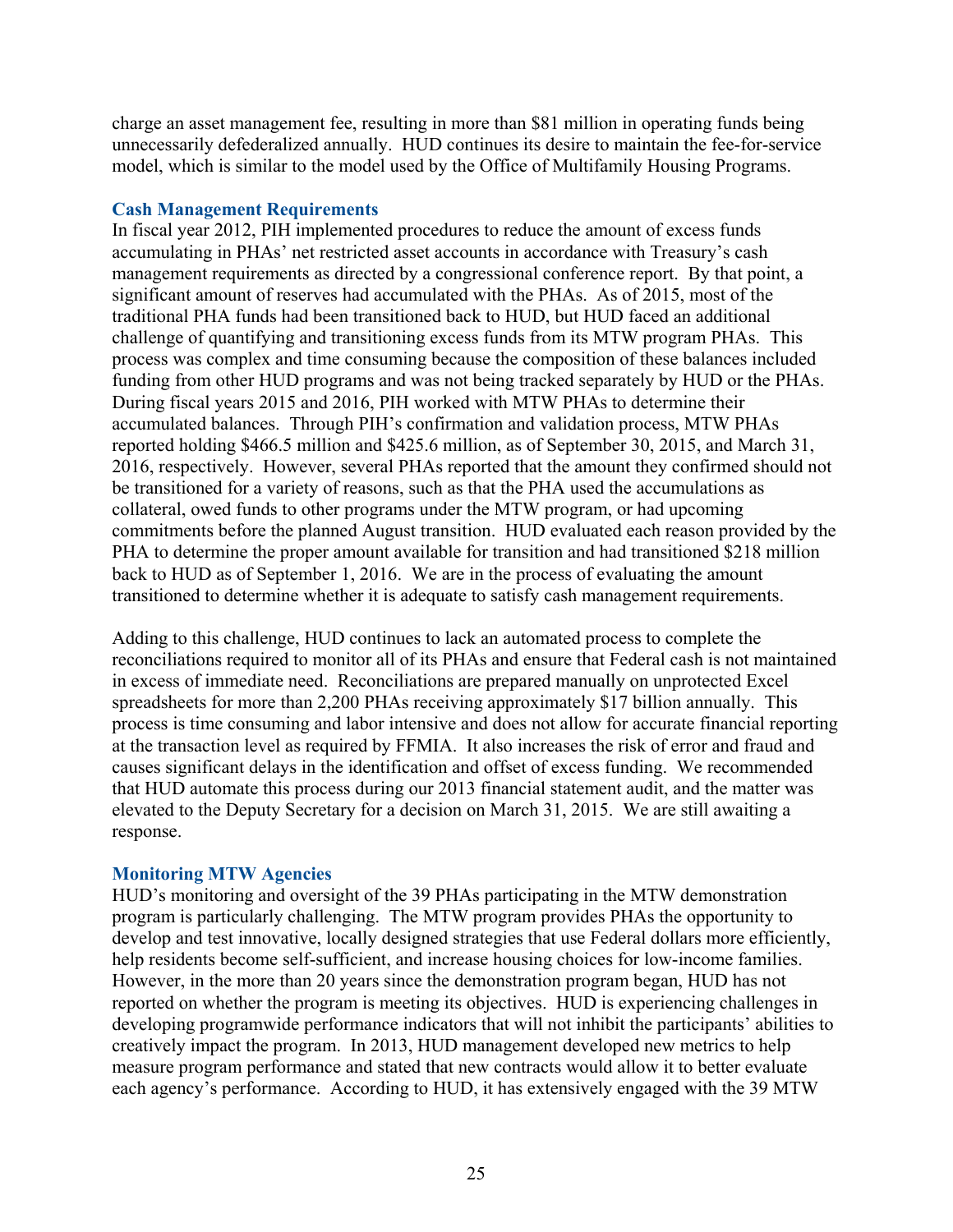PHAs to extend their agreements through 2028. In December 2015, the 2016 Consolidated Appropriations Act authorized HUD to expand the program to include an additional 100 participants over 7 years without knowing whether participating agencies are reducing costs to gain increased housing choices and incentives for families to work. We continue to believe that HUD could benefit from a formalized process for terminating participants from the demonstration program for failure to comply with their agreement.

# **Overincome Families in Public Housing**

HUD is challenged in addressing families having excessive income being allowed to continue to reside in public housing units, since HUD regulations require families to meet eligibility income limits only when they are admitted to the public housing program. Neither public law nor regulations limited the length of time that families could continue to reside in public housing regardless of their income. In December 2004, HUD issued a final rule giving PHAs discretion to establish and implement policies that would require families with incomes above the eligibility income limits to find housing in the unassisted market. Our 2015 audit found that as many as 25,226 families, whose income exceeded HUD's 2014 eligibility income limits, lived in public housing. The PHAs that we contacted during the audit chose not to impose limits based on the notice.

As result of our work and after much public and congressional concern, legislation passed unanimously in both the U.S. House and Senate to address the issue, and the legislation was signed into law by President Obama in July 2016. The legislation requires PHAs to either evict overincome families after 2 consecutive years of exceeding the applicable income limitation or raise their rent to the applicable fair market rent for a unit in the same market area of the same size or the amount of the monthly subsidy of operating funds and capital funds used for the unit. It also requires PHAs to submit an annual report that specifies the number of families residing in public housing that had incomes exceeding the applicable income limitation and the number of families on the PHA's waiting lists for admission to public housing. HUD's Office of General Counsel is developing a plan for implementation that will include the creation of regulations through public involvement in the rulemaking process.

# **Environmental Review Requirements**

HUD has a duty to ensure that its projects are free of environmental hazards. As a result of recent OIG reports,<sup>28</sup> HUD began providing more training to staff and grantees and implemented processes to improve its training program and curriculum to better support all program areas. Also, HUD was piloting a recently developed electronic data system, HUD's Environmental Review Online System (HEROS), which is part of HUD's transformation of IT systems.

<sup>&</sup>lt;sup>28</sup> Audit Report 2015-FW-0001, HUD Did Not Adequately Implement or Provide Oversight To Ensure Compliance With Environmental Requirements, June 16, 2015; Audit Report 2014-FW-0005, Improvements Are Needed Over Environmental Reviews of Public Housing and Recovery Act Funds in the Detroit Office, September 24, 2014; Audit Report 2014-FW-0004, Improvements Are Needed Over Environmental Reviews of Public Housing and Recovery Act Funds in the Greensboro Office, July 14, 2014; Audit Report 2014-FW-0003, Improvements Are Needed Over Environmental Reviews of Public Housing and Recovery Act Funds in the Columbia Office, June 19, 2014; Audit Report 2014-FW-0002, Improvements Are Needed Over Environmental Reviews of Public Housing and Recovery Act Funds in the Kansas City Office, May 12, 2014; and Audit Report 2014-FW-0001, The Boston Office of Public Housing Did Not Provide Adequate Oversight of Environmental Reviews of Three Housing Agencies, Including Reviews Involving Recovery Act Funds, February 7, 2014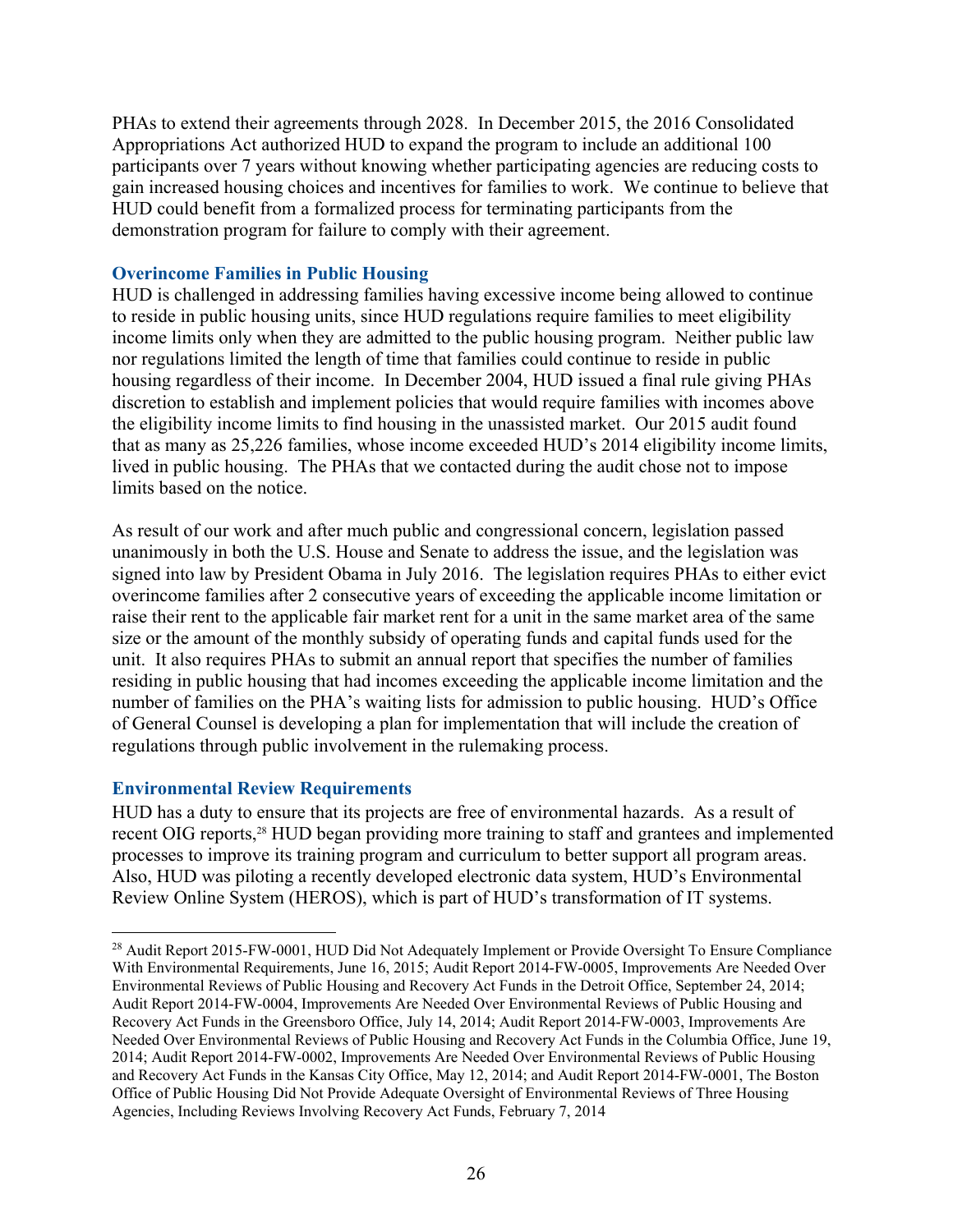HEROS will convert HUD's paper-based environmental review process to a comprehensive online system that shows the user the entire environmental process, including compliance with related laws and authorities. It will allow HUD to collect data on environmental reviews performed by all program areas for compliance. HUD's Office of Environment and Energy has also implemented an internal process within HEROS to track findings, which will allow the program areas to focus training on recurring issues. Risk-based compliance monitoring by HUD's field staff will target the highest risk PHAs and responsible entities based on identified factors and will result in improved compliance with environmental review requirements as well as align PIH with previously OIG-endorsed models within HUD.

While HUD has made improvements, it faces several challenges, including a lack of resources, unclear guidance, and a perceived lack of authority to impose corrective actions or sanctions on responsible entities. Until HUD fully addresses these needed improvements, inadequate environmental reviews may contribute to an increased risk in the health and safety of the public and possible damage to the environment. For the five Office of Public Housing field offices we visited, PHAs spent almost \$405 million for activities that either did not have required environmental reviews or had reviews that were not adequately supported.

#### **The Indian Home Loan Guarantee Program**

With annual increases in funding and the number of loans guaranteed, the Section 184 Indian Home Loan Guarantee program continues to be an area of concern. The Section 184 program is a great resource for the Native American community. However, the lack of controls, oversight, and enforcement increases the risk to the program. OIG recently completed an audit<sup>29</sup> detailing how the Office of Loan Guarantee did not provide adequate oversight of the Section 184 program, resulting in an increased overall risk to the program. We found that HUD did not identify underwriting deficiencies in 3,845 guaranteed loans totaling more than \$705 million. Given the lack of enforcement and the Office of Native American Programs' acknowledgement that there is significant room for improvement, there is continued risk for fraud, waste, and abuse within the Office of Loan Guarantee and at the lender level. This lack of oversight and high incidence of poorly underwritten loans has the potential to negatively impact the financial standing of Native American communities. HUD agrees that new or revised policies for its program would allow it to better track and monitor the loan guarantees. PIH is working to find an automated solution.

# **Monitoring Small and Very Small Housing Agencies**

HUD faces challenges in monitoring PHAs when more than 2,000 of its 3,000 PHAs are small or very small. Since these PHAs receive approximately 12 percent (or an estimated \$732 million) of HUD's \$6.1 billion in low-rent authorized funding, it creates oversight burdens and costs for both HUD and PHAs that are disproportionate to the number of families these PHAs serve. In a recent report,<sup>30</sup> we found that a significant cause of the deficiencies identified in small and very small PHAs was that executive directors and boards of commissioners either chose to ignore requirements or lacked sufficient knowledge to properly administer their programs. HUD uses a

<sup>&</sup>lt;sup>29</sup> Audit Report 2015-LA-0002, HUD Did Not Provide Adequate Oversight of the Section 184 Indian Home Loan Guarantee Program, July 6, 2015

<sup>&</sup>lt;sup>30</sup> Audit Report 2015-FW-0802, Very Small and Small Public Housing Agencies Reviewed Had Common Violations of Requirements, September 16, 2015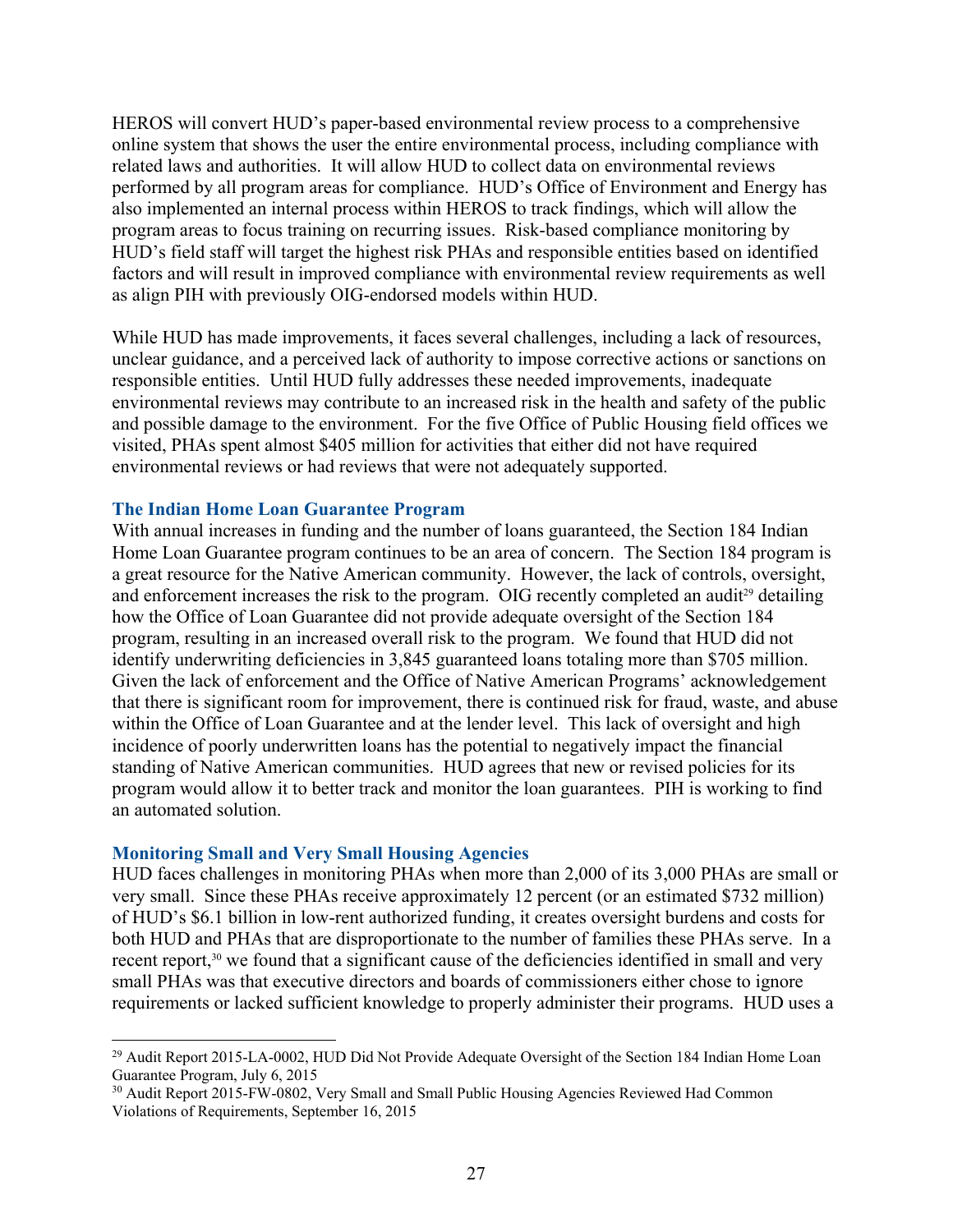national risk-based approach to identify PHAs that may have governance issues to provide direct support. In addition, in 2015, HUD launched an online training course, Lead the Way*,* which is designed to help PHAs' boards and staff fulfill their responsibilities in providing effective governance and oversight. However, we remain concerned that the administrators, board members, and local officials do not have the resources or information available to them to properly administer their programs. Further, we are concerned that without additional oversight or outreach, there is increased risk of fraud, waste, and abuse going undetected at these entities.

In an effort to promote awareness, HUD OIG has issued several industry advisories that highlight areas of risky and illegal activities that jeopardize the integrity of otherwise legitimate housing programs. The advisories are posted on our Web site at www.hudoig.gov/fraudprevention. Several advisories were directly related to PHAs and were emailed to executive directors. In addition, the Inspector General coauthored a joint letter with Lourdes M. Castro Ramirez, Principal Deputy Assistant Secretary, PIH, to PHAs communicating our collaborative effort to encourage efficient operations and effective accountability for the best use of limited resources. The letter also introduced Lead the Way*,* a training module for board members and executive staff.

#### **The Physical Condition of Housing Choice Voucher Program Units**

In response to a 2008 audit report,<sup>31</sup> HUD developed a plan to monitor the physical condition of its Housing Choice Voucher program units. HUD is testing a system of inspections similar to the model used for its public housing units and multifamily projects. However, this testing, with an initial target completion date of September 30, 2014, is taking considerably longer than expected. HUD has performed initial inspections of more than 30,000 voucher units. However, it needs resources to continue developing the new protocol and related software for its comprehensive monitoring system. A demonstration program has been developed to implement the revised protocol. Meanwhile, we continue to identify PHAs with inspection programs, which do not ensure that voucher program units comply with standards.

Our 2008 audit report found that HUD did not have adequate controls to ensure that its Section 8 housing stock was in material compliance with housing quality standards. This condition occurred because HUD had not fully implemented its Section 8 Management Assessment Program. As a result, it could not ensure that the primary mission of the Section 8 program, paying rental subsidies so that eligible families can afford decent, safe, and sanitary housing, was met. In addition, HUD's lack of knowledge regarding the condition of its Section 8 housing stock resulted in inflated performance ratings for PHAs administering the program. As a result, HUD routinely rated some agencies as being high performers when a significant percentage of the units they administered were in material noncompliance with housing quality standards. We also continue to audit the physical condition of Housing Choice Voucher program units.

#### *Summary of OIG Work*

In recent audit reports, we demonstrated that PIH continues to face challenges in (1) monitoring the Housing Choice Voucher program, (2) balancing its responsibility to protect HUD funds and streamlining activities to provide relief for PHAs, (3) fully implementing cash management

<sup>31</sup> Audit Report 2008-AT-0003, HUD Lacked Adequate Controls Over the Physical Condition of Section 8 Voucher Program Housing Stock, May 14, 2008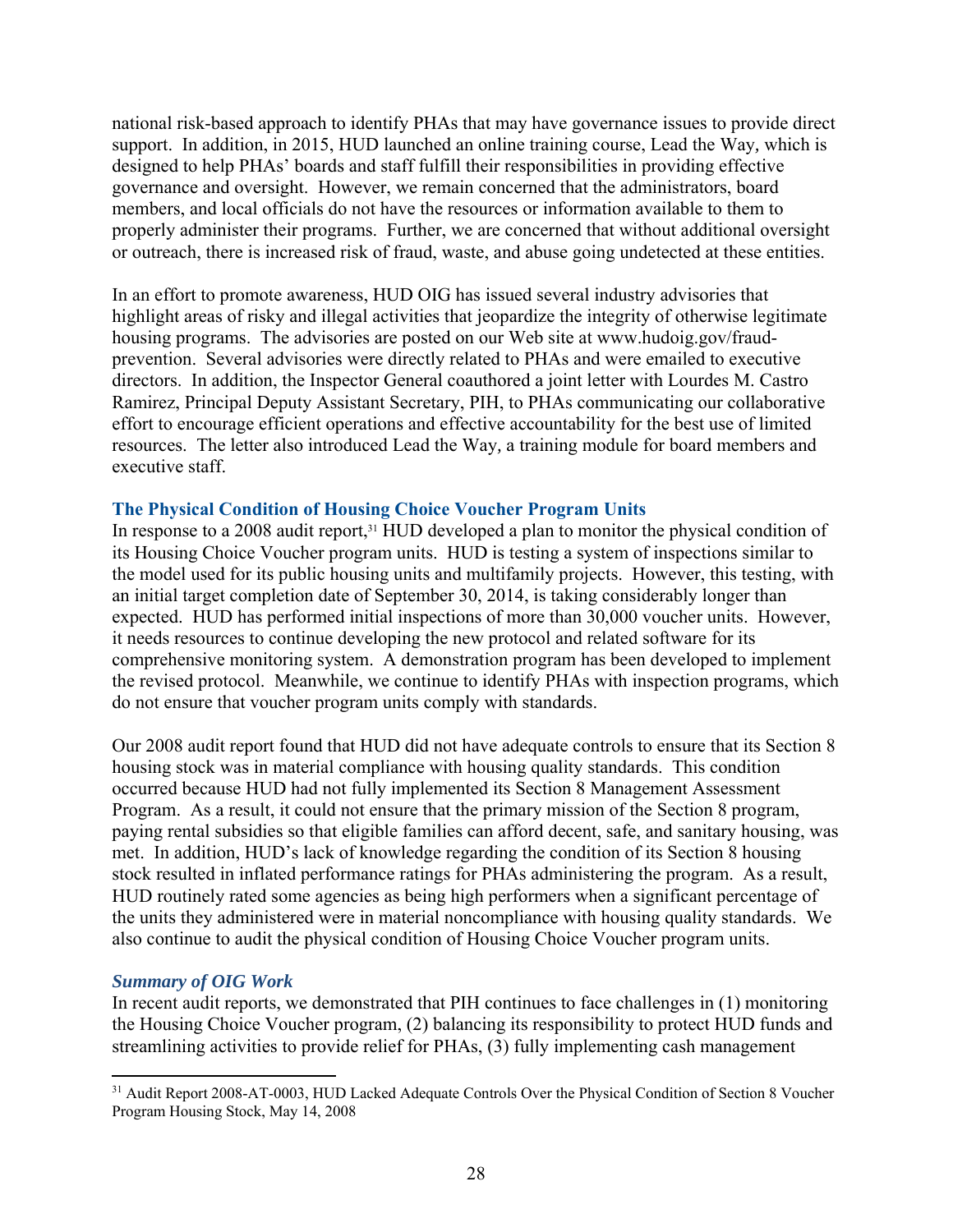requirements, (4) developing programwide performance indicators that will not inhibit the MTW participants' abilities to creatively impact the program, (5) addressing families having excessive income being allowed to continue to reside in public housing units, (6) ensuring that PHA projects are free of environmental hazards, (7) providing adequate oversight of the Section 184 program, (8) monitoring small and very small PHAs, and (9) ensuring that its Section 8 housing stock was in material compliance with housing quality standards.

In an effort to promote awareness, HUD OIG has issued several industry advisories that highlight areas of risky and illegal activities that jeopardize the integrity of otherwise legitimate housing programs and will continue to work with Lourdes M. Castro Ramirez, Principal Deputy Assistant Secretary, PIH, to encourage efficient operations and effective accountability for the best use of limited resources.

# **Looking Ahead**

We will continue to work with and monitor HUD's actions to address challenges in these areas. We will continue to audit PHAs to identify other areas of concern that may arise.

# **Administering Programs Directed Toward Victims of Natural Disasters**

Congress has frequently provided supplemental appropriations through HUD's CDBG program to help communities recover from natural and man-made disasters. The CDBG program is flexible and allows CDBG-DR grants to address a wide range of challenges. Congress has appropriated more than \$47 billion in supplemental funding to HUD since 1993 to address longterm recovery in the wake of the attacks of September 11, 2001; Hurricanes Katrina, Rita, and Wilma in 2005; Hurricanes Ike and Gustav and Midwest flooding in 2008; and Hurricane Sandy in 2012. Most CDBG-DR funding is available until spent, with the exception of the Hurricane Sandy funding, which must be obligated by the end of fiscal year 2017.

Although HUD has made progress in recent years with assisting communities recovering from disasters, it faces several management challenges in administering these grants. Based on our prior and current audits, we identified the following challenges for the Department regarding the disaster recovery program:

- Ensuring that expenditures are eligible and supported,
- Certifying that grantees are following Federal procurement regulations,
- Conducting consistent and sufficient monitoring efforts on disaster grants, and
- Keeping up with communities in the recovery process.

# **Ensuring That Expenditures Are Eligible and Supported**

The Department faces significant challenges in monitoring disaster program funds provided to various States, cities, and local governments under its authority. This challenge is particularly pressing for HUD because of the limited resources to directly perform oversight, the broad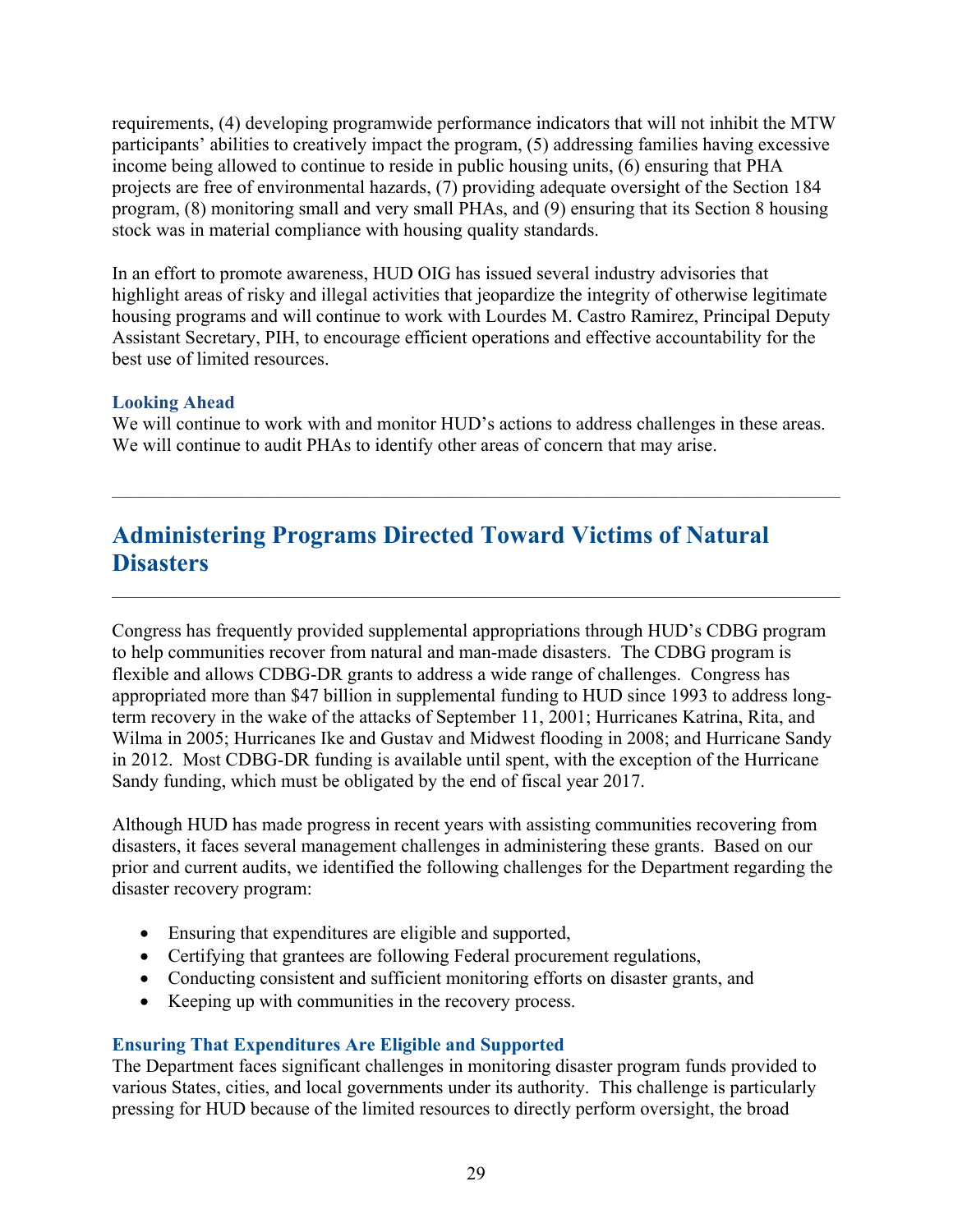nature of HUD projects, the length of time needed to complete some of these projects, the ability of the Department to waive certain HUD program requirements, and the lack of understanding of disaster assistance grants by the recipients. HUD must ensure that the grantees complete their projects in a timely manner and use the funds for their intended purposes. Since HUD disaster assistance may fund a variety of recovery activities, HUD can help communities and neighborhoods that otherwise might not recover due to limited resources. However, oversight of these projects is made more difficult due to the diverse nature of HUD projects and the fact that some construction projects may take between 5 and 10 years to complete. HUD must be diligent in its oversight to ensure that grantees have identified project timelines and are keeping up with them. HUD also must ensure that grantee goals are being met and that expectations are achieved.

OIG has completed 23 audits and 1 evaluation as well as investigation-related actions relating to CDBG-DR funding for Hurricane Sandy and other eligible events occurring in calendar years 2011, 2012, and 2013. We have identified \$3.8 million in ineligible costs, \$482 million in unsupported costs, and \$5.2 billion in funds put to better use. There are a number of other audits and evaluations as well as investigative work, which are currently underway. Before Hurricane Sandy, OIG had extensive audit and investigative experience with HUD's CDBG-DR program, most notably with grants relating to recovery after Hurricane Katrina and the terrorist attacks of September 11, 2001. While over the years, HUD has gained more experience and has made progress in assisting communities recovering from disasters, it continues to face challenges in administering these grants.

HUD faces a significant management challenge to ensure that funds disbursed for disaster recovery programs are used for eligible and supported items. We have highlighted three audit reports that illustrate these challenges for HUD in administering disaster recovery programs.

- In our review of New York State's Small Business Grants and Loans program,<sup>32</sup> we determined that State officials did not establish adequate controls to ensure that CDBG-DR funds were disbursed for eligible costs. As a result, the State disbursed \$272,459 in CDBG-DR funds for ineligible costs and \$152,703 for unsupported costs. In addition, State officials did not adequately ensure that \$300,000 was disbursed to eligible businesses and that ineligible costs could be promptly recaptured.
- $\bullet$  In our review of Luzerne County's Disaster Recovery grant program,<sup>33</sup> we determined that County officials did not ensure that subrecipients followed procurement requirements and lacked documentation to support funds disbursed for a building rehabilitation project. As a result, HUD and County officials did not have assurance that \$227,243 disbursed for contracts related to street improvements and flood drainage facilities was spent for costs that were fair and reasonable and that \$109,423 disbursed for a building rehabilitation project was used in accordance with HUD and Federal requirements.

 32 Audit Report 2016-NY-1006, New York State Did Not Always Disburse Community Development Block Grant Disaster Recovery Funds in Accordance With Federal and State Regulations, March 29, 2016

<sup>33</sup> Audit Report 2016-PH-1004, Luzerne County, PA, Did Not Always Use Disaster Funds in Accordance With HUD and Federal Requirements, June 18, 2016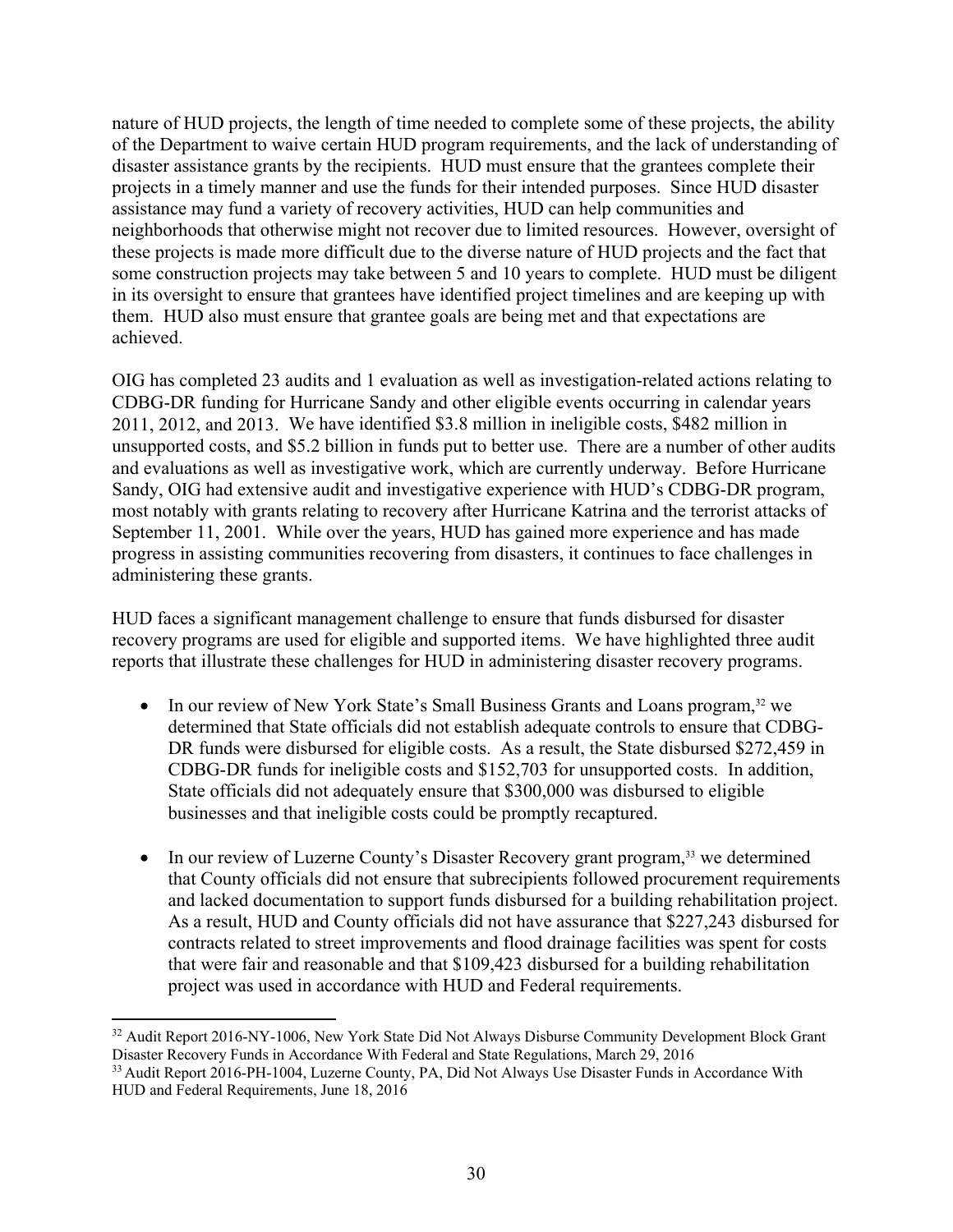• In our review of Rhode Island's Disaster Recovery grant program,<sup>34</sup> we found that State officials generally obligated and disbursed Sandy funds in a timely manner in accordance with HUD rules and regulations. However, State officials obligated \$127,750 for one project without performing an adequate duplication of benefits analysis and cost analysis before procuring rehabilitation services.

We attributed these conditions to the grantees' weaknesses in maintaining file documentation, unfamiliarity with HUD rules and regulations, and failure to follow State and Federal procurement regulations.

# **Certifying That Grantees Are Following Federal Procurement Regulations**

We continue to have concerns about HUD's ability to ensure that disaster grantees are following Federal procurement regulations. Grant recipients of HUD CDBG-DR funds must provide a copy of their procurement standards and indicate the sections of their procurement standards that incorporate the Federal standards. The State and its subgrantees may follow their own State and local laws, so long as the procurements conform to applicable Federal law and standards. Further, a State must establish requirements for procurement policies and procedures based on full and open competition. In addition, all subgrantees of a State are subject to the procurement policies and procedures required by the State, so long as the procurements conform to applicable Federal law and standards. In our recent audit of the State of New Jersey's CDBG-DR Superstorm Sandy Housing Incentive Program,<sup>35</sup> auditors found that the State did not prepare an independent cost estimate and cost analysis before receiving bids or proposals and awarding the contract. These conditions occurred because the State did not have adequate controls in place to administer its contract and monitor contract performance. Further, it was not fully aware of applicable Federal procurement and cost principle requirements. As a result, HUD did not have assurance that the \$43.1 million disbursed under the contract was for costs that were reasonable and necessary.

Our audits of disaster programs found CDBG procurement violations and other contracting problems. For example, in a recent internal audit of HUD's controls over its certifications of State disaster recovery grantee procurement processes,<sup>36</sup> we found that HUD did not always provide accurate and supported certifications of State disaster grantee procurement processes. Specifically, HUD (1) allowed conflicting information on its certification checklists, (2) did not ensure that required supporting documentation was included with the certification checklists, and (3) did not adequately evaluate the supporting documentation submitted by the grantees. As a result, HUD did not have assurance that State grantees had sufficient procurement processes in place, and the Secretary's certifications did not meet the intent of the Disaster Relief Appropriations Act of 2013.

<sup>&</sup>lt;sup>34</sup> Audit Report 2016-BO-1001, The State of Rhode Island Generally Administered Its Community Development Block Grant Disaster Recovery Assistance Grant in Accordance With Federal Regulations, March 09, 2016 35 Audit Report 2016-PH-1009, State of NJ's CDBG DR "Superstorm Sandy Housing Incentive Program," September 30, 2016

<sup>36</sup> Audit Report 2016-PH-0005, HUD Certifications of Disaster Procurement Processes, September 29, 2016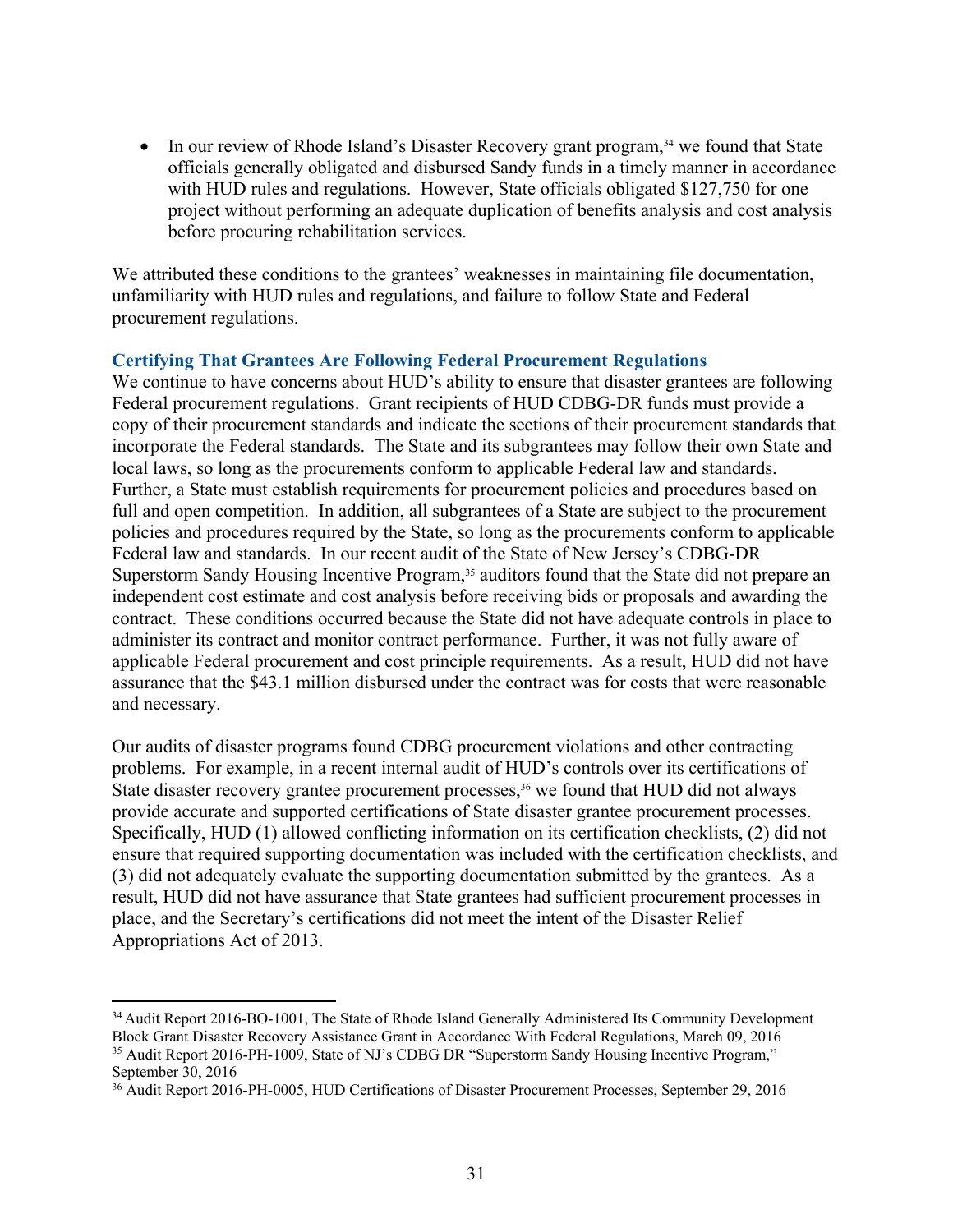#### **Conducting Consistent and Sufficient Oversight Efforts on Disaster Grants**

Another area of concern is HUD's ability to properly monitor all disaster grant recipients. Based on our fiscal year 2015 financial statement audit, we communicated to HUD that it did not always monitor disaster grants in accordance with its policies and procedures. Specifically, monitoring reports were not issued in a timely manner, and followup on monitoring findings was not performed consistently or in a timely manner. As reported in prior years, HUD faces difficulties in timely report issuance and monitoring of disaster program funds because of limited resources to perform the oversight and an aggressive monitoring schedule for Hurricane Sandy grantees. The inconsistent nature of the disaster recovery programs and HUD's intense workload continued to surpass its efforts to mitigate its challenges and conduct its work in a timely manner. Since HUD disaster assistance may fund a variety of recovery activities, HUD can help communities and neighborhoods that otherwise might not recover. However, HUD must be diligent in its oversight duties to ensure that grantees have completed their projects in a timely manner and that they use the funds for their intended purposes. Untimely resolution of grantee performance and financial management issues increase the programs' susceptibility to instances of fraud, waste, abuse, and mismanagement of funds.

#### **Challenges in Administering Disaster Programs**

Keeping up with communities in the recovery process is challenging for HUD. Congress has appropriated \$47 billion to HUD since fiscal year 1993 for disaster assistance. Of the active disaster grants, HUD has more than \$36 billion in obligations and \$33 billion in disbursements. Although in some cases, many years have passed since the specific disaster occurred, significant disaster funds remain unspent. Thus, HUD must ensure the timely expenditure of funds, compliance with procurement requirements, and timely oversight efforts.

#### *Summary of OIG Work*

Our audit reports exposed the challenges for HUD in administering disaster recovery programs. They highlighted CDBG procurement violations and other contracting problems. Also, the reports illustrated grantee control problems with ineligible and unsupported cost items. As reported in prior years, HUD faces difficulties in timely report issuance and monitoring of disaster program funds because of limited resources to perform the oversight and an aggressive monitoring schedule for Hurricane Sandy grantees.

#### **Looking Ahead**

We will continue our audit, investigative, and evaluation work regarding HUD's disaster recovery activities, including (1) the timely expenditure of funds, (2) compliance with procurement requirements, and (3) timely oversight efforts.

# **Departmental Enforcement**

A common thread underlying several of the issues discussed earlier is the lack of a cohesive departmental approach to monitoring, risk management, and follow-through for OIG findings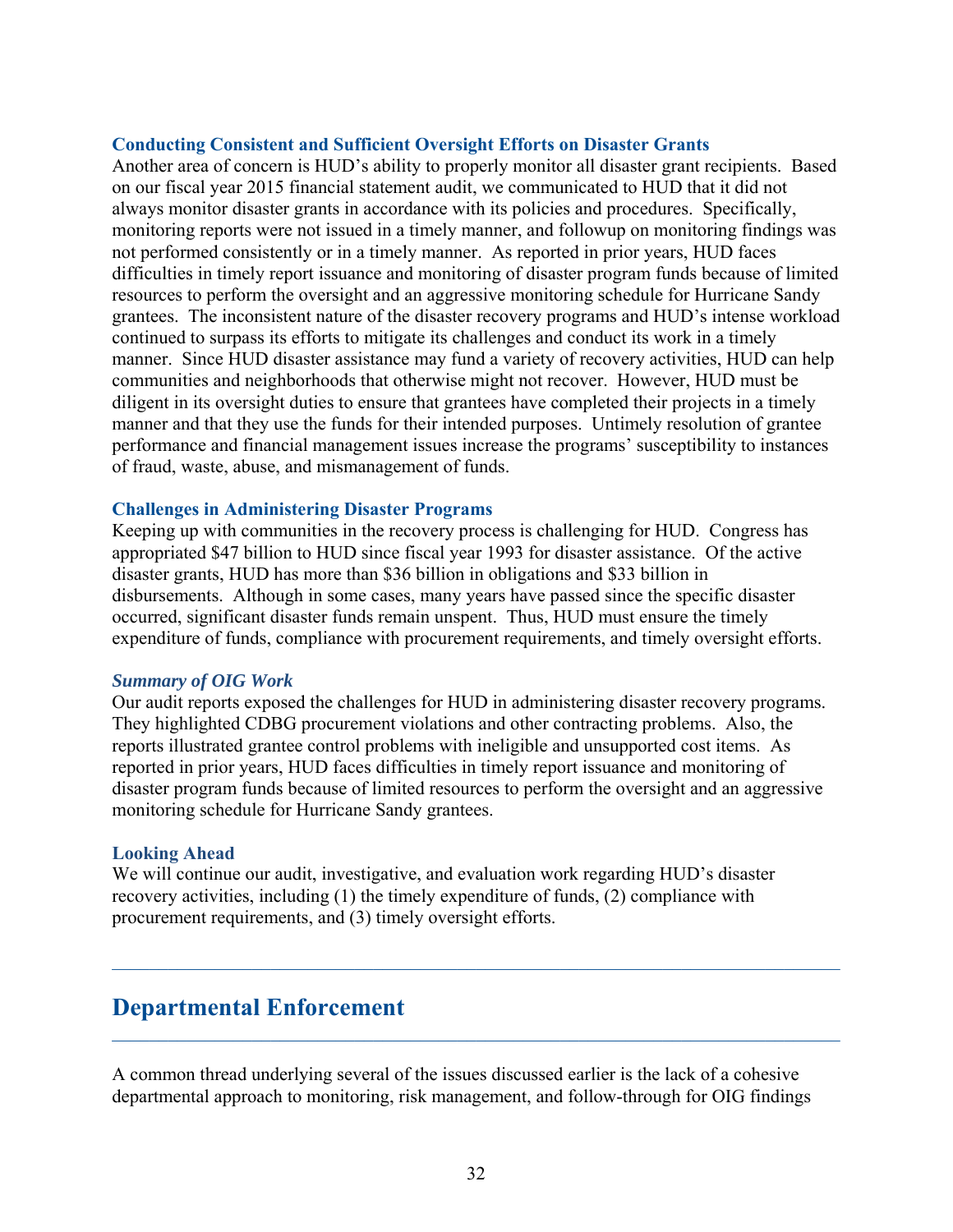and recommendations. In an evaluation<sup>37</sup> we conducted on the effectiveness of the Departmental Enforcement Center (DEC), we found that the Department does not have an enterprise risk management approach to monitoring. Its monitoring is, for the most part, contained in each program office, and the approaches and results differ greatly.

While there were some successes, a much greater task lies ahead. DEC, working with the Office of Multifamily Housing Programs and the Real Estate Assessment Center, had improved housing physical conditions and financial management of troubled multifamily properties. Although some other program offices had taken steps toward risk-based enforcement, they had not taken full advantage of the benefits demonstrated when programs allow DEC to assess compliance and enforce program requirements. DEC proved that it can remedy poor performance and noncompliance when programs are willing to participate in enforcing program requirements.

DEC was established in part to overcome a built-in conflict of roles. The HUD management reform plan stated that program offices had a conflicting role in getting funds to and spent by participants versus holding them accountable when fraud or mismanagement of the funds occurs. However, memorandums of understanding between DEC and the program offices, for the most part, limit DEC's ability to monitor, report, and take action to end noncompliance. While the Office of General Counsel disagreed with much of our report, it is working with the program offices to strengthen the memorandums of understanding. However, we emphasize that new agreements need to give DEC clear and increased enforcement authority for it to be effective as a separate entity.

#### *Summary of OIG Work*

We conducted an evaluation of the effectiveness of DEC and found that the Department does not have an enterprise risk management approach to monitoring. Its monitoring is, for the most part, contained in each program office, and the approaches and results differ greatly.

#### **Looking Ahead**

We will continue to evaluate the Department's approach to monitoring, risk management, and follow-through for OIG findings and recommendations.

# **Operational and Financial Reporting Challenges Affecting Ginnie Mae**

Managing counterparty risks and strengthening Ginnie Mae's financial management accountability have been and continue to be the major challenges affecting Ginnie Mae in fiscal year 2016 and in the coming years. Key factors that contributed to these challenges include the

<sup>&</sup>lt;sup>37</sup> Evaluation Report 2015-OE-0004, Comprehensive Strategy Needed To Address HUD Acquisition Challenges, February 2, 2016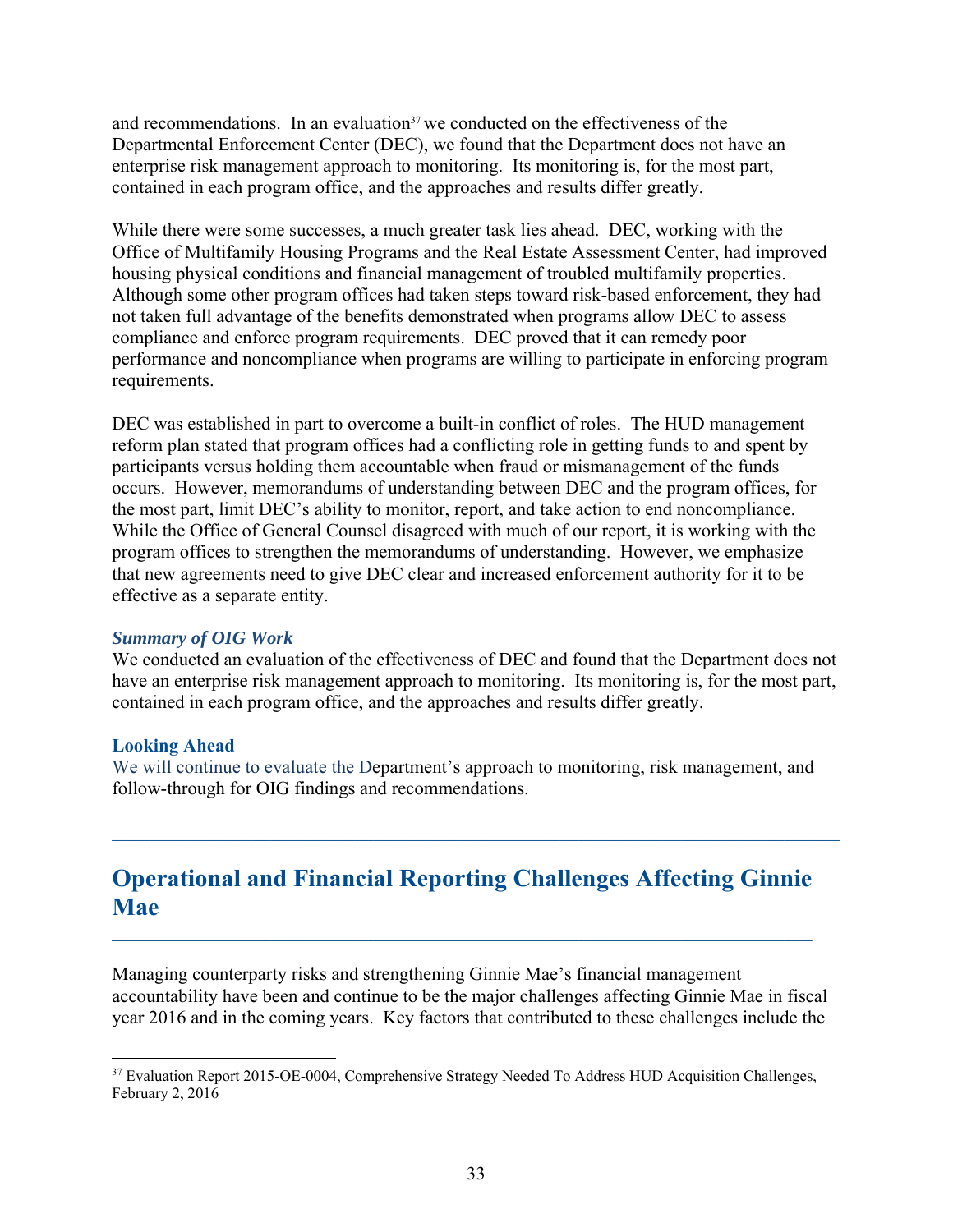rise of nonbanks, lack of resources, inadequate financial systems, and lack of a fully functioning financial management governance framework.

# **Managing Counterparty Risks**

Ginnie Mae mortgage-backed securities (MBS) are the only securities to carry the full faith and credit guaranty of the United States Government. If an issuer fails to make the required passthrough payment of principal and interest to MBS investors, Ginnie Mae is required to assume responsibility for it. In the aftermath of the 2008 financial crisis, a number of regulated banks have retreated from securitizing mortgages, and in this vacuum, the ranks of nonbank institutions have increased. As of today, 7 of 10 Ginnie Mae issuers are nonbanks. Unlike regulated banks, these entities lack a primary prudential regulator to ensure their safety and soundness. Also, these entities are not as well capitalized as regulated banks. Thus, Ginnie Mae has to mitigate these risks with greater oversight and resources dedicated to nonbank compliance, resources Ginnie Mae does not have. In the near term, these changes have strained both its operating and financial resources.

Historically, Ginnie Mae issuer defaults have been infrequent, involving small- to medium-size issuers. However, major unanticipated nonbank issuer defaults, like Taylor, Bean & Whitaker Mortgage Corporation in 2009, have led to a multi-billion-dollar rise in Ginnie Mae's mortgage servicing as well as its repurchase of billions of dollars in defaulted loans to meet its guarantee to the MBS investors. In 2016, Ginnie Mae was exposed to a 5-year, \$7.5 million mortgage fraud scheme executed by a small long-term issuer. The issuer exploited a flaw in the issuer buyout program by defaulting loans it serviced, buying the delinquent loans out of the pool, and resecuritizing them.

# **Financial Reporting Challenges**

Although Ginnie Mae has made progress in financial management governance issues in fiscal year 2016, there remain significant issues that warrant the attention of Ginnie Mae's stakeholders.

For the third year in a row, our annual financial statement audit of Ginnie Mae received a disclaimer of opinion due to its nonpooled loans assets (NPA) being unauditable. This year, Ginnie Mae acknowledged that the NPA balances are not supportable and not in accordance with generally accepted accounting principles. Ginnie Mae has reengaged its financial reporting and audit readiness contractor to assist in the development of its loan-level accounting system and related infrastructure.

With the approval of OMB and Congress, Ginnie Mae has significantly increased its management capacity. The total number of Ginnie Mae full-time employees increased from 89 in fiscal year 2012 to 130 at the end of fiscal year 2015. However, Ginnie Mae continues to have issues with staffing. Some personnel were hired in 2016 on a rolling basis. Of the 17 positions identified during the fiscal year, 7 were still unfilled as of mid-August. Ginnie Mae continues to rely heavily on third-party contractors to perform almost all key operating loan servicing, pool processing, and other functions. It is vital to the country's larger financial health that Ginnie Mae be able to significantly increase staffing and benefit from a pay structure that will allow it to